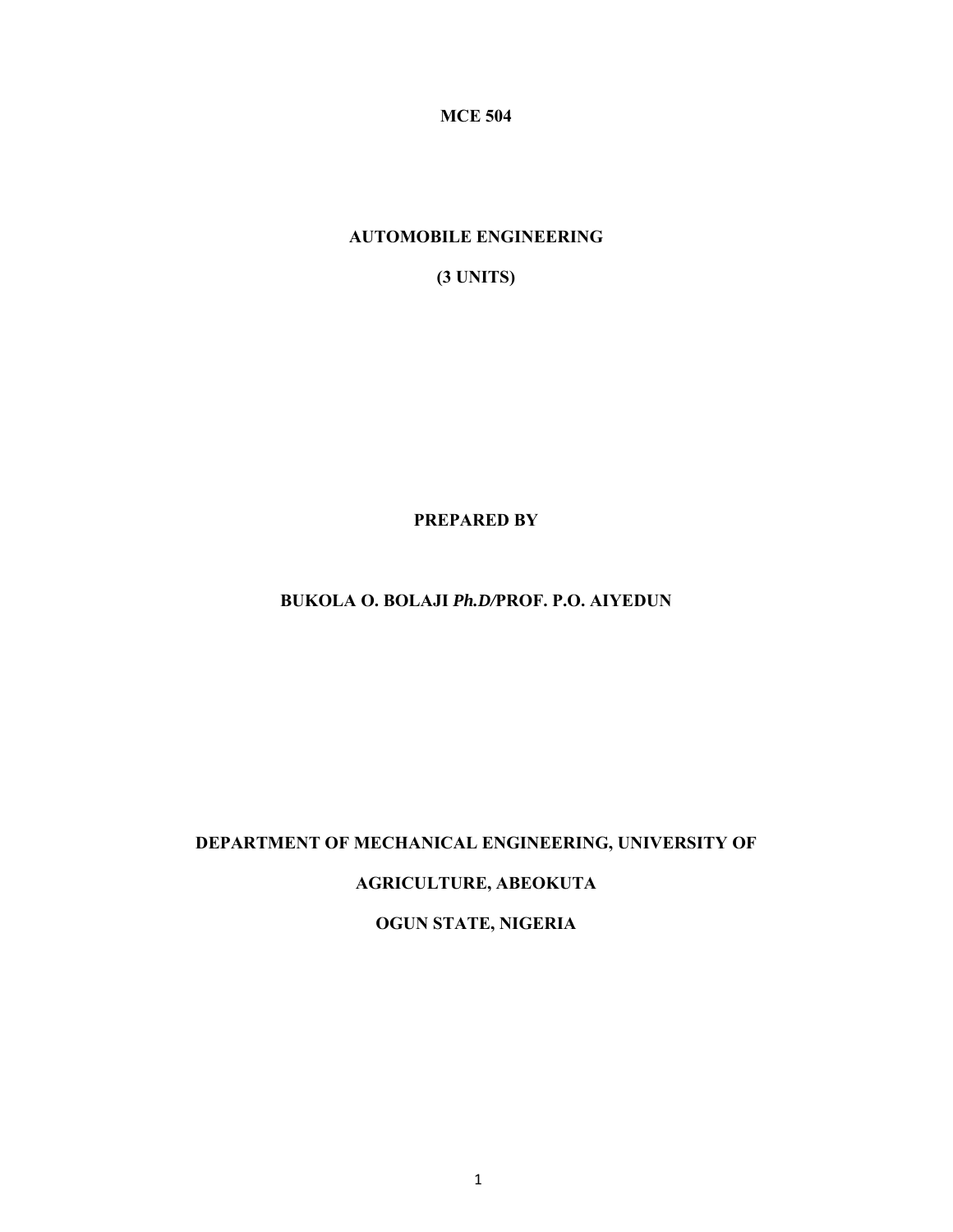#### **MCE 504: AUTOMOBILE ENGINEERING (3 UNITS)**

#### **COURSE SYNOPSIS**

Mechanics of vehicles. Vehicle component and design. Traction engine and transmission data. Fuel system, clutches, gear boxes – manual and automatic. Transmissions, steering systems. Brakes, tyres. Air conditioning. Electrical system. Exhaust system. Ignition system. Body and chassis.

#### **1.0 INTRODUCTION**

Automobile is a self-propelled vehicle used for transportation of goods and passengers on the ground. Automobiles or Automotive means a vehicle which can move by itself. It differs from aeronautical vehicle ship, like aeroplanes, helicopters, rockets e.t.c which fly in air as well as from marine vehicles like motor boat which sail in water.

The automobile is essentially a transportation equipment unit. It is made up of a frame supporting the body and certain power-developing and transmitting units. These are further supported by tyres and wheels through the springs and axles. The engine supplies the power. It is delivered by the transmitting system and the rear axles through the clutch or fluid coupling to the rear wheels. The automobile is propelled through the friction of the contact between the road and the wheels. The various units are held together in proper arrangement on the frame. The protection and comfort is provided by the body of the vehicle.

 Germany is the birth place of automobile. It was invented there. It went through its first phases there and it was developed there to a high level of technical maturity. The list of German automobile pioneers is a long one starting with Nicholas Cugnot, August, Otto, Carl Benz, Gottlieb, Daimler, Wilhelm Maybach and Rudolf Diesel and going all the way up to Ferdinand Posche and Felix Wankel.

The leading manufactures or motor vehicles in the world are as follows: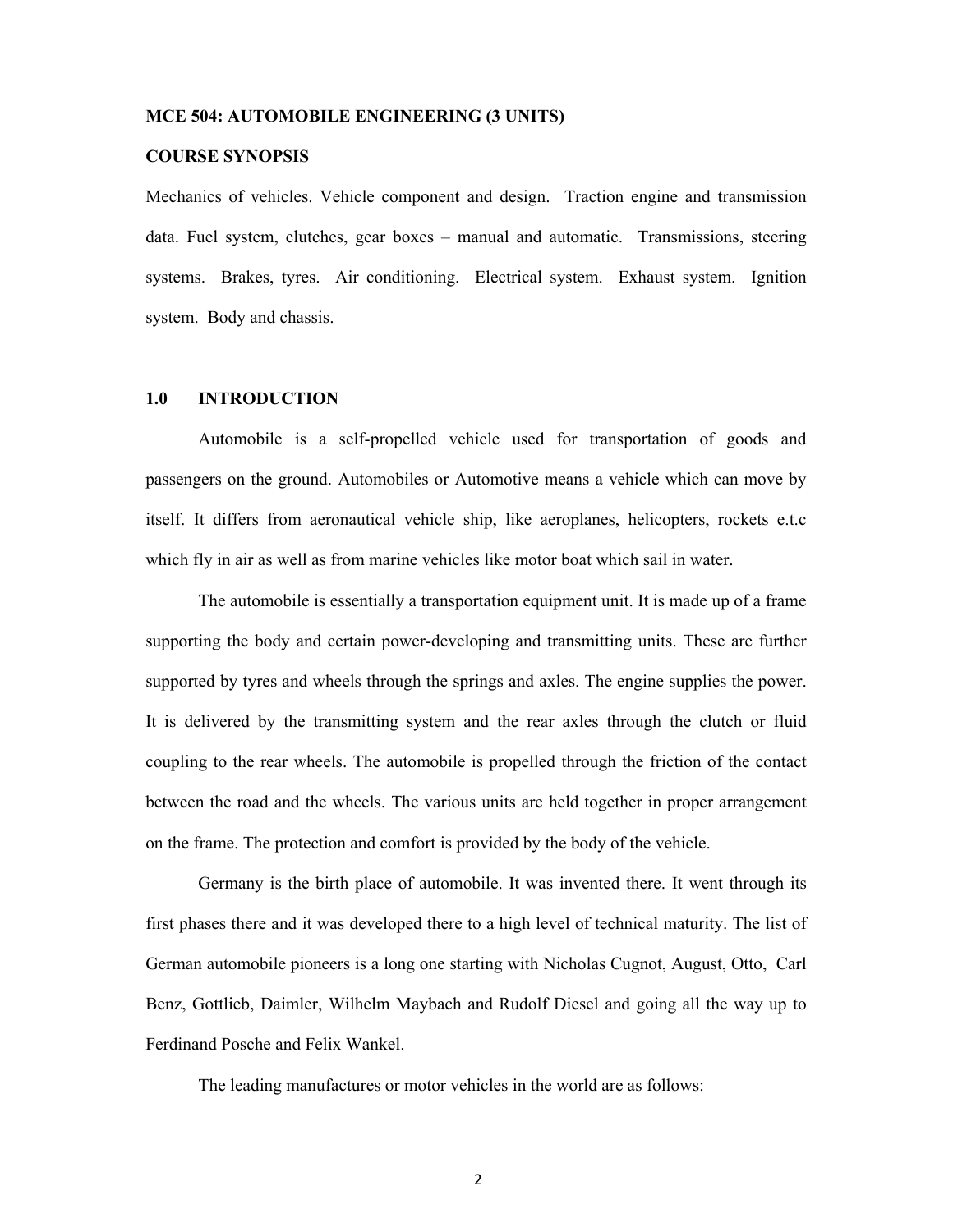- i. U.S.A: General Motors, Ford-Ford Cars, Chrysler
- ii. Japan: Toyota, Nissan
- iii. West Germany: Volkswagon
- iv. Italy: Fiat
- v. France: Renault
- vi. U.K: B.L.M.C, Austin / Morris BL, 1.

## **1.1 GENERAL CLASSIFICATION OF VEHICLES**

There are numerous types of automobiles used in the world. In general, there are three main classifications of the various types of vehicles:

- i.) The single unit vehicles or load carriers
- ii.) Articulated vehicles
- iii.) The heavy tractor vehicles

#### **1.1.1 Single Unit Vehicle**

There are conventional four-wheel types. The great majority of vehicles are of two axle design. In these vehicles the front axle is a steering non-driving axle. With the passage of time, a great many changes have taken place in the number of axles and the driving arrangements.

## **1.1.2 Articulated Vehicles**

A lower powered three-wheeler with a single steering wheel in front and a conventional rear driving axle is an example of articulated vehicles. It has a greater handling ability in awkward places. It can be turned about its own tail due to the three-wheel construction. The coupling mechanism between semi-trailer and tractor in most of these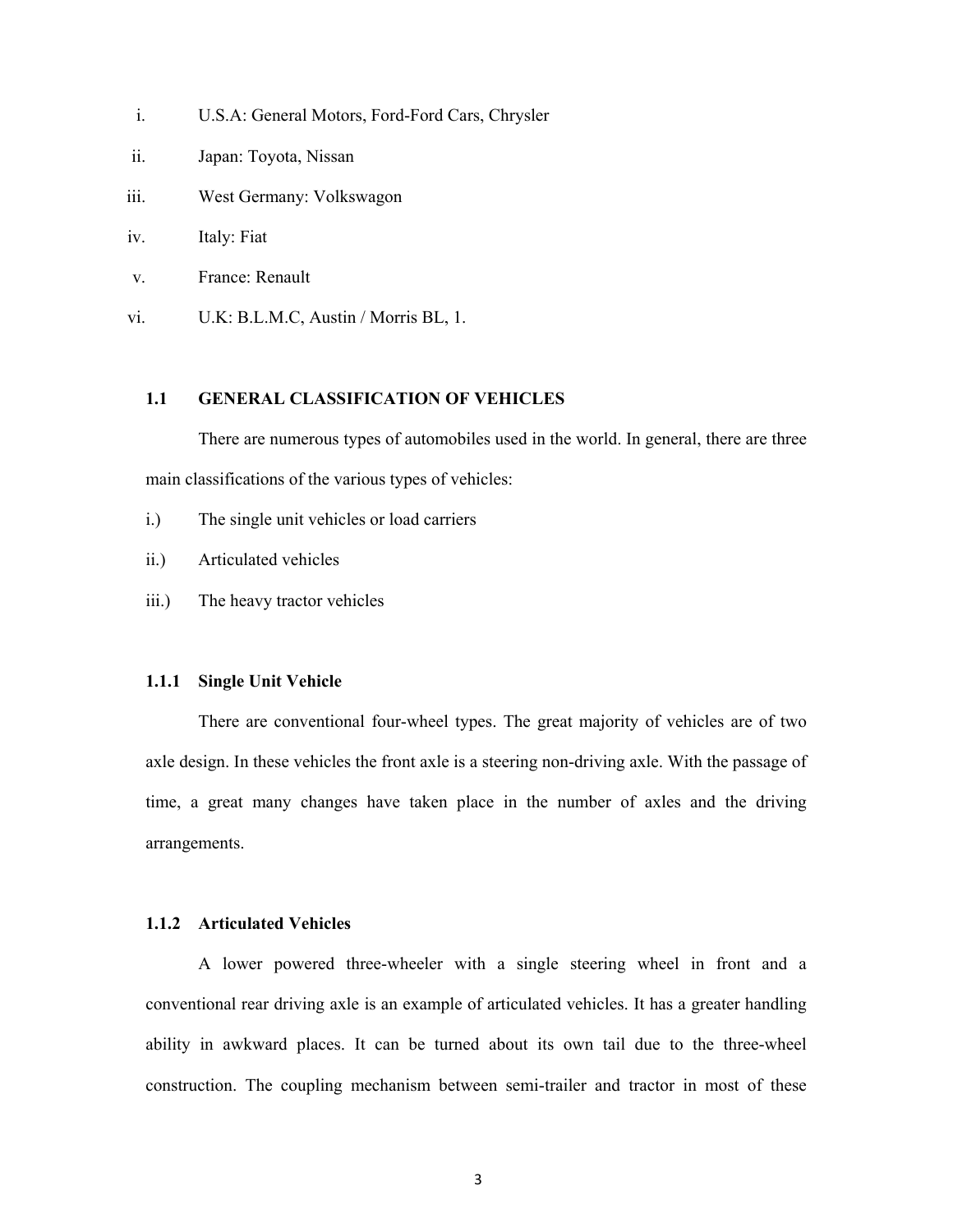vehicles is arranged for automatic connection and coupling up necessitating only its reversing into the position. But for uncoupling operation, a lever is provided within the driver's cabin to reverse the whole process. A pair of retractable wheels in front is also provided. Along with the coupling or uncoupling operation, they can be raised or lowered automatically.

## **1.1.3 Heavy Tractor Vehicles**

Heavy tractor or independent tractor vehicles are used to move heavy loads, they commonly operate in pair either I tandem or as 'puller' and 'pusher.' While descending appreciable gradients, stability is provided by the later arrangement.

## **1.2 TYPES OF AUTOMOBILES**

There are numerous types of automobiles found in different parts of the world. With respect to different purposes, the various type of automobiles are classified as under**:** 

#### **1.2.1 With Respect to the Use**

- i.) Auto-cycles and Mopeds
- ii.) Scooters and Motorcycles
- iii.) Cars, Station wagons and Pick-ups
- iv.) Lorries (Buses) and Trucks
- v.) Tractors

#### **1.2.2 With Respect to Capacity**

i.) H.T.V. or Heavy Transport Vehicles or Heavy Motor Vehicles: Bus, Coaches, Truck, Tractor.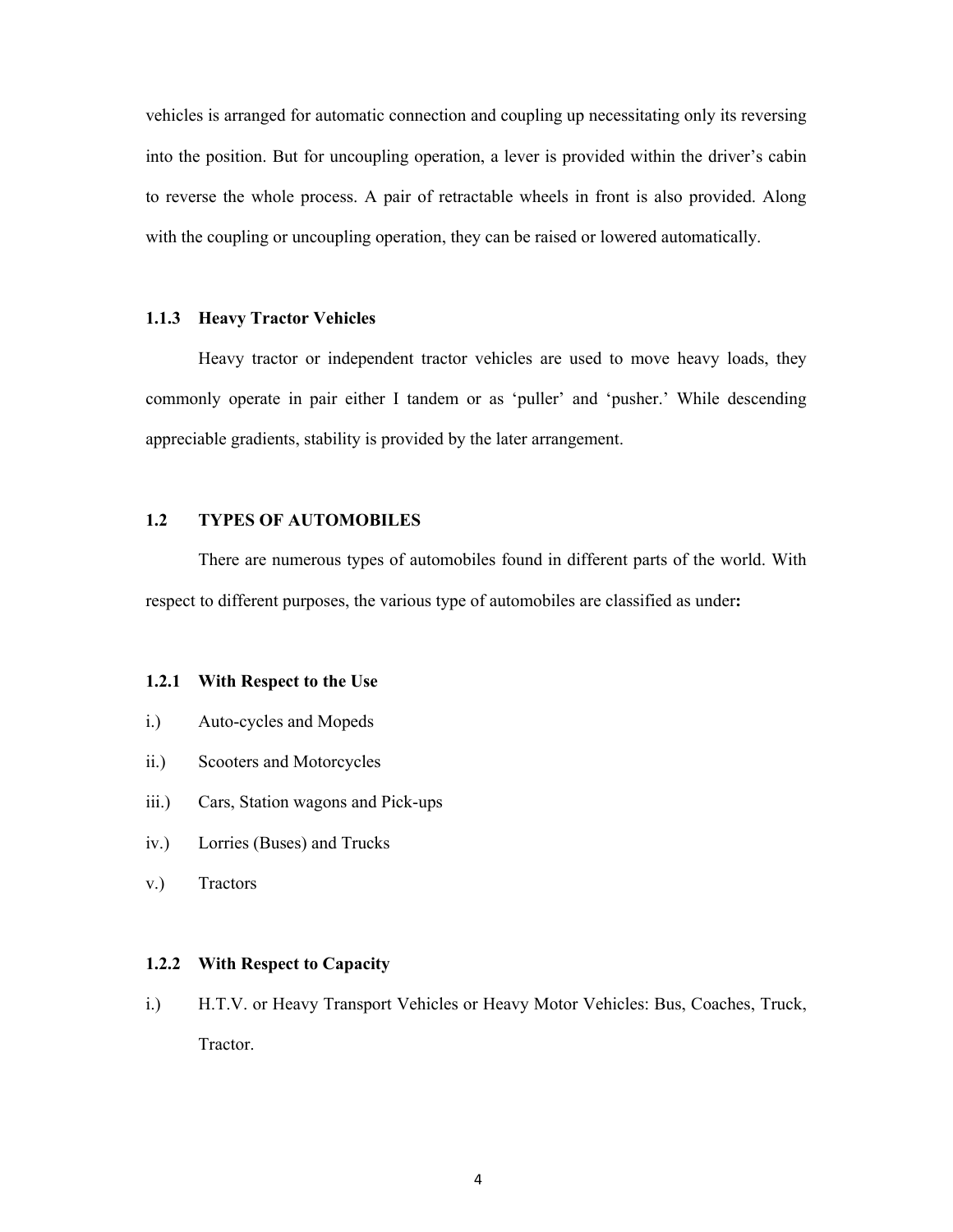- ii.) L.T.V. or Light Transport Vehicles, or Light Motor Vehicles: Cars, Jeeps, Motor cycles
- iii.) Medium Vehicles: Minibus, Station wagon

## **1.2.3 With Respect to Fuel Used**

- i.) Petrol Vehicles: Jeeps, cars, Motor Cycles
- ii.) Diesel Vehicles: Truck, Bus, Tractor, Bulldozer, Mercedes
- iii.) Gas Vehicles- Coal gas, Gas turbine or Producer gas Vehicles.
- iv.) Electric Vehicles- Using electric storage batteries or accumulators to drive electric motors attached to the front or rear wheels, e.g. Heavy cranes, battery truck, cars and forklifts.
- v.) Steam vehicles: Steam road rollers, it is now obsolete.

## **1.2.4 With Respect to Wheels and Axles**

- i.) Two wheelers: Motor cycles
- ii.) Three wheelers: Tempos, Auto Rickshaws, Tricycles
- iii.) Four wheelers: Cars, Jeeps, Buses, Trucks (some buses and trucks have six tyres out of which four are carried on the rear wheels for additional traction.
- iv.) Six axle wheelers (10 tyres) vehicles.

## **1.2.5 With Respect to the Motion**

- i.) Reciprocating piston engines
- ii.) Rotary Wankel engine, Gas turbine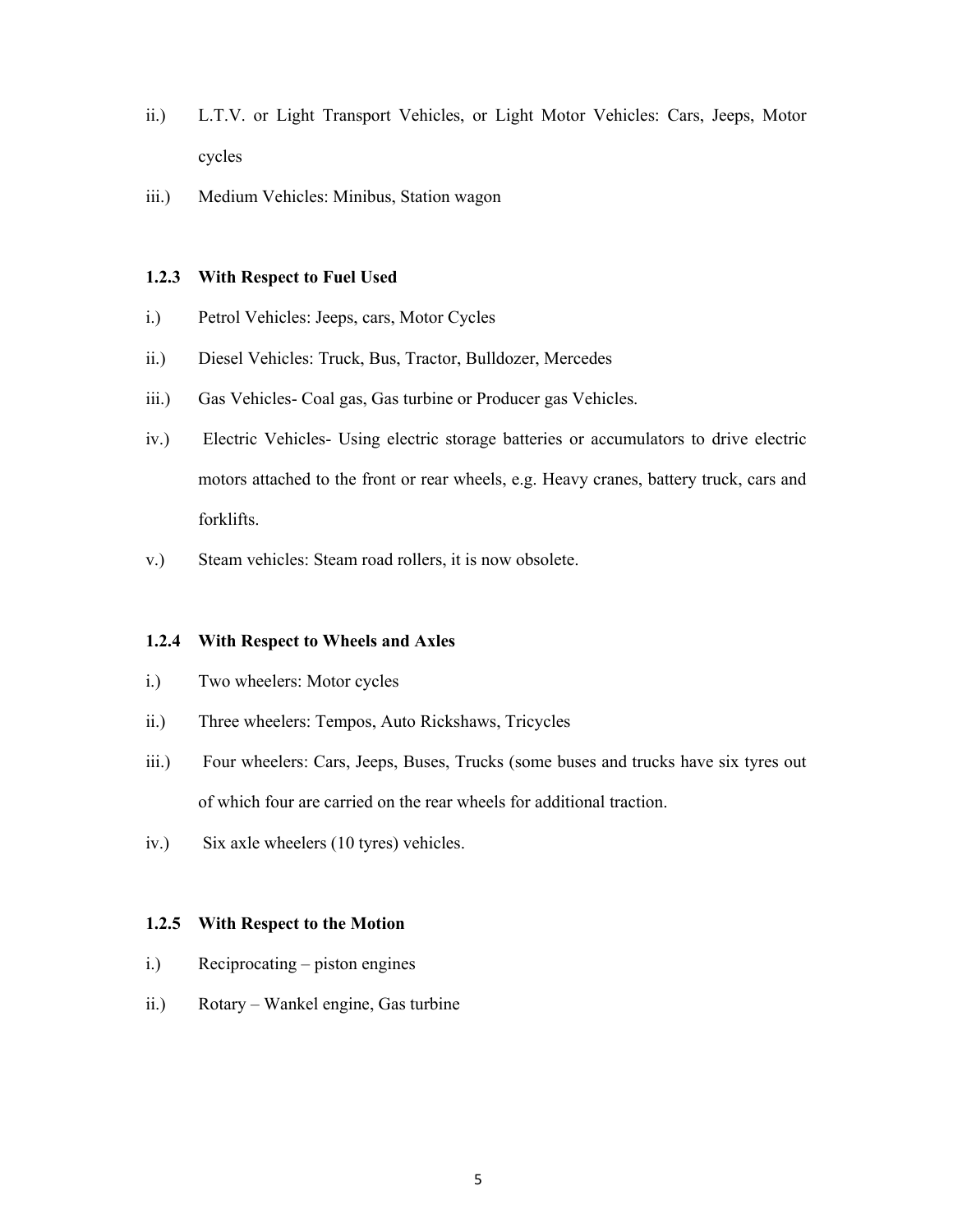#### **1.2.6 With Respect to the Suspension**

- i.) Conventional leaf spring
- ii.) Independent coil, torsion bar, pneumatic

## **1.3 TYPES OF CYLINDER ENGINE**

By enlarging the size of a single cylinder or having more cylinders of same size increases the power developed by an engine. Although a single large cylinder has fewer parts to manufacture and maintain, yet the advantage of are over – weighed by the disadvantages. This is due to the fact that the power may be increased by increasing the size of the cylinder, but the engine power varies as the square of the bore with the weight varying as the cube of the bore for a given speed and cylinder pressure. Therefore, by doubling the bore in size, the power would become four times as great while the weight would become eight times . hence the weight increase at a greater rate in comparison to the power providing a lower power to weight ratio.

 The multi – cylinder engines are capable of producing higher powe output due to increase in revolution per minute in comparison to single cylinder engines. The benefits derived from multi – cylinder engines all developing the same horse power will be clear from Table 1.1

| Number of Cylinder<br>cylinders | diameter D<br>(mm) | Power<br>$P = \frac{N(p)^2}{10^5}$ (kw) | Total approx weight<br>of piston $m$ (kg) | $Power -$<br>weigh ratio<br>(kw/kg) |
|---------------------------------|--------------------|-----------------------------------------|-------------------------------------------|-------------------------------------|
|                                 | 173                | 30                                      | 10.36                                     | $29 \cdot 1$                        |
|                                 | 122                | 30                                      | 7.28                                      | 4.12:1                              |
|                                 | 87                 | 30                                      | 5.28                                      | 5.69:1                              |
| 6                               | 71                 | 30                                      | 4.30                                      | 6.98:1                              |
|                                 | 61                 | 30                                      | 3.64                                      | 8.24:1                              |

Table 1.1: Number of cylinders and their diameter, power and weight.

Source: Narang, 2005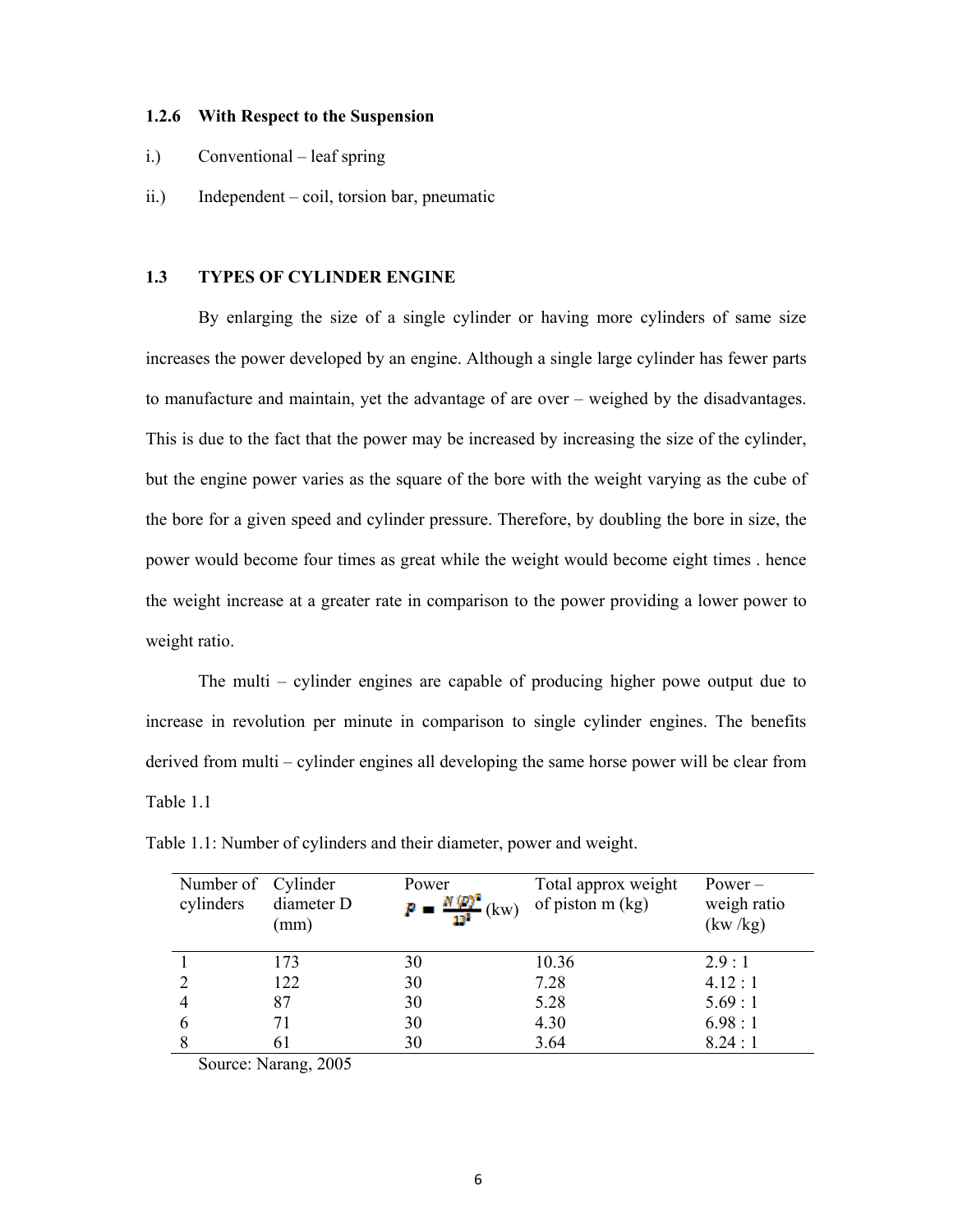#### **1.3.1 The Single Cylinder Engine**

 This engine is generally employed in auto cycles, motor cycles and on certain small three wheeled cars. In this engine, there is only one power stroke in two revolutions of the crankshaft. It may be two or four-stroke cycle engine. 600 to 700c.c. is maximum size of such an engine. Very heavy flywheels are required for size above this. Due to the lack of balance of the reciprocating parts, the vibrating effects are very much marked. The crankshaft consists of one crankpin and the two main journals made either as a one-piece forging of alloy steel or as bolted together assembly.

## **1.3.2. Twin Cylinder Engines**

 In order to provide larger power, better balance, smaller size, reduced overall height and even torgue, the cylinders of motorcycles and light car engines are duplicated. The capacity of the twin cylinder engines ranges from 500 to 1000c.c. for motorcycles while for small cars and three wheelers, it ranges from 500 to 800c.c. The identity of an engine is dictated by the layout of the cylinders. The three common arrangements in two cylinder engine are shown in Fig 1.1.



Fig. 1.1: Two cylinder engine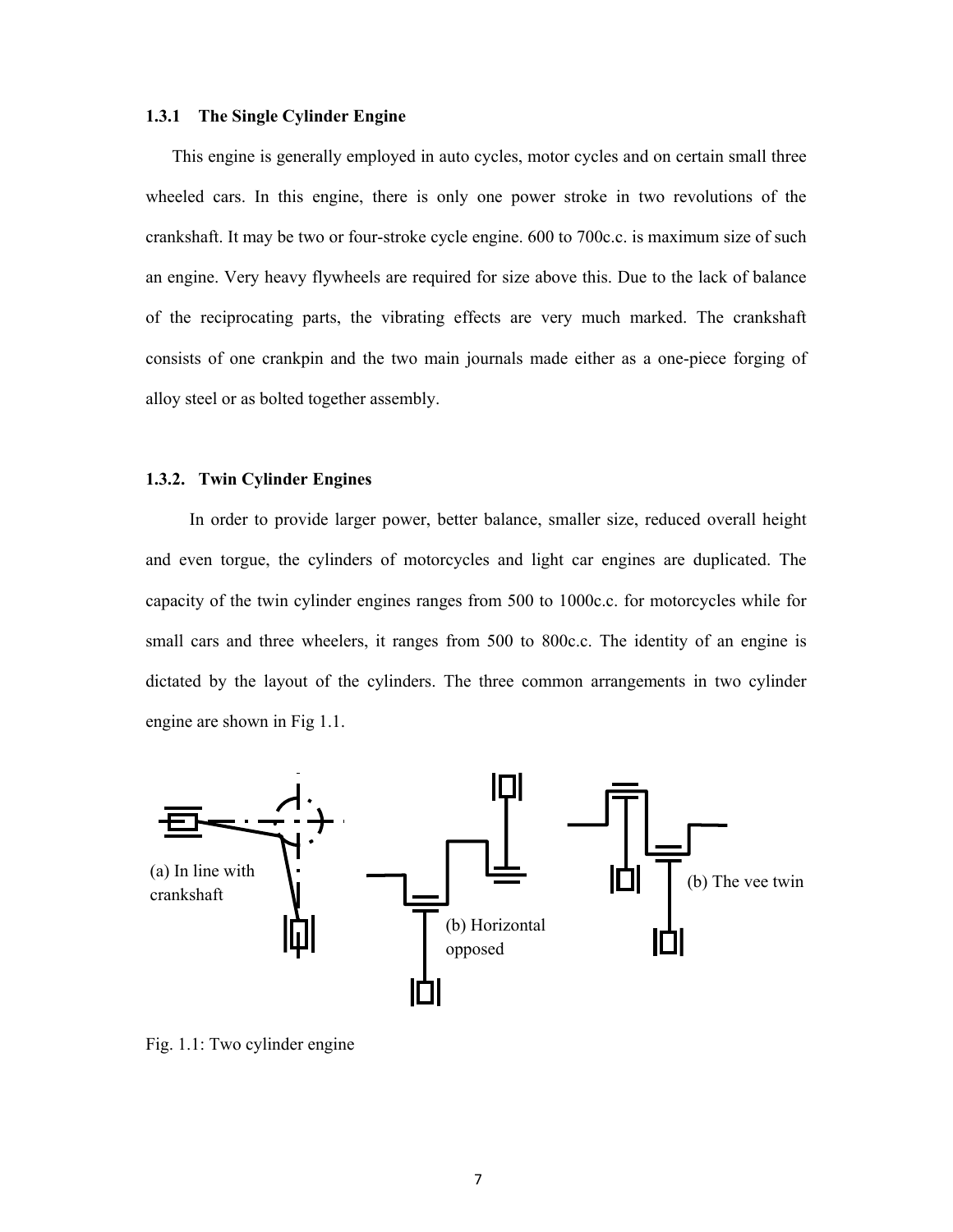A twin cylinder engine operating on four stroke cycle has two power strokes in two revolutions (Table 1.2.)

| Cylinder               | Firing Order  |                 |                 |                   |
|------------------------|---------------|-----------------|-----------------|-------------------|
|                        |               |                 |                 |                   |
|                        | Power         | Exhaust         | Induction       | Compression       |
|                        | Compression   | Power           | Exhaust         | Induction         |
| Crankshaft<br>rotation | $0^0 - 180^0$ | $180^0 - 300^0$ | $300^0 - 540^0$ | $540^0$ - $720^0$ |

Table 1.2: Firing order of two cylinder four stroke engine

 In case of a two cylinder two-stroke engines, two power strokes are produced in one revolution of the crankshaft with firing interval of  $180^0$  (Table 1.3.)

Table 1.3: Firing order of two cylinder four stroke engine

| Cylinder            | Firing Order   |                 |  |
|---------------------|----------------|-----------------|--|
|                     |                |                 |  |
|                     | Power          | Compression     |  |
|                     | Compression    | Power           |  |
| Crankshaft rotation | $-180^{\circ}$ | $180^0 - 360^0$ |  |

## **1.3.3. Three Cylinder Engines**

 These engines are confined to only two strokes. They produce a power impulse every  $120<sup>0</sup>$  indicating that the torgue produced is comparatively smooth. The cylinders are arranged vertically in line with crankcase serves as intake and pre-compression chamber. Its differential is located between the engine and the transmission. It is mainly used on a frontdrive car. In the three cylinder two stroke engine, three power strokes in one revolution of the crankshaft with firing interval of  $120^0$  take place. (Table 1.4.)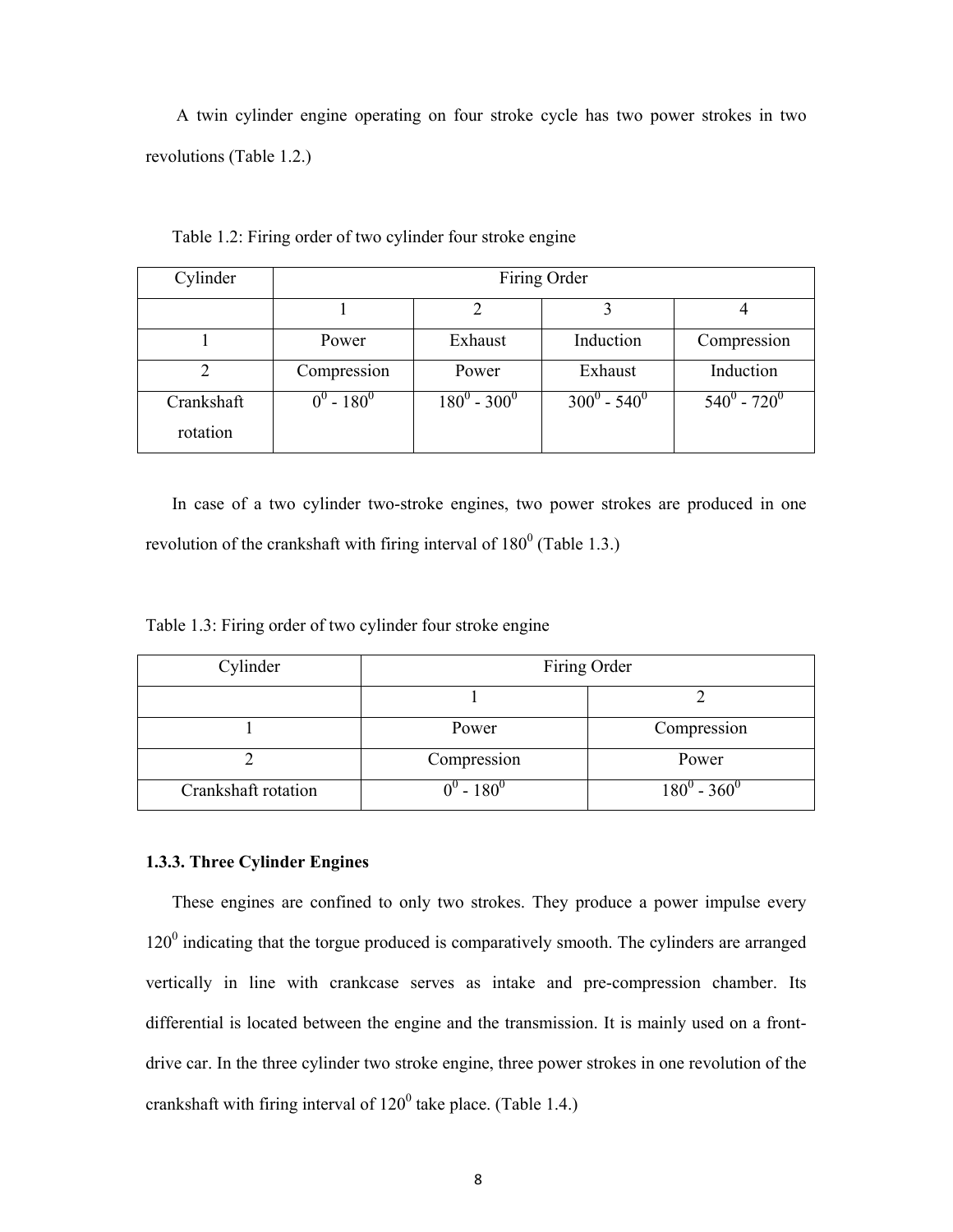| Cylinder            | Firing Order    |                                       |                            |  |
|---------------------|-----------------|---------------------------------------|----------------------------|--|
|                     |                 |                                       |                            |  |
|                     | Power           | <b>Finishing Power</b>                | On compression             |  |
|                     | On compression  | Power                                 | <b>Finishing Power</b>     |  |
|                     | Finishing Power | On compression                        | Power                      |  |
| Crankshaft rotation | 12 $\Omega^0$   | 120 $^{\mathrm{u}}$<br>$-240^{\circ}$ | $360^\circ$<br>$240^\circ$ |  |

Table 1.4. Firing Order of three cylinder two stroke engine

# **1.3.4. Four Cylinder Engine**

 Four-cylinder engine is the most popular arrangement for use in the small light and medium sizes of present day cars. These engines are operating on a four stroke principle. A  $180<sup>0</sup>$  crankshaft arrangement is always used. The cylinders are arranged in a line above a flat, four-throw crankshaft.

 Four cylinder four stroke engines produce four power strokes in two revolutions of the crankshaft with firing interval of  $180^{\circ}$  (Tables 1.5. and 1.6.)

Table 1.5: 4-stroke four cylinder with firing order 1,3,4,2.

| Cylinder               | Firing Order             |                 |                 |                 |
|------------------------|--------------------------|-----------------|-----------------|-----------------|
|                        |                          |                 |                 |                 |
|                        | Power                    | Exhaust         | Suction         | Compression     |
|                        | Exhaust                  | Suction         | Compression     | Power           |
|                        | Compression              | Power           | Exhaust         | Suction         |
|                        | Suction                  | Compression     | Power           | Exhaust         |
| Crankshaft<br>rotation | $0^0$ - 180 <sup>0</sup> | $180^0 - 360^0$ | $360^0 - 540^0$ | $540^0 - 720^0$ |

Table 1.6. 4-stroke four cylinder with firing order 1,2,4,3.

| Cylinder   | Firing Order             |                 |                 |                 |
|------------|--------------------------|-----------------|-----------------|-----------------|
|            |                          |                 |                 |                 |
|            | Power                    | Exhaust         | Suction         | Compression     |
|            | Compression              | Power           | Exhaust         | Suction         |
|            | Exhaust                  | Suction         | Compression     | Power           |
|            | Suction                  | Compression     | Power           | Exhaust         |
| Crankshaft | $0^0$ - 180 <sup>0</sup> | $180^0 - 360^0$ | $360^0 - 540^0$ | $540^0 - 720^0$ |
| rotation   |                          |                 |                 |                 |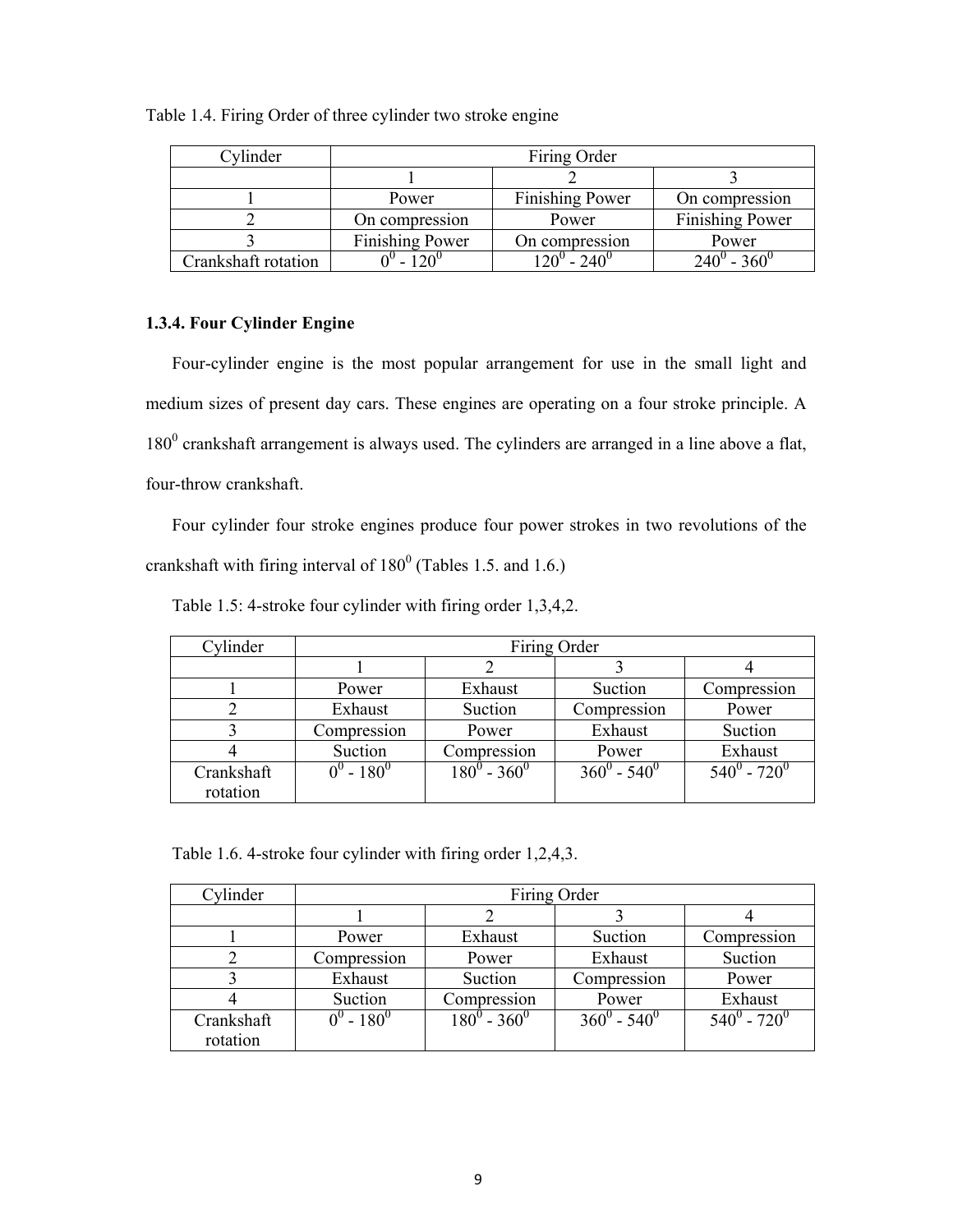#### **1.3.5 Six Cylinder Engines**

 As compared to a four cylinder engine, a better dynamic balance and a more uniform torgue or turning moment can be obtained by six-cylinder engines. Most of the high powered as well as the modern cars of moderate powers are employing the six-cylinder engines. Though expensive and complicated, these engines have much smoother, more flexible and quite running. It requires only a light flywheel due to the lower ratio of maximum to mean torgue.

 In six-cylinder engines, there are six power impulses during two rotations of the crankshaft or three firing strokes per one revolution of crankshaft or one power stroke every  $120<sup>0</sup>$  of crankshaft rotation. For good distribution of fuel to all cylinders, the possible firing orders are 1, 5,3,6,2 and 4; and 1, 4,2,6,3 and 5.

 Other types of engines are eight-cylinder engines, twelve-cylinder engines, sixteencylinder engines e.t.c.

#### **1.3.6 Comparison between Four Stroke and Two Stroke Engines**

#### **(A) Characteristics of four stroke engines**

- 1. They have one power stroke during two revolutions or four strokes of the engine while two stroke engine has one power stroke during every revolution.
- 2. Their design and construction are complicated compared with 2-stroke engines
- 3. The torgue produced at the crankshaft is not uniform
- 4. Its mechanical efficiency is less compared with 2-strokes engine due to large number of moving parts
- 5. Due to positive scavenging (removing exhaust gases) and presence of a separate exhaust stroke major portion of the exhaust gases is removed from the engine cylinder. This results in higher thermal efficiency.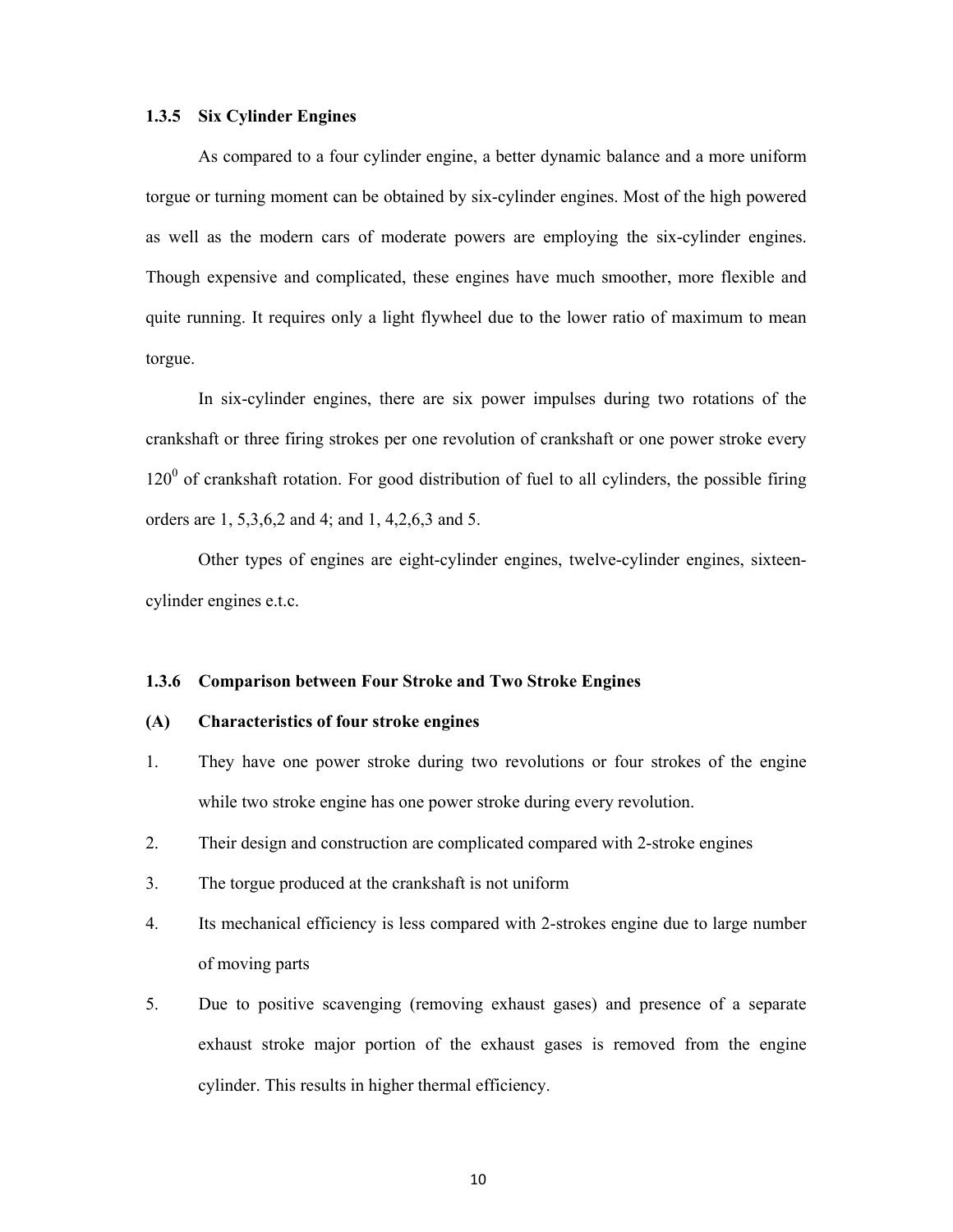- 6. The engine usually runs cooler because more time is available for removing the heat from the cylinder due to the presence of one working stroke in four strokes. This results in better compression.
- 7. These engines are generally water-cooled.
- 8. The fuel and lubricating oil consumption is low.
- 9. They are heavier and requiring more space than 2-stroke engines due to presence of large number of parts.

## **(B) Characteristics of two stroke engines**

- 1. Therefore, for a given speed and for a given output, a two stroke engine require onehalf piston displacement, i.e. the piston is half as heavy , half as bulky and half as expensive as a four-stroke engine piston.
- 2. They are simpler in design and less complicated in valve design and operation than four-stroke engines
- 3. Since every revolution produces one power stroke, therefore torgue produced at the crankshaft is uniform, necessitating a lighter flywheel
- 4. Due to the absence of moving parts like cam and followers, rocker arm and other valve actuating mechanism, it has higher mechanical efficiency in comparison.
- 5. They have a poor scavenging due to absence of separate exhaust stroke. This results in less oxygen and less burning of fuel in the cylinder and less output due to diluting of the fresh incoming gases by the leftover exhaust. Hence, the thermal efficiency is quite low.
- 6. These engines are usually air-cooled.
- 7. The fuel and lubricating oil consumption is comparatively high due to loss of fresh gases through the exhaust ports.
- 8. They are lighter in weight and require lesser space due to absence of valves and valve gears.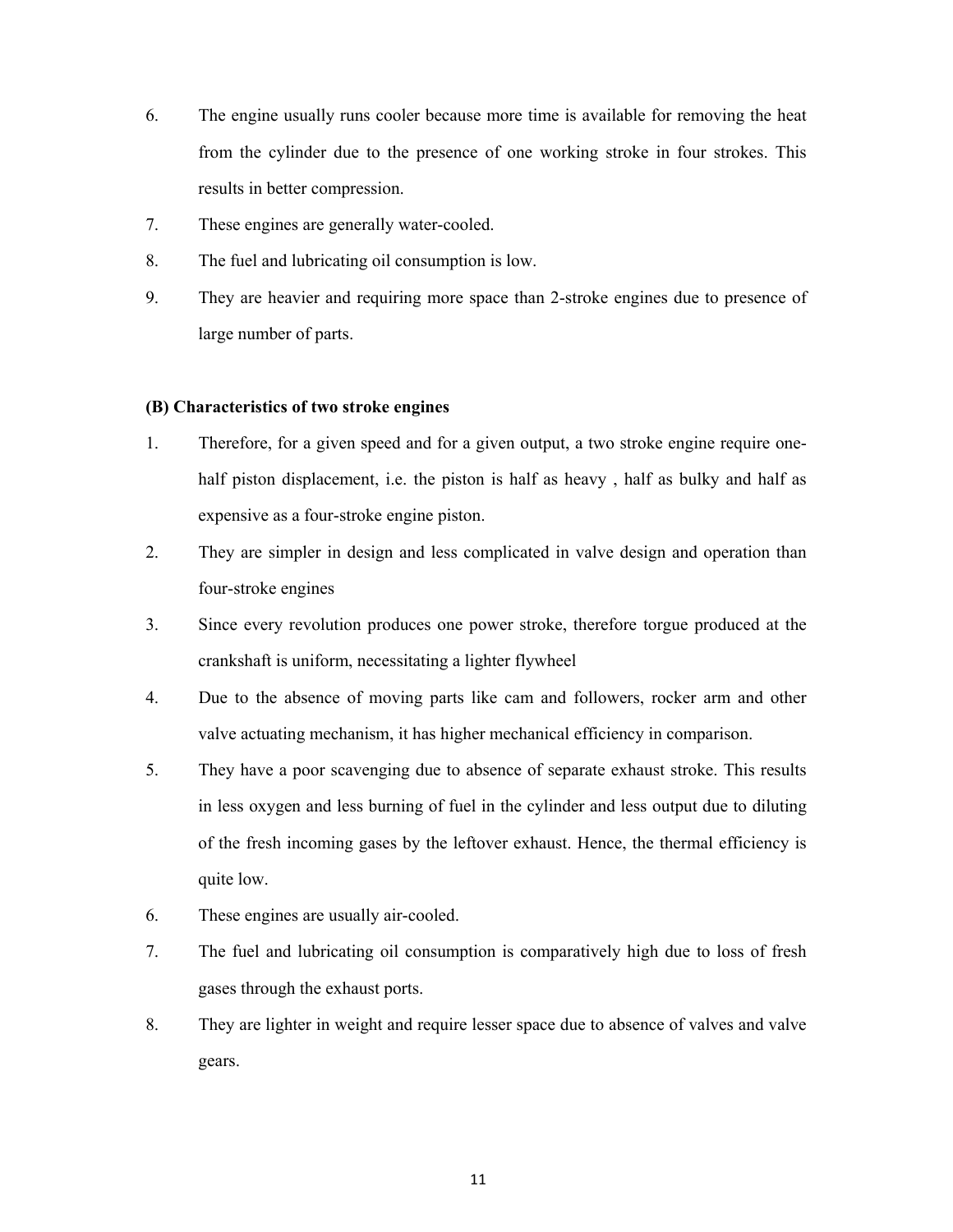## **1.4. TYPES OF IGNITION ENGINES**

### **1.4.1. Spark Ignition Engines**

 Spark ignition engine is a type of internal combustion engine in which the compressed air/fuel mixture is ignited by a spark. The spark ignition (S.I) engine is also referred to as the petrol, gasoline or gas engine from its typical fuels, and the Otto engine, after the inventor.

## **1.4.2. Compression Ignition Engines**

 These are the engines in which the charge is neither pre-mixed at a carburettor nor is it ignited by a spark but the air entering through the inlet valve or ports in the cylinder wall is highly compressed raising its temperature beyond the self-ignition temperature of fuel. By injecting the fuel in a fine spray, it gets ignited by the turbulent hot air to get burnt with the oxygen present in the air. The compression ignition engine is also referred to as diesel or oil engine, the fuel is named after the inventor.

 A spark invention engine is volume-controlled while the compression ignition engine is quality controlled with the mixture strength varying from 10:1 to 16:1 and 20:1 to 120:1 respectively. Due to this higher compression ratio, the thermal efficiency is higher in case of compression ignition engine as compared to spark ignition engines. The higher compression ratio requires the temperature of the air to be raised to high valve resulting in large thermal forces exerted on the cylinder head, cylinder piston, gudgeon pin, connecting rod, crankshaft and bearings. This necessitates a more robust construction in compression to a spark ignition engine. These engines are generally used in certain commercial vehicles like trucks, buses, Tata Mercedes Benz trucks e.t.c.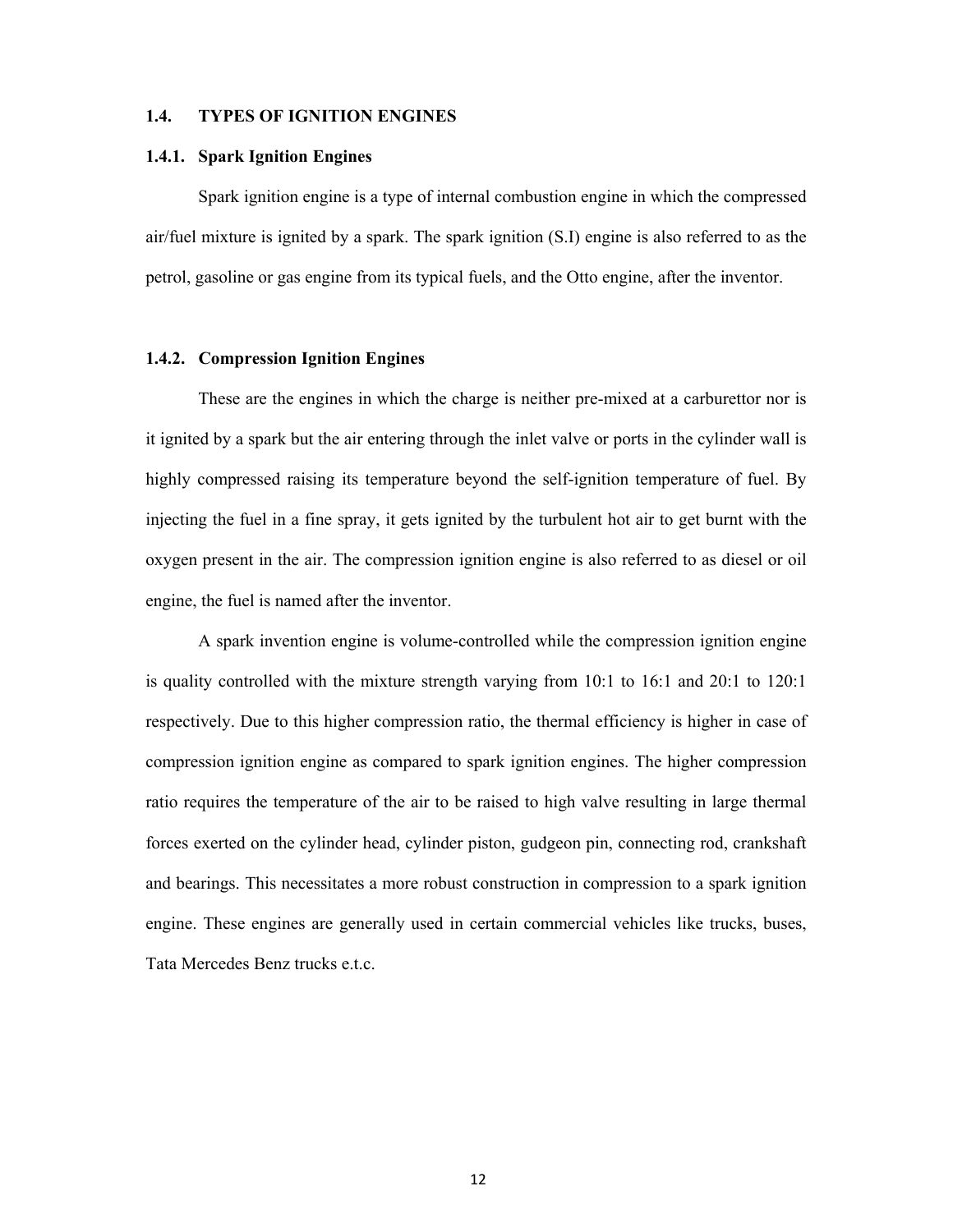## **Advantages of Compression Ignition Engines over Spark Ignition Engines**

- 1. These engines are more economical having thermal efficiency about 50% more than that of spark ignition engines. They also have high compression ratio, expansion ratio and thermal efficiency.
- 2. They are less wear and tear in compression ignition engine than the petrol engine.
- 3. Their maintenance cost is less
- 4. The volumetric efficiency of the efficiency is greater because the speed is lower at full load. This results in a more uniform torque over a wide range of engine speeds providing a better top gear performance.
- 5. The injection equipment in compression ignition engines is more reliable and stable than the carburettor and electrical ignition system in spark ignition engines
- 6. The danger of fire is considerably reduced in C.I engines due to the higher flash point of diesel as compared to that of petrol in S.I engines.

## **Disadvantages of Compression Ignition Engines**

- 1. They have tendency to slow running as well as vibration and noise
- 2. Due to high compression ratio required for combustion, power to weight ratio is very low
- 3. The rotational speed is lower than the spark ignition engine resulting in less efficient fuel combustion
- 4. Their mean effective pressure is low
- 5. They have higher compression ratio which makes starting difficult
- 6. The cost of precision of fuel injection equipment is high compared to the carburetor of petrol engines.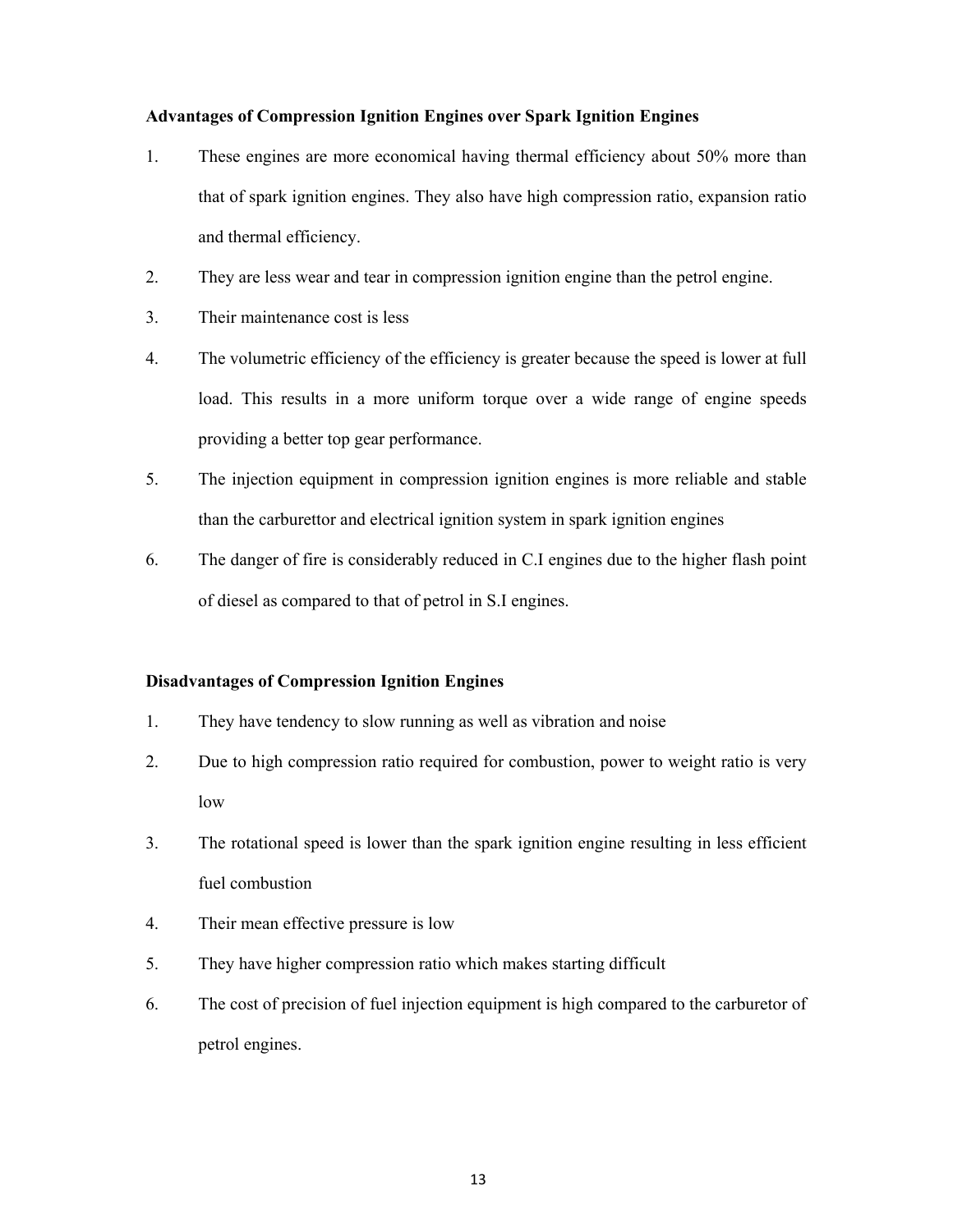#### **1.4.3 Petrol Injection Spark Ignition Engines**

 These petro engines do not use carburettor. During the suction stroke, air is drawn into the cylinder with fuel injected directly into the cylinder during the compression stroke. At the end of the compression stroke, it is ignited by means of a sparking plug. This engine having very low compression ratio, 8: 1 to 9.5 : 1 does not operate on the principle of compression ignition.

# **Advantages**

1. They have high volumetric efficiency due to better fuel distribution to individual cylinders.

2. Their fuel consumption is low due to their well-designed fuel injection system

#### **Disadvantages**

 A complicated and costlier fuel injection pump along with fuel injection nozzle and fuel pipe line for cylinder are required instead of a relatively simple carburettor of welldeveloped design.

### **1.4.4 Gas turbines or gas power plant**

 Turbines are used to propel automobiles, trucks, boats, airplanes as well as other stationary power plants. A gas turbine in simple terms is a heat engine utilizing the expansion from the combustion of fuel and air in a combustion chamber. The energy is directly transformed either into thrust or shaft power to push an airplane or vehicle or automobile wheel for turning. It consist of two sections: a gasifier section and a power section. The gasifier section further consists of two units, i.e. the rotary axial or centrifugal type of the compressor and a combustion chamber.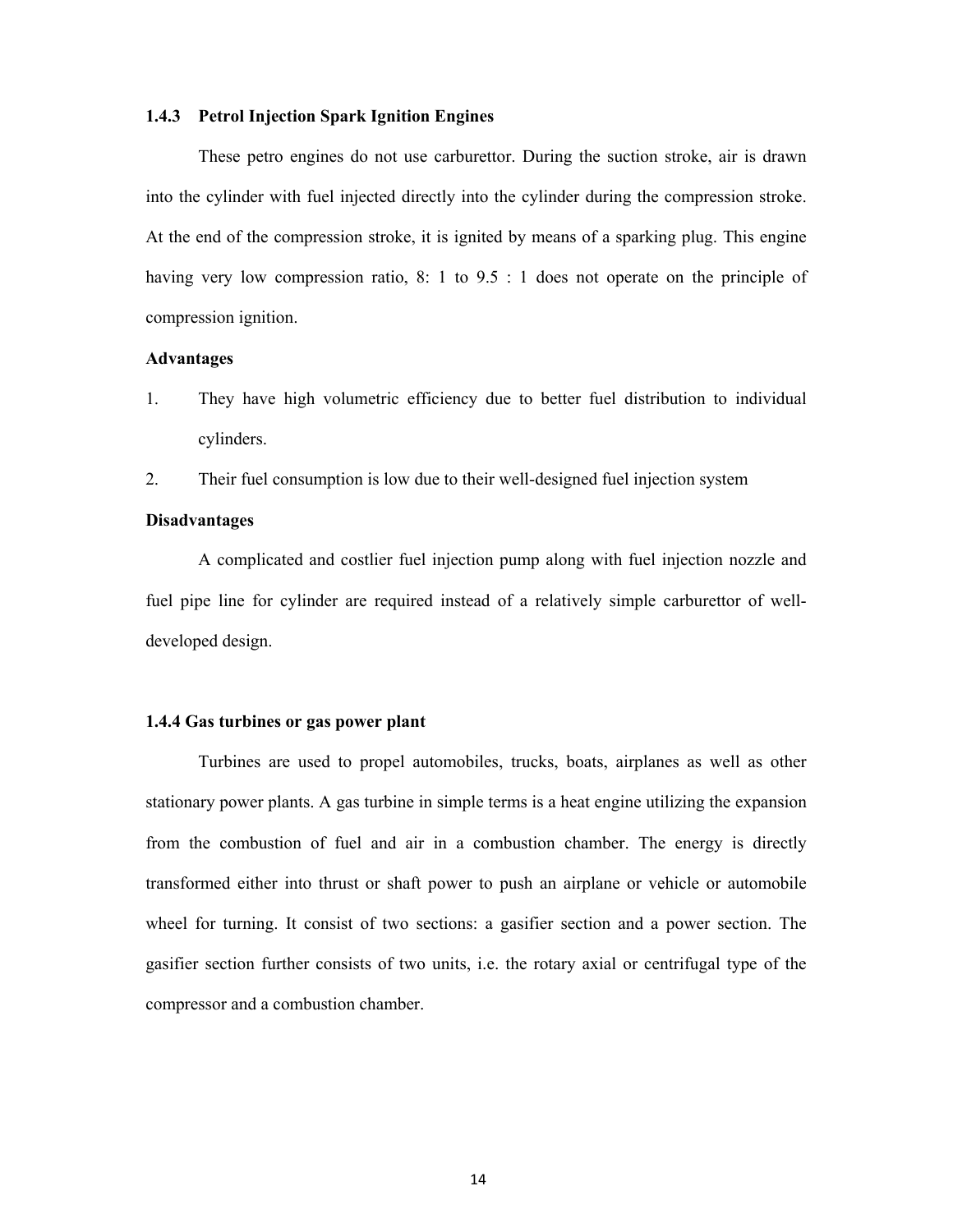# **Advantages**

In comparison to reciprocating type petrol engine, gas turbine has the following advantages:

- 1. Smoother running due to absence of reciprocating parts
- 2. No vibration
- 3. Very high mechanical efficiency
- 4. Very much compact shape
- 5. Due to the absence of reciprocating part and continuous exhaust the operation is very silent.
- 6. Internal pressure is very low
- 7. Due to simplicity of design, maintenance costs are reduced.
- 8. Oil consumption is very much lower
- 9. Weight is very much lower
- 10. No clutch or gear-box is needed except for emergency low gear for reversing.
- 11. Cheaper fuel like paraffins can run it efficiently.

# **Disadvantages**

- 1. If paraffin fuels were used in the gas turbine, larger quantity of exhaust gases would be emitted.
- 2. The fuel consumption of gas turbine power plant for automobile is relatively high
- 3. It has low volumetric efficiency.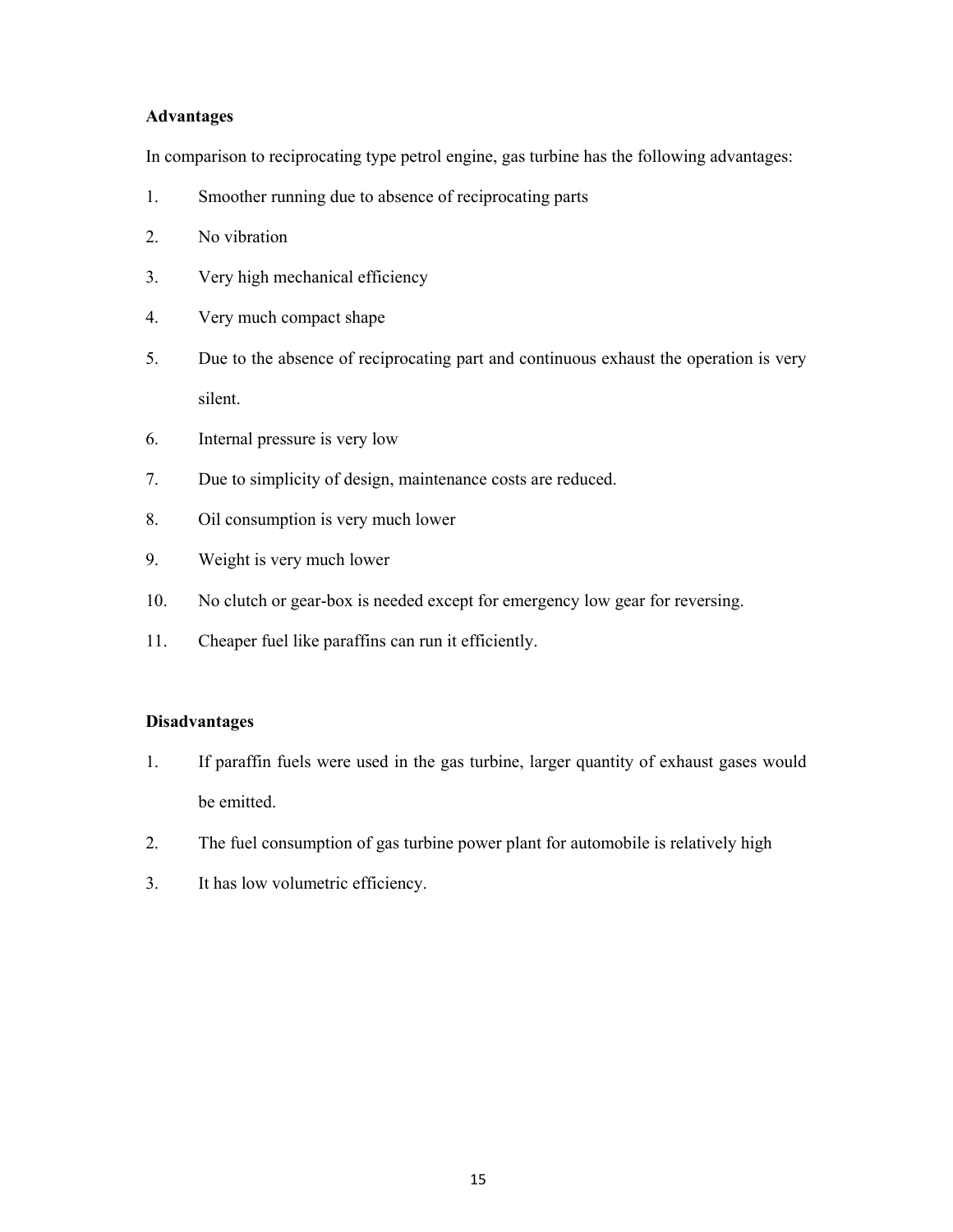## **2.0 BODY AND CHASIS**

 The shape of the chassis is determined by location of the power unit, the arrangement of the suspension system and the loads to be carried. The function of the chassis is to act as the frame or skeleton of the vehicle, providing a mounting for all the other assembles and keeping them in correct relative positions, inspite of all the varying loads to which they are subjected. It must be strong and rigid, and is usually made from steel pressings which are welded and riveted together. Reinforcement is provided, where necessary, to add to its rigidity

# **2.1 LAYOUT OF A CHASSIS AND ITS MAIN COMPONENTS**

 Various components of the motor vehicle, i.e. engine car body, wheels e.t.c. are required to be supported. These are supported on a rigid structure providing a skeleton to hold the components together. To withstand the shocks, blows, twists and vibrations coming during operation, chassis are provided cross-bracings to increase rigidity. The whole of the chassis is now fastened to a frame of channel or U-shaped section. The engine is mounted in the front portion of frame through rubber cushioned motor mounts or pads or washer placed between the brackets on the frame and support lugs on the engine.

#### **Layout of Power Assembly and Transmission**

 To form a compact power assembly and transmission, the engine is connected to the clutch and transmission which are further connected to final drive gears through the propeller shaft and universal joints.

# **2.2 TYPES OF CHASSIS LAYOUT**

Some of the important layout of a motor vehicle based on the drive are: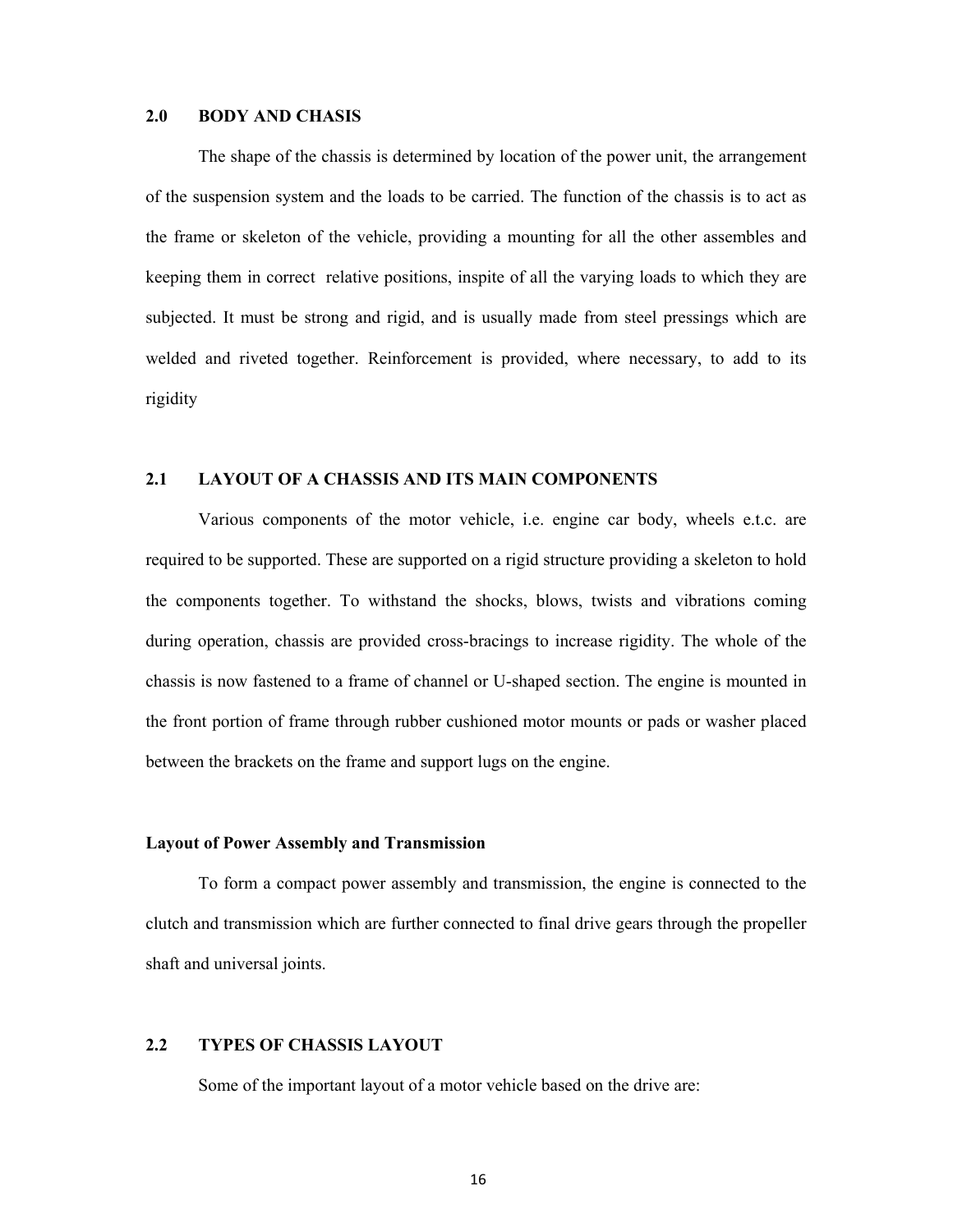- (i) Front engine rear wheel drive
- (ii) Rear engine rear wheel drive
- (iii) Front engine front wheel drive
- (iv) Four wheel drive
- (v) Heavy vehicle layout
- (vi) Articulated vehicle layout

#### **2.2.1 Front Engine Rear Wheel Drive**

In this layout a front mounted engine-clutch-gear box unit drives a beam type rear axle suspended on leaf springs through a propeller shaft with two universal joints. With the help of coil springs, the front wheels are independently sprung. This layout is one of the oldest layouts which remained unchanged for many years. Some of the advantages provided by this system are:

## **Advantages**

- (a) Reasonably balanced weight distribution between the front and the rear wheels providing good handling characteristics
- (b) For easy front wheel steering movement engine occupies the reduced width between the arches.
- (c) Behind the rear seats, large luggage space is available providing increased carrying capacity as well as space for easy body movement
- (d) Accessibility to various components like engine, gear box and rear axle is better in comparison to other layouts
- (e) The control linkages such as accelerator, choke, clutch and gear box are short and simple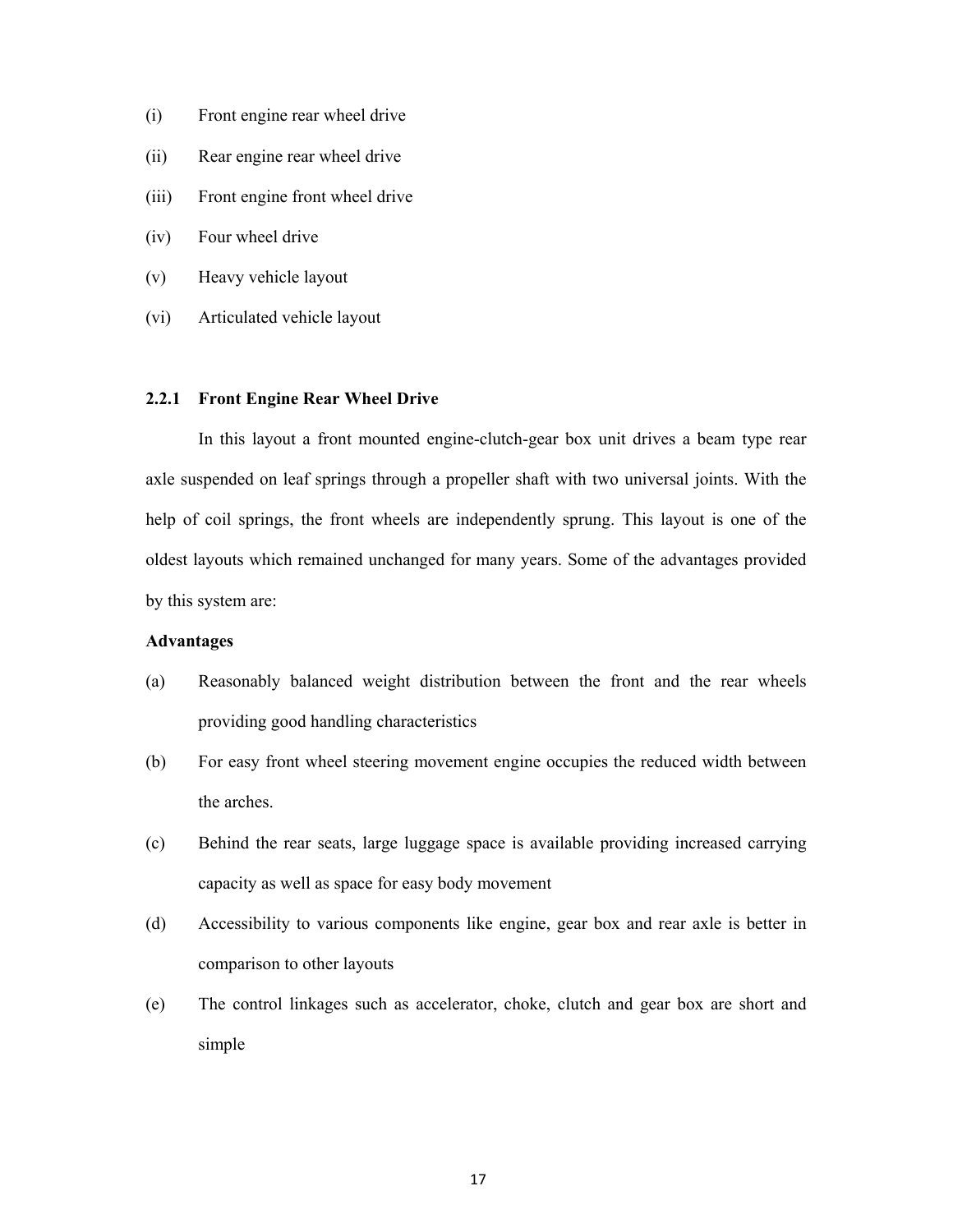(f) Full benefits of the natural air stream created by vehicles movement is taken by the forward facing radiator in reduced power losses from a large fan.

#### **2.2.2 Rear Engine Rear Wheel Drive**

This arrangement eliminates the necessity for a propeller shaft when the engine is mounted adjacent to the driven wheels. The engine-clutch-gearbox-final drive form a single unit in this layout. In order to reduce the 'overhang' distance between the wheel centres and the front of the engine, the final drive is generally placed between the clutch and the gear box.

#### **Advantages**

(a) It has a simpler drives shaft layout in comparison to front wheel drive.

(b) The weight of rear engine on the riving wheels provides excellent traction and grip especially on steep hills as well as when accelerating.

(c) Effective rear wheel braking is possible with this layout.

(d) Due to the absence of the propeller shaft the obstructed floor space is reduced.

(e) The front of the vehicle can be designed for good visibility and smooth air flow.

(f) The exhaust gases, fumes, engine heat and noises are carried away from the passengers.

(g) This drive arrangement results in compact layout and short car.

## Disadvantages

(a) It has a restricted luggage compartment due to narrow front, which houses the fuel tank also.

(b) Natural air cooling is not possible, it requires a powerful fan.

(c) Long linkages are required for the engine, clutch and gear box controls.

18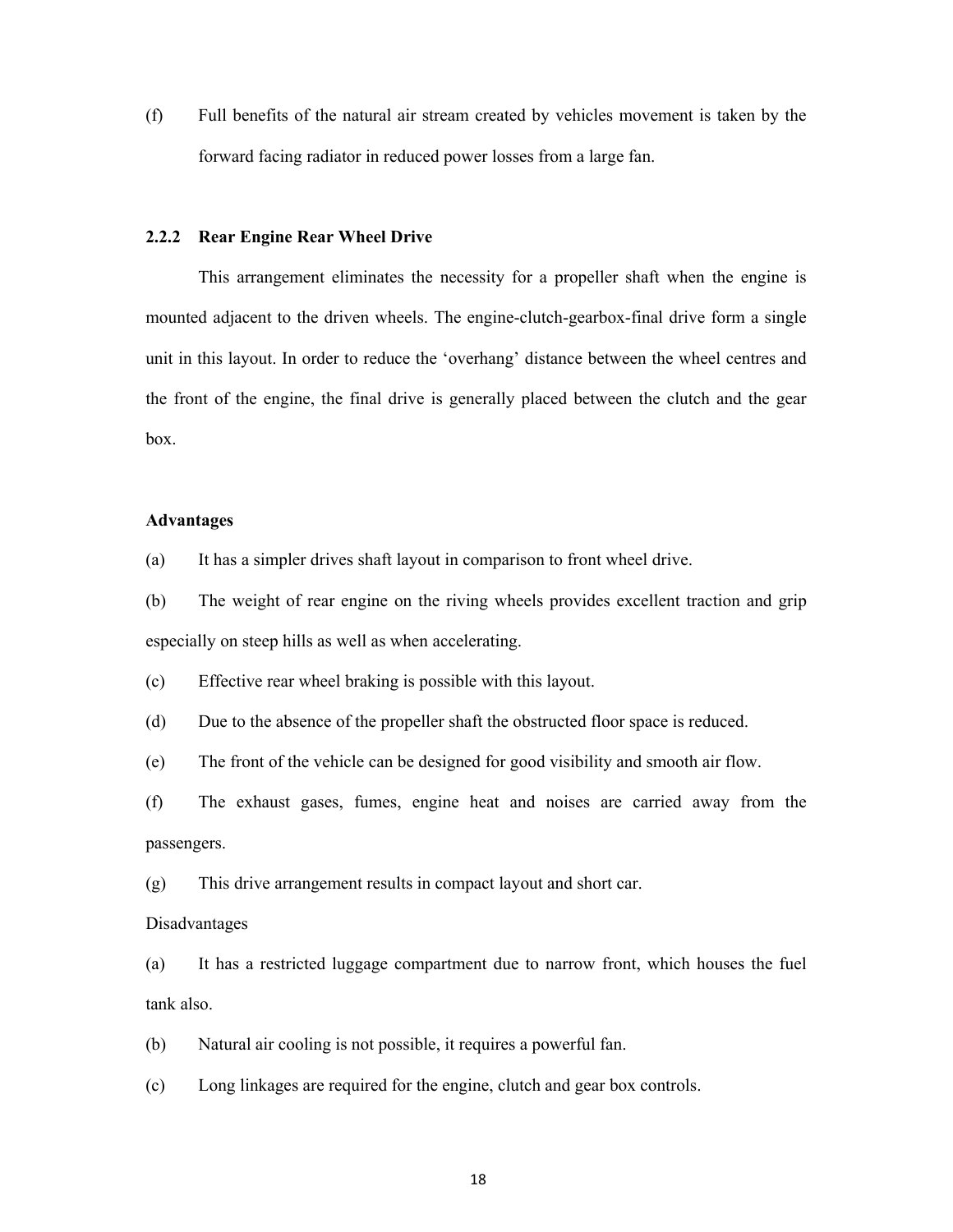(d) The rearward concentration of weight causes the vehicle to be more affected by side winds at high speeds. This makes the vehicle unstable resulting in oversteering and turning very sharply into a curve.

## **2.2.3 Front Engine Front Wheel Drive**

No propeller shaft is used in front engine front wheel drive and differentials are included in the same assembly. This layout provides optimum body-luggage space and a flat front line resulting in a transverse longitudinal engine position. Good road adhesion is provided by the large proportion of the vehicles' weight acting on the driven wheels.

## **Advantages**

- (a) As compared to rear wheel driven car, this is faster and safer travelling due to good road holding.
- (b) Good road adhesion is obtained due to a large part if the vehicles' weight being carried on the driving wheels under normal conditions
- (c) Under steady conditions generally preferred by many drivers are promoted by this type of drive.
- (d) Lower flat floor line is provided due to dispensing with the propeller shaft resulting in lowering of centre of gravity.
- (e) The engine clutch, gear box and final drive are combined similar to the rear engine car. This provides a more comfortable drive due to final drive spring.

#### **Disadvantages**

(a) Due to the combination of steered and driven wheels with short shafts, special universal joints and a more complicated assembly are required.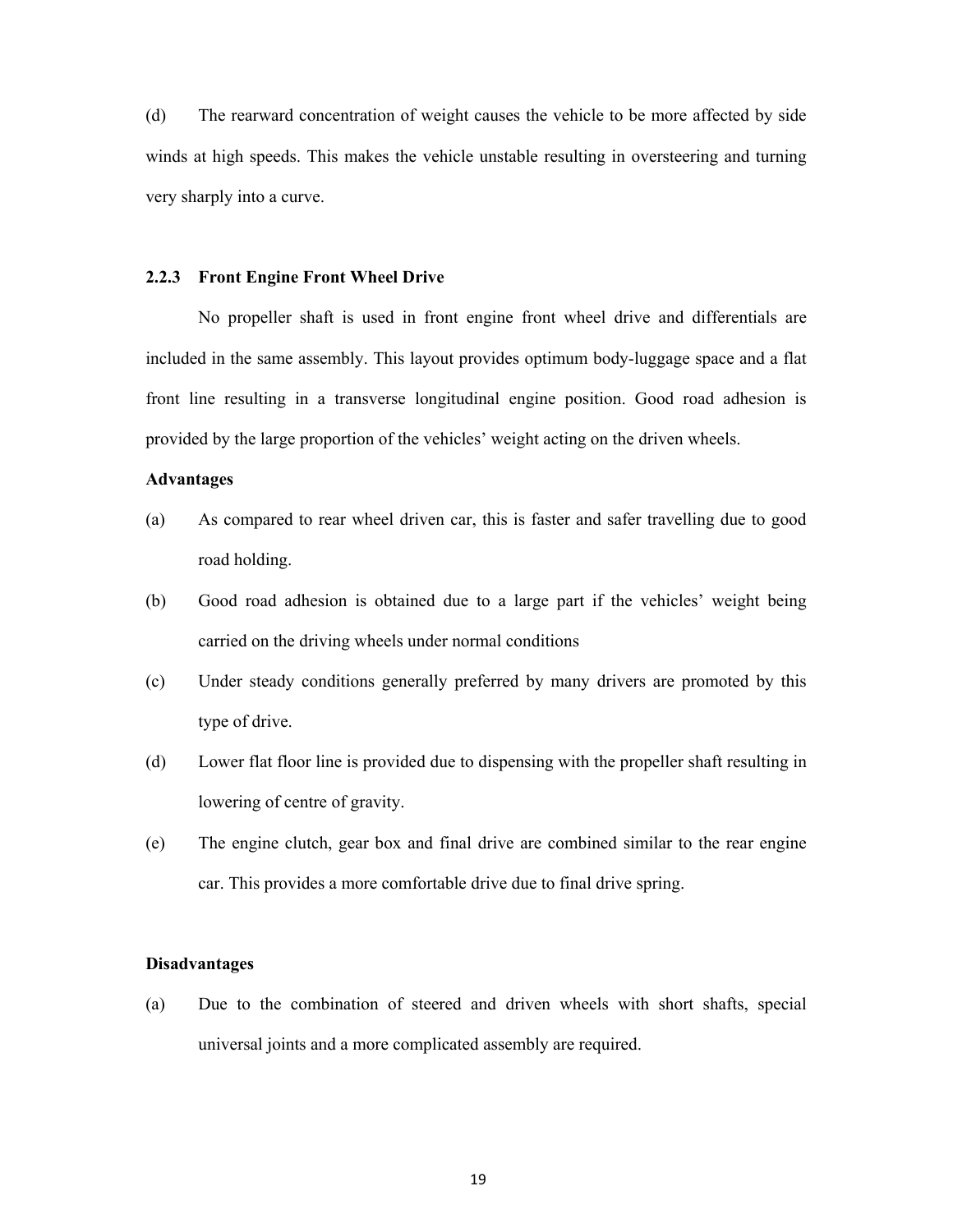- (b) To prevent the rear wheels from skidding under heavy break, the required weight at the rear usually necessitates special arrangement.
- (c) The tractive effort which most needed on steep gradients and during acceleration is reduced.

# **2.2.4. Four-Wheels Drive**

To increase manoeuvrability of the vehicle required to travel on rough unconstructed roads and trucks another arrangement known as Four-wheel drive is provided. Due to all the four wheels getting driven, whole weight of the vehicle is available for traction. But this advantage ia not worth the additional cost on good road surfaces. The system is provided in jeeps which are known as 4 x 4 wheel drive vehicles.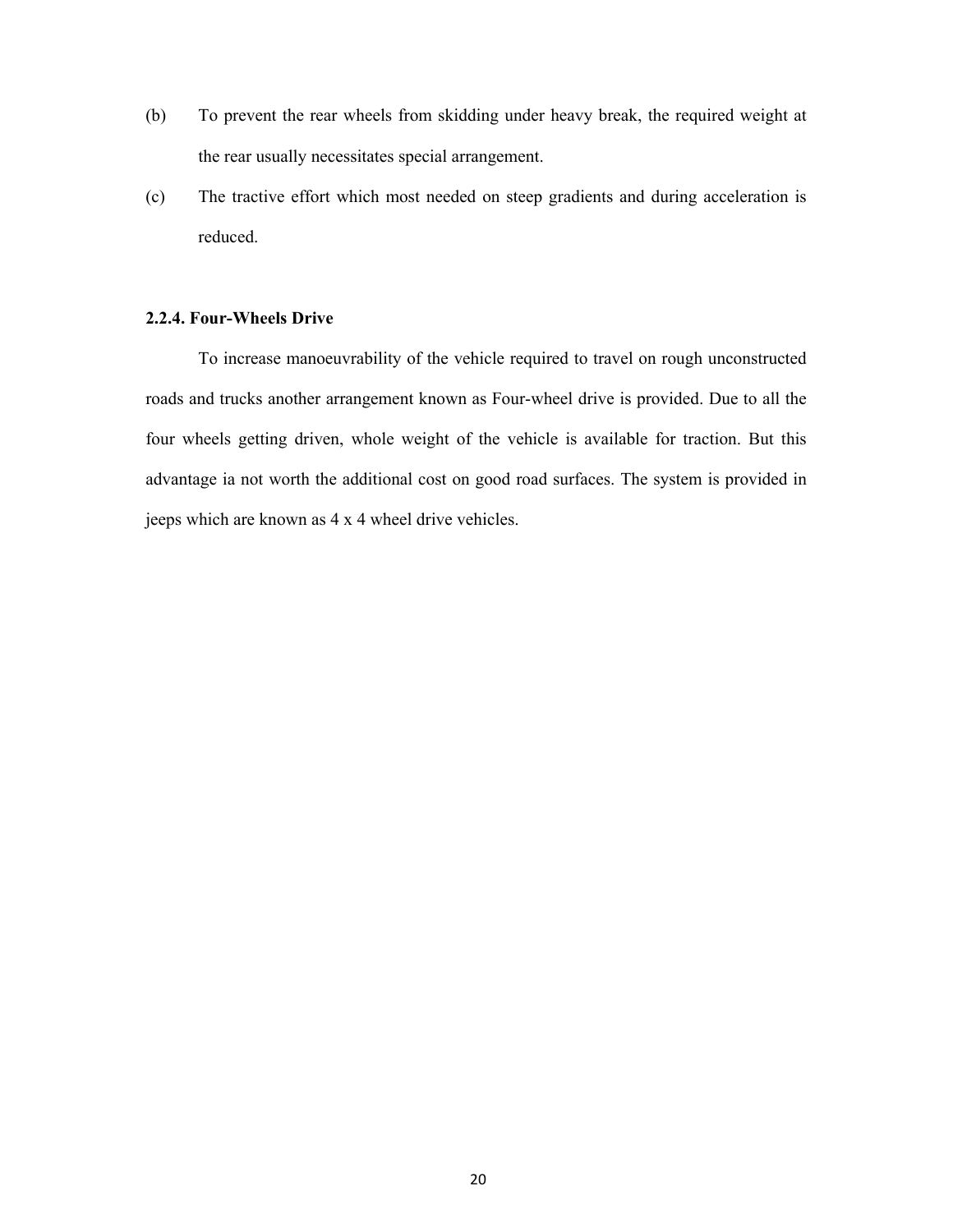#### **3.0 VEHICLE COMPONENTS**

An automobile is a combination of a large number of parts. It can be divided into chassis and body as the two major constituents. Body is the part where the passengers have their seat on the luggage and cargo to be carried is placed. Chassis is the main machine portion, which contain most of the components required for the operation and running of the automobile. The portion of the automobile without body is called chassis. The body fixed over the frame of the vehicle is generally detachable. All parts and accessories needed for the comfort of the human being are contained in the body of the vehicle. These include doors, windows, lights, fans, seats, air-conditioner and other accessories. The body differing in shape and size from vehicle to vehicle is generally made of steel and wood or steel alone. The components of the cars and their proper locations are discussed below:

## **3.1 WHEELS**

The wheels which are four in number are fitted below the car chassis to support the load of the vehicle and passengers as well as run the car. They are fitted with hollow rubber tyres filled with air in rubber tubes under sufficient pressure necessary for carrying the load. The shocks caused by road irregularities are absorbed by them. By fitting springs between the wheels and the vehicle allowing the vertical movement of the wheels in relation to vehicle, greater part of unevenness of road surfaces is taken care of.

# **3.2 FRONT AXLE**

It is used for steering front wheels carried on stub axles swiveling upon king pins the axle extremities. Steering arms and track rod link the two stub axles together for swiveling them by a steering wheel about the king pins. The steering wheel linked to one of the stub axle by a shaft, a gear box and suitable linkage is operated by the driver's hand wheel. An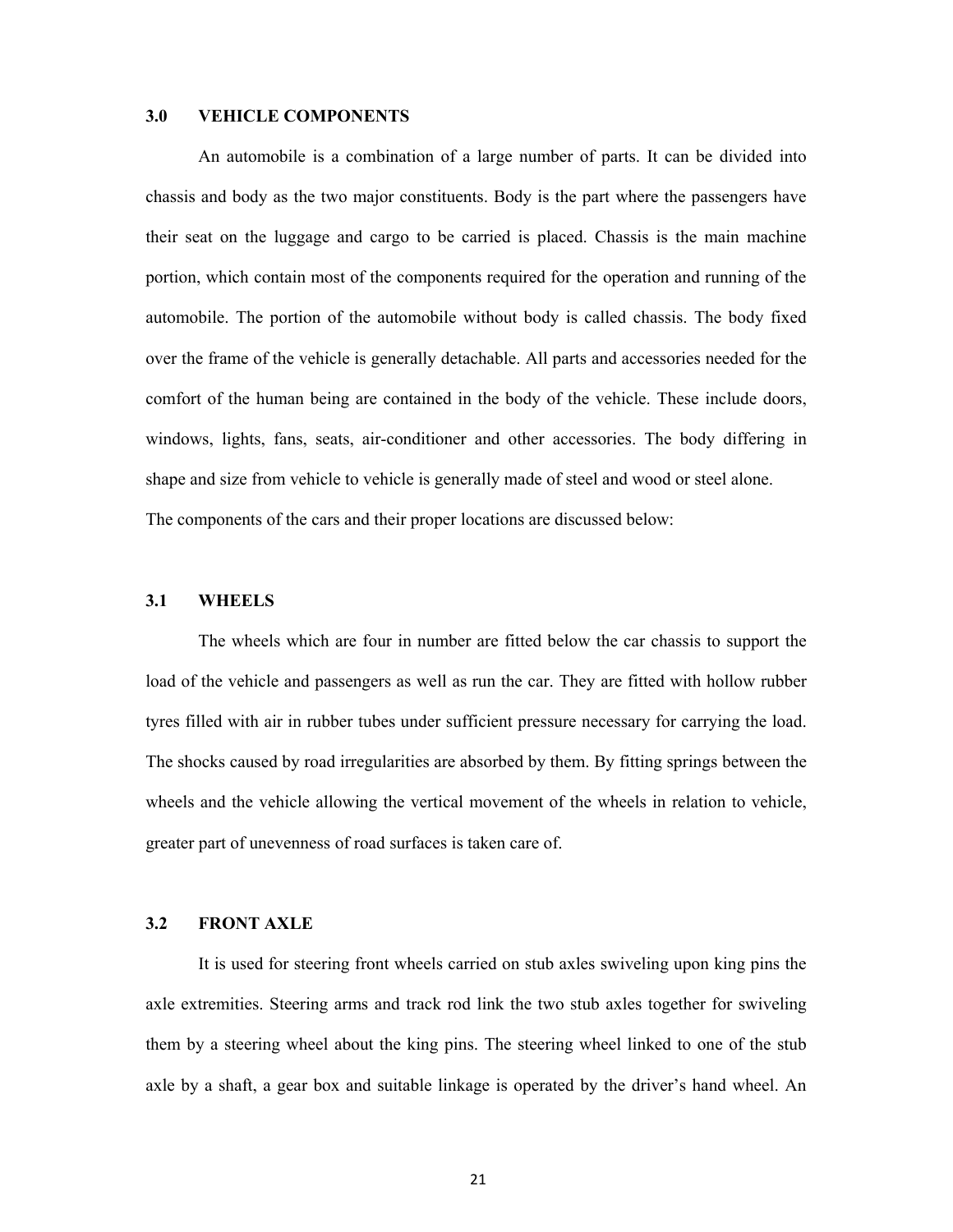axle in which one-piece beam was used to support the vehicle through springs (axle and spring arrangement) was previously used. Now, an arrangement known as independent front suspension has replaced the axle and spring arrangement. Under the control of springs, the wheels are free to rise and fall vertical independently of each other.

## **3.3 REAR AXLE**

Rear axle or driving axle is a tube like shaft enclosing driving shafts with suitable bearings for rotating the wheels. It is used for fixing the rear wheels. It is enlarged at the centre for enclosing the final drive gears used for providing main speed reduction between the engine and the driving wheels. The change of direction from the line of propeller shaft to the transverse line of the axle shafts is also provided by the rear axle.

When going round a curve, the inner wheel has to travel a smaller distance in comparison to the outer wheel. But both the rear wheel would rotate at the same speed if they are connected by a shaft. This rotation of both the wheels would result in slipping of one or both of them on the road surface causing excessive tyre wear as well as severe twisting loads on the shaft. Moreover, the two wheels of the exactly similar diameter can only turn at the same speed without slip on the straight road. Each wheel is provided with its own separate half-shaft connected by a differential gear and meeting at about the centre of the axle. Therefore, when going round a curve, the wheels are free to rotate at different speeds although they are provided with equal drive by the differential gear.

For preventing the transmission of shock from uneven road surfaces to the vehicle, springs are used to support the vehicle on the axle. In order to allow for the vertical movements of the wheels relative to the frame as well as to allow the parts of the shaft to operate at different angle, another arrangement is used in which the final drive gears and the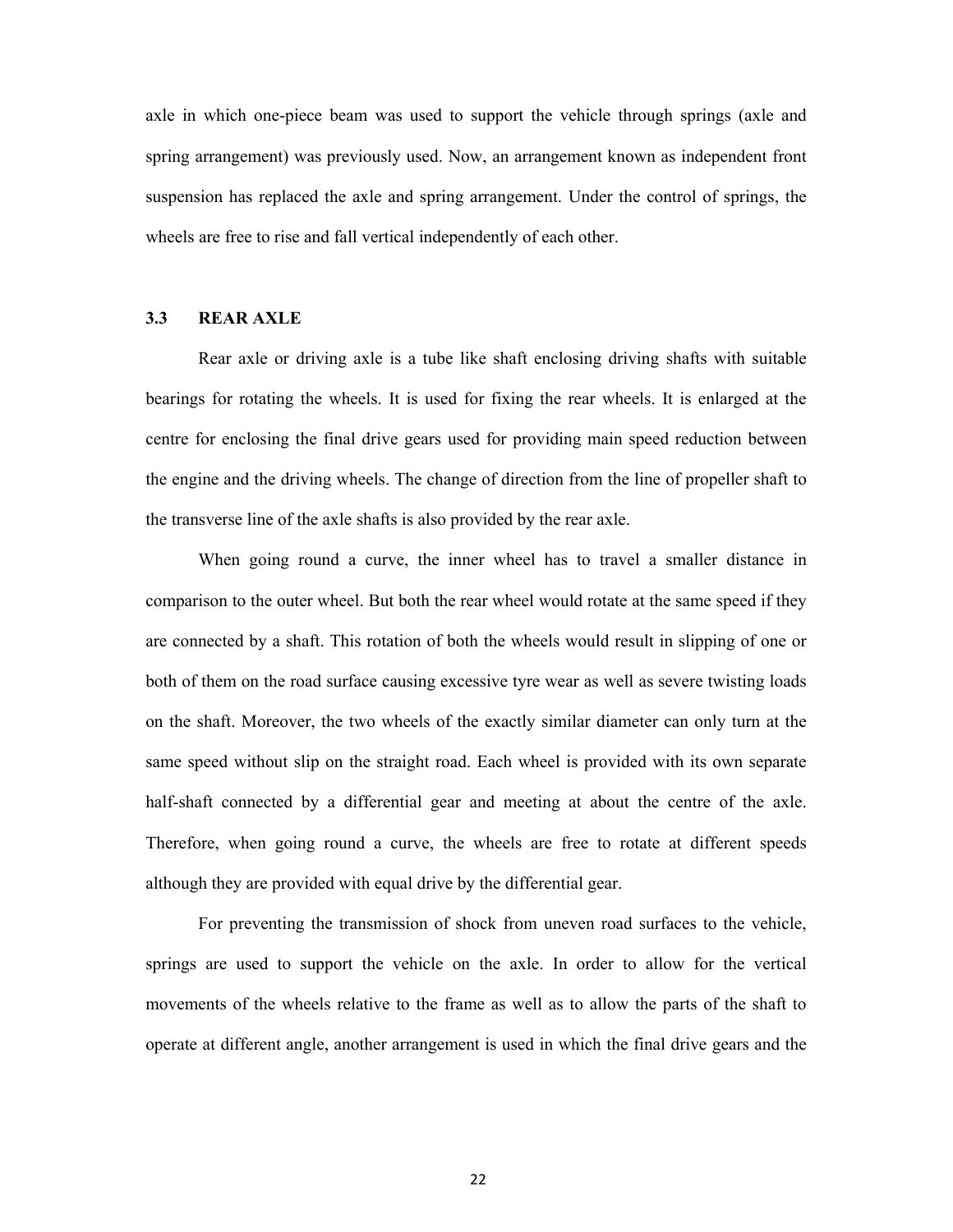differential gear is mounted in a casting attached to the frame with independently sprung wheels attached to them by means of shafts through devices called universal joints.

## **3.4 POWER UNIT**

Power unit consist of an internal combustion engine. It is usually mounted at the front end of the car. The clutch and the gear-box are placed immediately behind it. The three components (engine, clutch and gear-box) are assembled into a single unit.

## **3.5 THE SUSPENSION SYSTEM**

The various parts are attached to the basic structure by means of springing suspension system. This system is used to prevent the road shocks to the various vehicle components and the occupants and to preserve stability under various road conditions. There are two distinct types of suspension system:

(a) *The conventional system; where the road springs are attached to a rigid beam axle.* It is mostly used in the front axle of commercial vehicles and for rear axle of all types of vehicles.

(b) *The independent system;* in this system there is no rigid axle. Each wheel is free to move vertically without any reaction on its mating wheel. This is mostly used is small rear axle suspensions.

# **3.6 TRANSMISSION SYSTEM**

This system or mechanism carries the power from engine to the wheels of the vehicle. It is bolted through the clutch to the engine at the front and the rear to the springs which are connected to the chassis to prevent the engine vibrations from transmitted to vehicle. It generally consists of a friction clutch, a gear-box providing three, or four different ratios of

23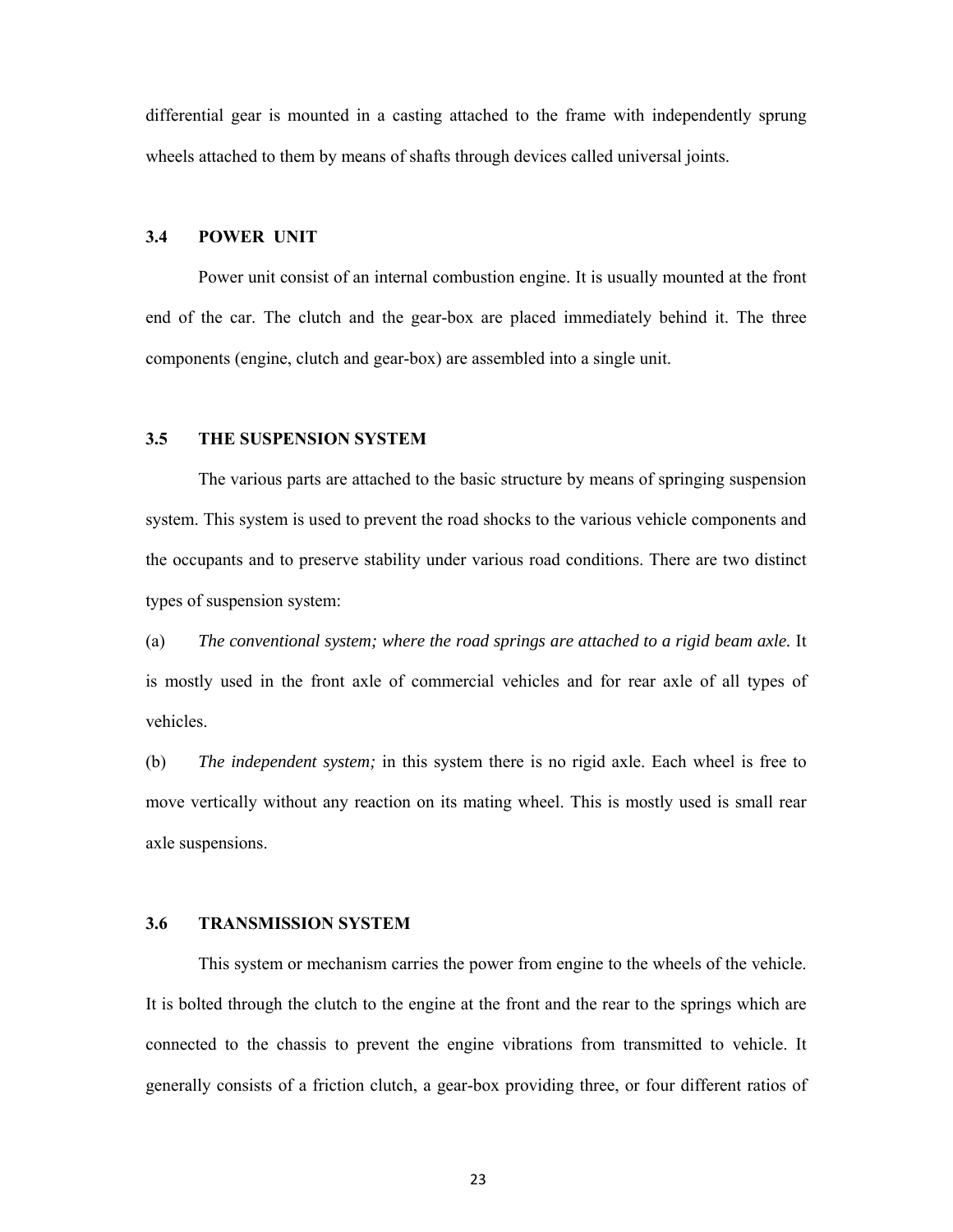torque (output to input) a propeller shaft for transmitting the torque output from gear-box to the rear axle, a final gear reduction in the rear axle and a differential gear for distributing the final torque between the wheels equally. In certain cases clutch is replaced by fluid fly wheels. The function of clutch and gear-box is completely served by the hydraulic torque converter. The various components of the power train or the transmission system are: clutch, gear-box, propeller shaft, universal joint and the differential gear.

#### **3.6.1 Gear Box**

It consists of various types of gears which are constantly in mesh. The Gear changes are made by sliding the dogs. The main function of the gear-box is to provide the necessary variation to the torque applied by the engine to the road wheel according to operating conditions. The necessary variations are provideddue to the presence of different gear ratios among various meshing gears.

#### **3.6.2 Propeller Shaft**

It is universally jointed shaft. Its function is to transmit the power from the rear end of the gear-box to the final reduction gear in the axle. The vertical movements of the rear axle relative to the frame are also accommodated. In construction, it is an ordinary Hooke's joint, the small and limited angular displacement in the rubber joints is advantageous in damping out torsional vibrations.

## **3.6.3 Universal Joint**

Due to the flexing of the road springs, the rear axle is constantly moving up and down. The propeller shaft fitted to the rear axle must also be free to move up and down. To permit the turning of the propeller shaft when this movement is taking place, universal joints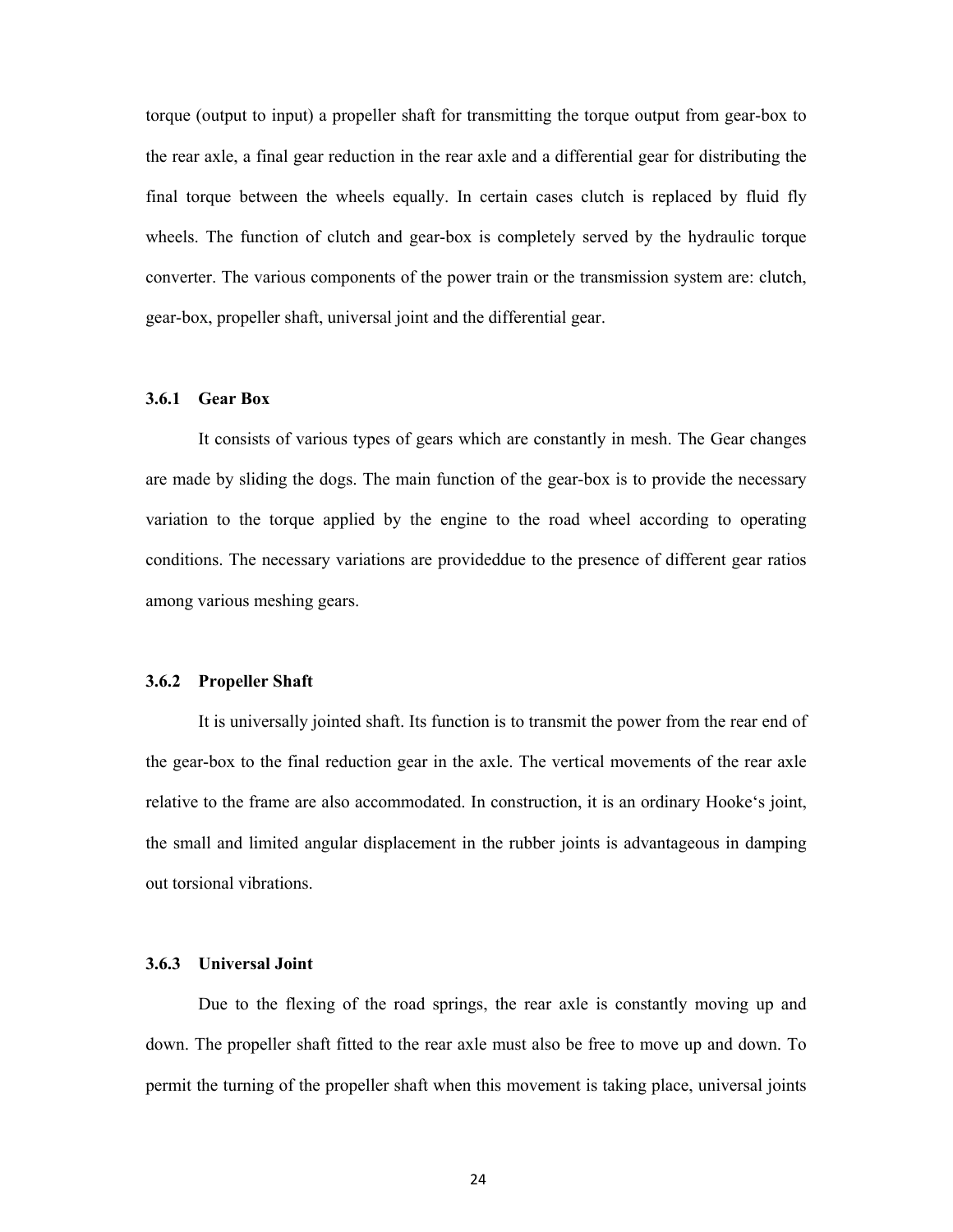are fitted at each of its ends. Therefore, the relative movement between the engine and the driving wheel is maintained by the universal joint.

## **3.6.4 The Differential Gear**

The differential gear carries the power from the propeller shaft to the rear wheel axles. It helps the two rear wheels to turn at different speeds when rounding a curve. The outer wheel must over-run the inner wheels when taking a turn. The differential gear also ensures that the final output torque is equally distributed between the two wheels without any consideration of their relative speeds.

#### **3.6.5 Clutch**

It is a friction type uncoupling device. It consists of a single steel disc faced with suitable friction material. It is clamped between two surfaces directly driven by the engine. For disengaging the clutch, the two surfaces are positively separated by pressing the clutch pedal. The main function of the clutch is to take up the drive smoothly from the engine and to release or disengage that drive whenever desired. The disengagement of clutch is required while changing the gear or bringing the vehicle to rest.

#### **3.7 FRAME**

Frame is the foundation for carrying the engine and body of the vehicle as well as steering, power train etc. by means of springs, axles, rubber pads etc. The frames are made of box, tubular channel or U-shaped section, welded or riveted together. In order to make them rigid to withstand the shocks, blows twists and the vibrations met during the operation, crossbracing or cross members are used. When the engine, wheels, power trains, brackets and steering systems are fitted on the frame, the assembly is known as the chassis. Frame curves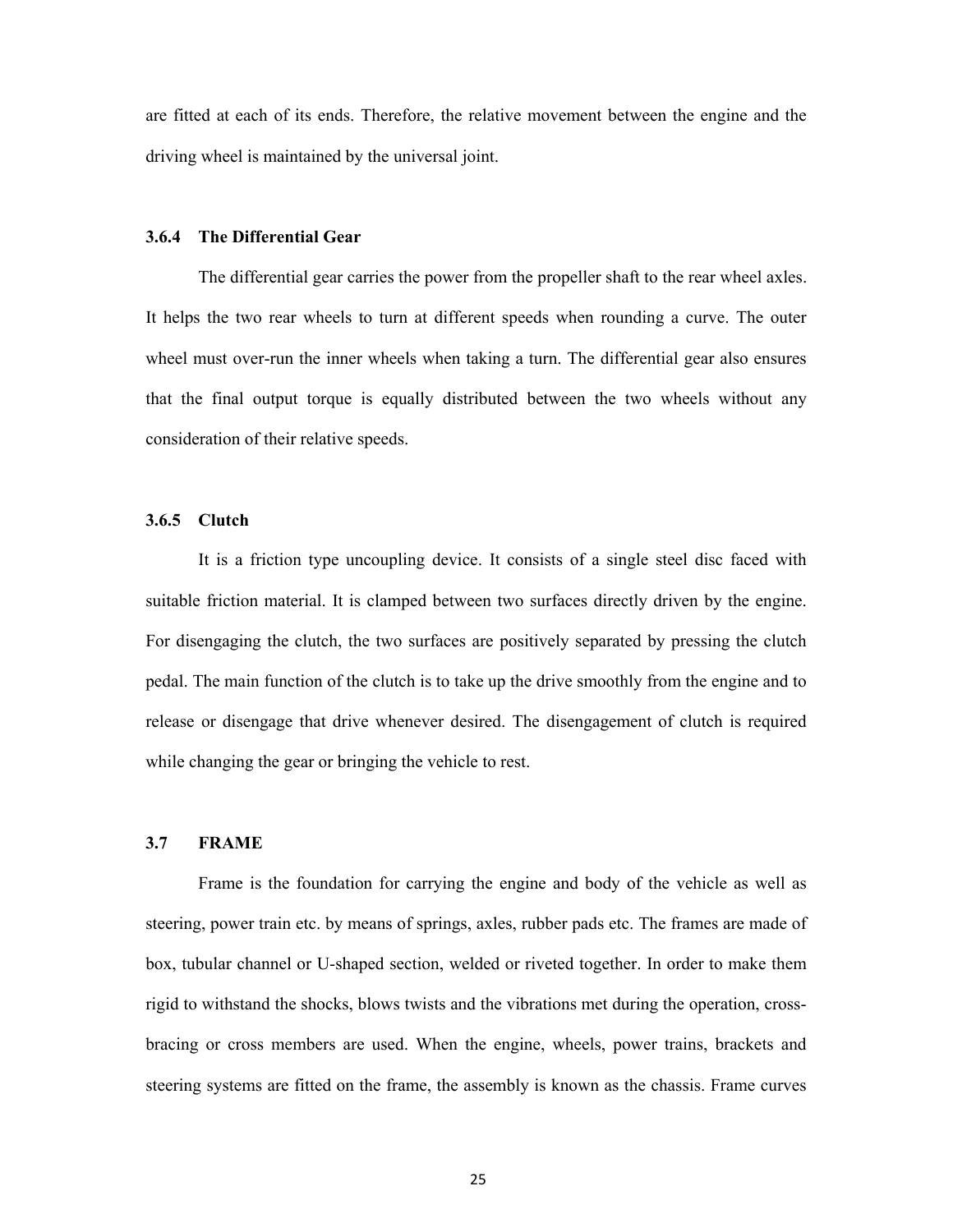upwards in shape at the rear to provide space for the rear springs and to provide space for the turning of the front wheels when steered, it is tapered at the front. There are two types of frame constructions in use.

## **(a) Conventional pressed steel frame**

Here all the mechanical components are attached to it and the body is superimposed on it. This is a standard practice for all commercial vehicles and in some private and open cars.

# **(b) The frameless construction**

Here the body is designed I such a way as to combine the function of the body and the frame. The components are generally attached to the frame than to the body directly. This is preferably used in case of a closed car where the roof screen pillars, door pillars and rear panel are the main parts.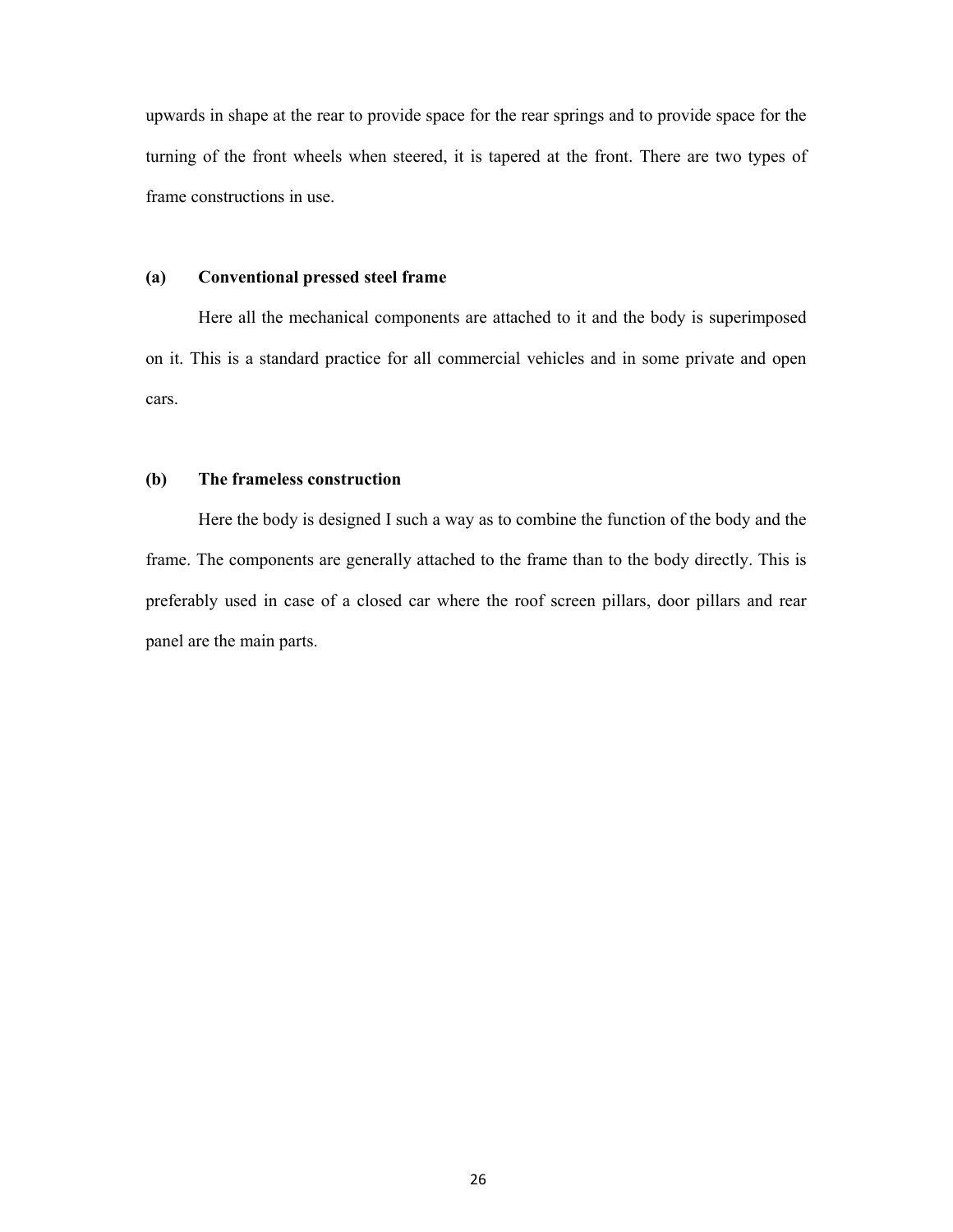## **4.0 SUSPENSION AND CLUTCH**

### **4.1 SUSPENSION SYSTEMS**

Suspension systems are used in vehicles to insulate the wheel and axles from the frame in order to avoid transmission of road effects to the passengers while travelling on uneven road, to provide comfortable ride to the passengers and avoid additional stresses in the motor car frame.

## **4.1.1 The Objectives of Suspension System**

- 1) To safeguard the occupants against shocks and provide riding comfort.
- 2) To minimize the rolling, pitching or vertical movement tendency of motor vehicle while travelling over rough road or when turning.
- 3) To minimize the effects of stresses due to road shocks on the mechanism of the motor vehicle and provide a cushioning effect.
- 4) To isolate the structure of the vehicle from shock loading and vibration due to irregularities of the road surface without impairing its stability.
- 5) To provide the requisite height to body structure as well as to bear the torque and braking reactions.

#### **4.1.2 Principles of Suspension System**

There are three principles of the suspension system underlying the satisfactory springing of motor vehicles. These are:

- (a) Reduction of the weight of the wheels and other components receiving the road shocks to minimum or reduction of un-sprung weight.
- (b) Reduction of rolling or pitching of the body to a minimum with suitable design and attachment of springs.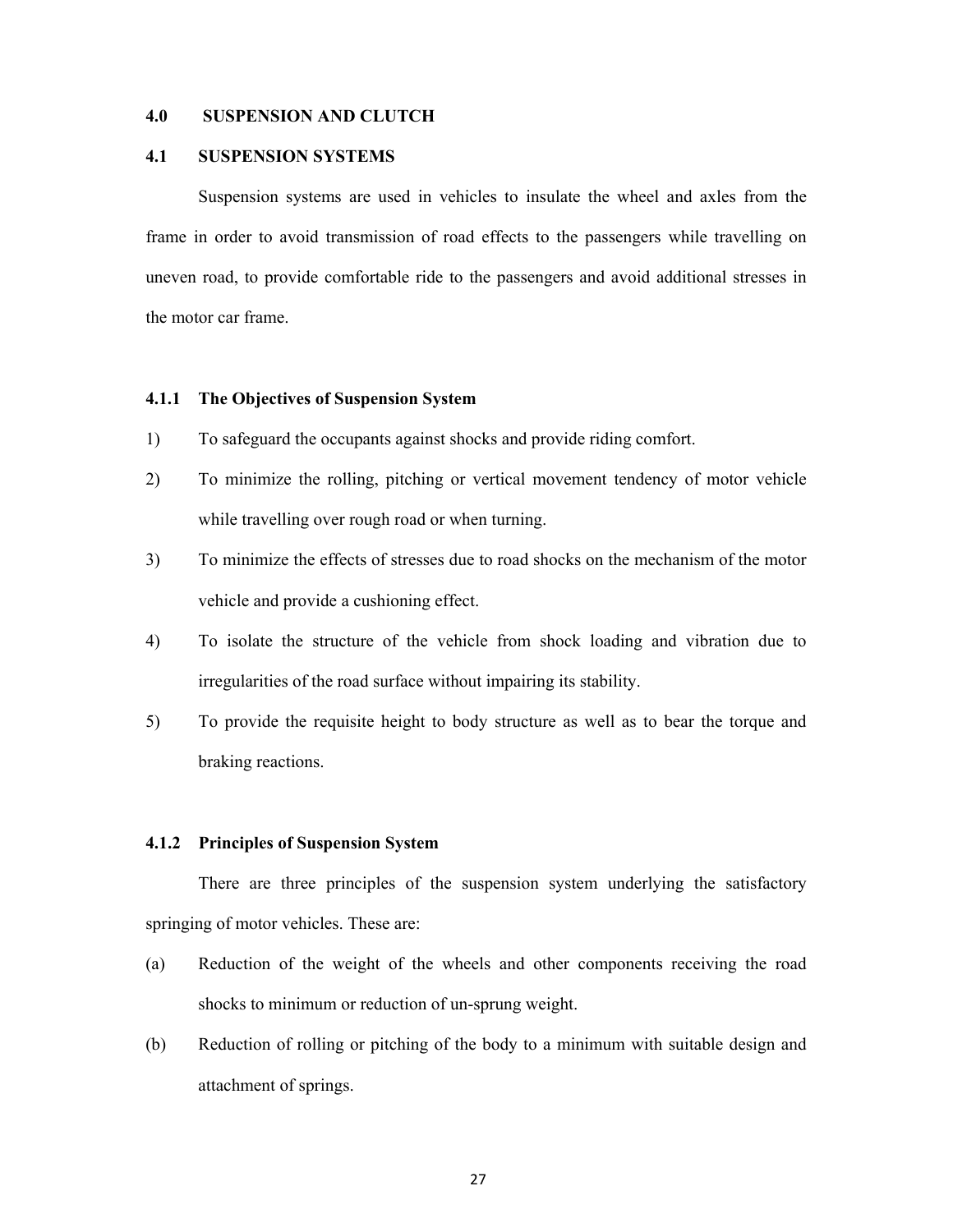(c) To absorb satisfactorily the large as well as the smaller road impacts with the help of a single springing device.

#### **4.1.3 Independent Suspension**

It is the suspension system arrangement for connecting the road wheels to the frame in which the rise or fall of one wheel has no direct effect on the other wheels. In this system, car is not tilted as each wheel can rise and fall freely. The independent suspension systems are greatly advantageous for front, rear or both the suspensions due to the fact that more components can be mounted on the rigid vehicle frame resulting them to become spring weight.

#### **(a) Independent front suspension**

This system is now used on most of the passenger cars has each of the front wheel supported independently by a coil or leaf spring. It helps to provide softer springing action, improved steering, better contact of road wheels with bumpy road surface and a better ride for the occupants.

#### **Advantages of independent front suspension**

- (1) It results in low inertia for resistance to change of state of chassis body and wheel tenderness to move instead of chassis body
- (2) Due to low spring rates enabling large wheel movement, softer suspension is possible
- (3) Considerable reduction or elimination of tilting tendency of vehicle and rotating road wheels of turning about king pin.
- (4) It promotes under steer conditions
- (5) It overcomes the effects on steering geometry caused by twisting of beam axle between the stub axle and the spring seats due to spring deflection while braking or accelerating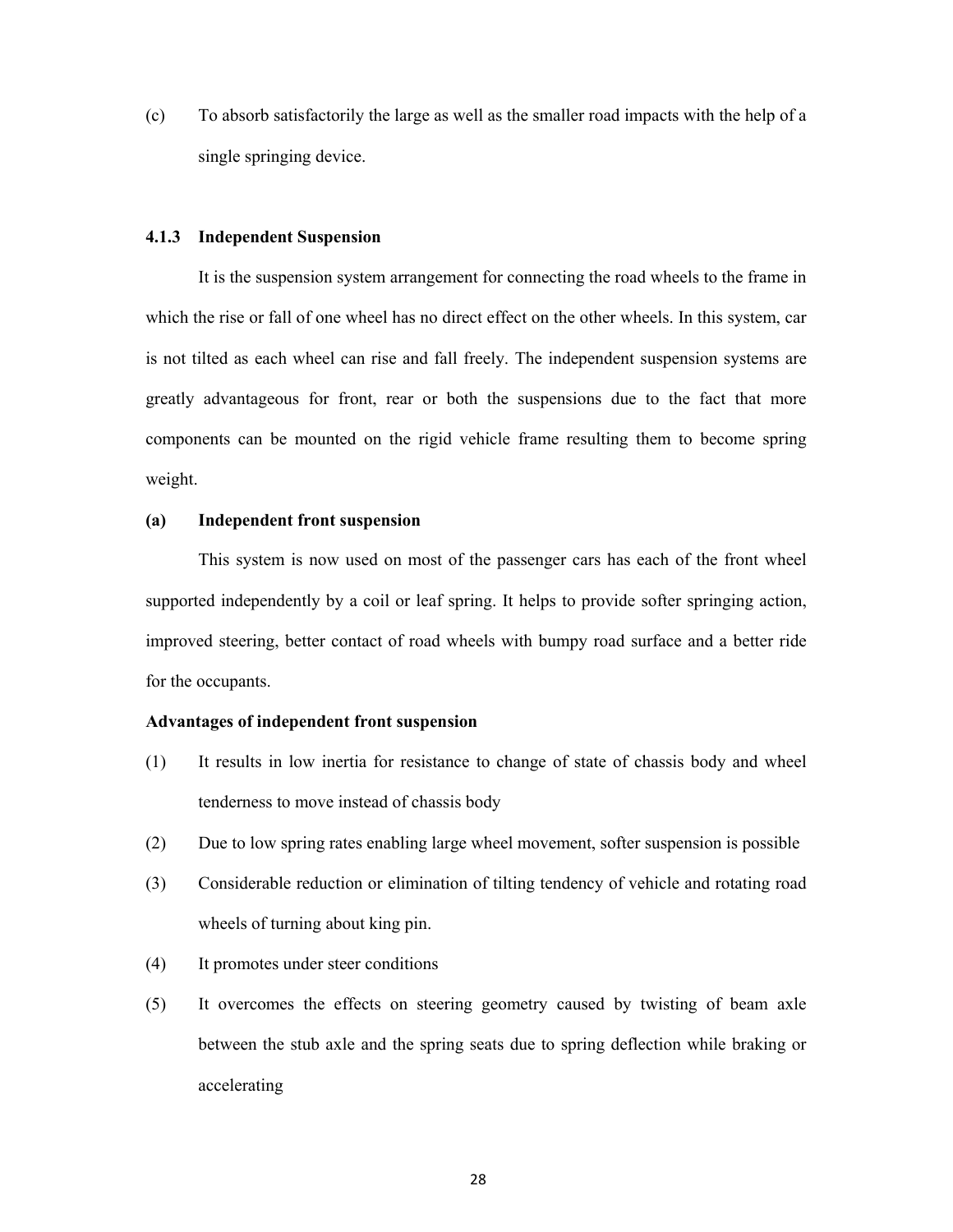- (6) It provides larger space for engine accommodation
- (b) Independent rear suspension

In this case rear axle housing is mounted on the frame. But the reduction of the unsprung weight is the most important item. The final drive unit and the brakes are the main weight items. Therefore, as much as 50 % reduction in un-sprung weight can be achieved if the brakes fitted to the frame mounted final drive are inboard type. They have the same advantages with the independent front suspension system.

#### **4.1.4 Springs**

 Springs are fitted between the frame and the wheel to prevent the upward movement of the frame along with the up and down movement of the wheel. A spring is a reservoir of energy which is stored in steel springs by bending them or by twining them. When the spring resumes its normal state this energy is released

Different types of springs used in the suspension system are:

- i.) Steel-laminated, helical coil type, leaf type and torsion bar
- ii.) Rubber suspension spring
- iii.) Air or pneumatic suspension bags.

#### **4.1.5 Laminated or Leaf Springs**

 These are preferably for the rear suspension of passenger cars, front and rear spring of commercial vehicles and in certain types of independent front suspension system in transverse situation. To provide even stress distribution and a varying frequency of spring vibration the leaves of a laminated spring are made of different lengths. To prevent the main leaf from overloading during rebound leaves known as rebound leaves are fitted above them. To locate and hold the spring to the axle, a centre bolt and two U-bolts are used.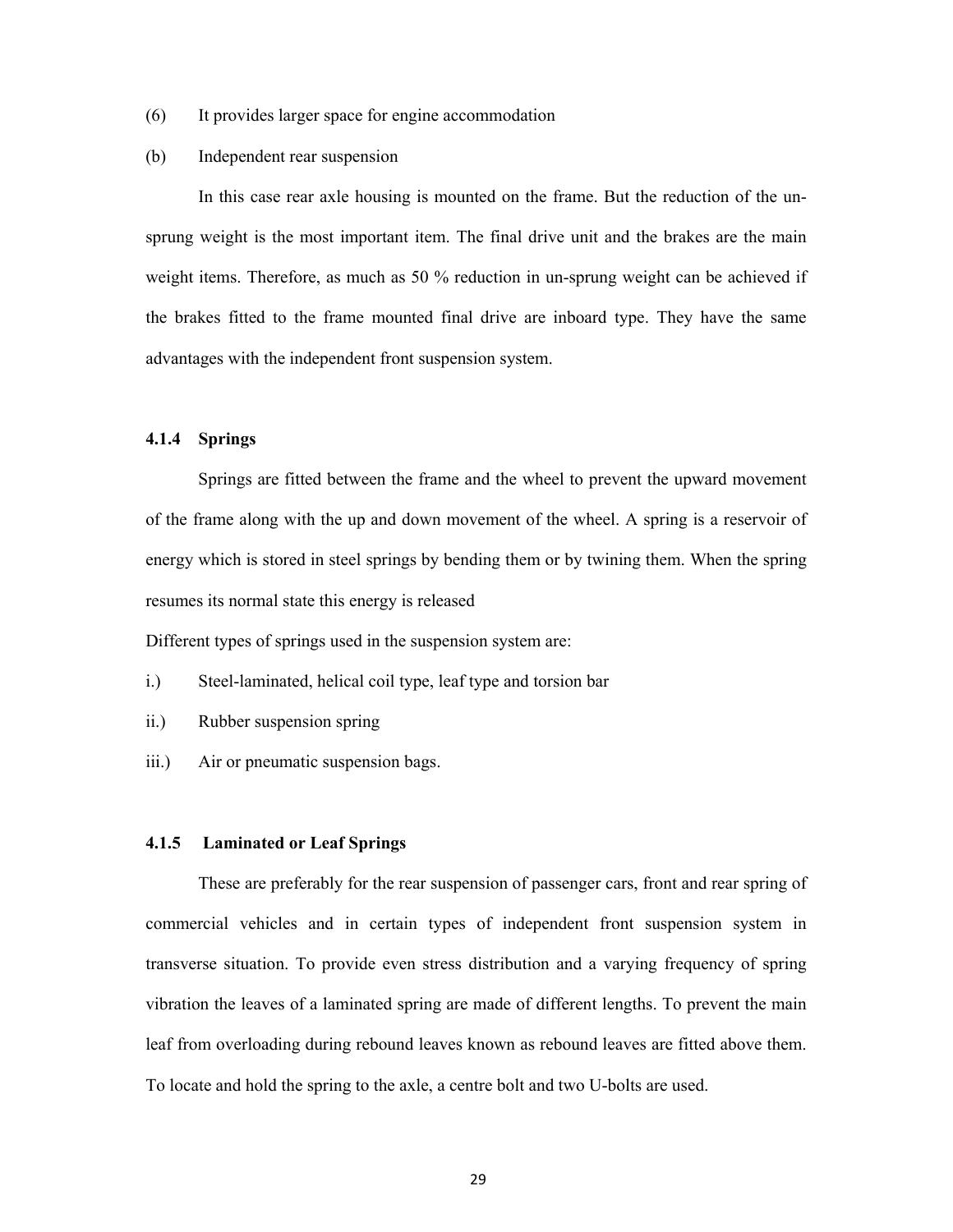## **5.0 TRANSMISSION AND GEARING SYSTEMS**

Transmission is the mechanism through which the driving torque of the engine is transmitted to the driving wheel of the vehicle. The transmission is a sort of speed and power changing device needed between the engine of the automobile and its driving wheels.

# **5.1 THE PURPOSES OF TRANSMISSION**

- (1) It enables the engine to be disconnected from the driving wheels.
- (2) It enables the running engine to be connected to driving wheel smoothly and without shock
- (3) It enables the leverage between the engine and driving wheels to be varied.
- (4) It enables the reduction of the engine speed in the ratio of 4:1 in case of passenger cars and in a greater ratio in case of lorries.
- (5) It enables the turning of the drive round through  $90^\circ$
- (6) It enables the driving wheels to be driven at different speeds
- (7) Its enables the relative movement between the engine and the driving wheels due to flexing of the road springs.
- 5.2 TYPES OF TRANSMISSION SYSTEMS

The various types of transmission system are classified into three main types:

- (1) Mechanical transmission
- (2) Hydraulic transmission:
	- (a) Hydrostatic transmission
	- (b) Hydrodynamic transmission
- (3) Electrical and electromagnetic

Out of the above three types, mechanical transmission is the most common. The transmissions can also be classified as follows: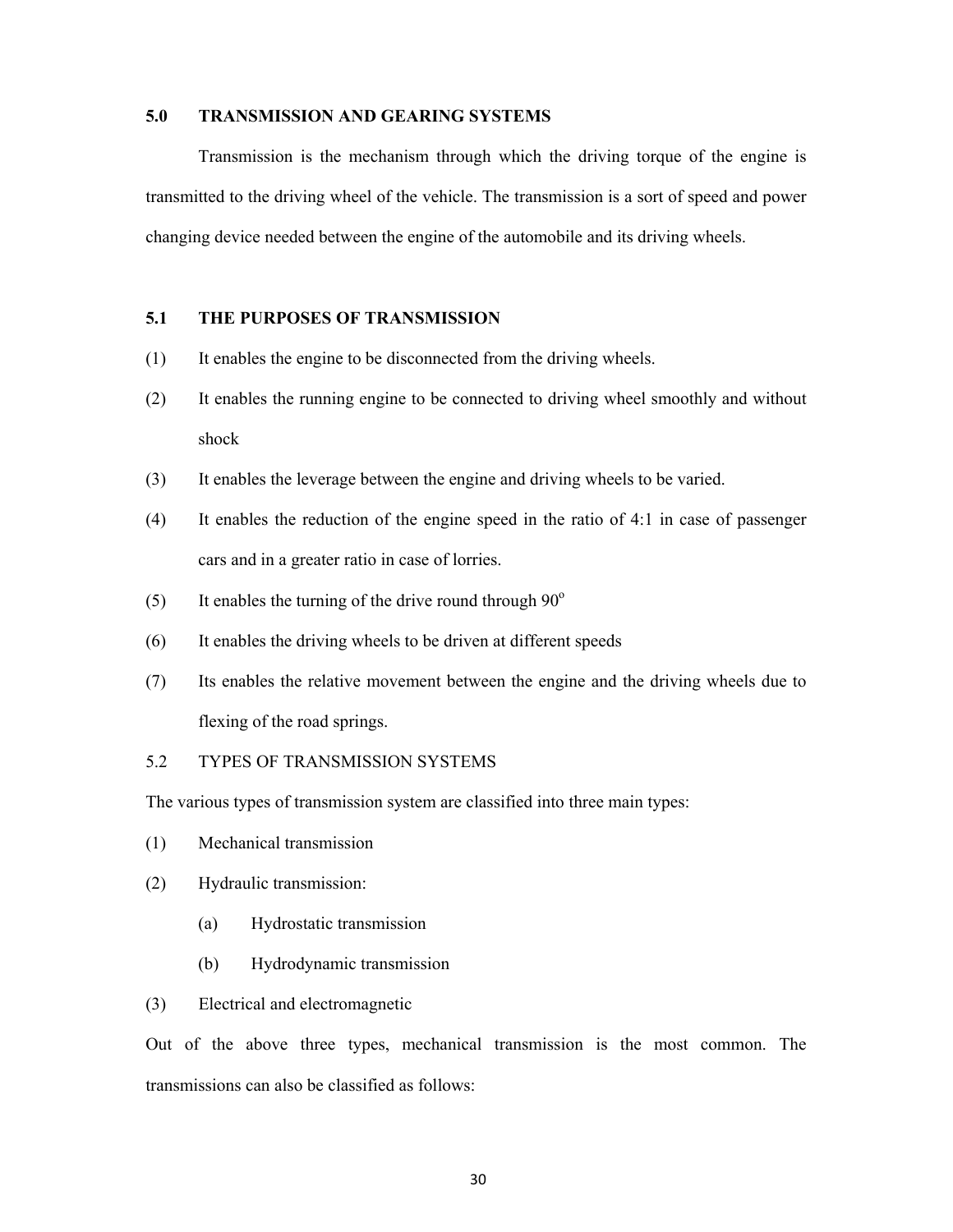- (a) Manually operated selective or synchromesh transmission
- (b) Overdrive of semi-automatic or combined selective transmission
- (c) Chrysler semi-automatic transmission
- (d) Automatic transmission:
	- (i) Hydromantic transmission
	- (ii) Torque-converter transmission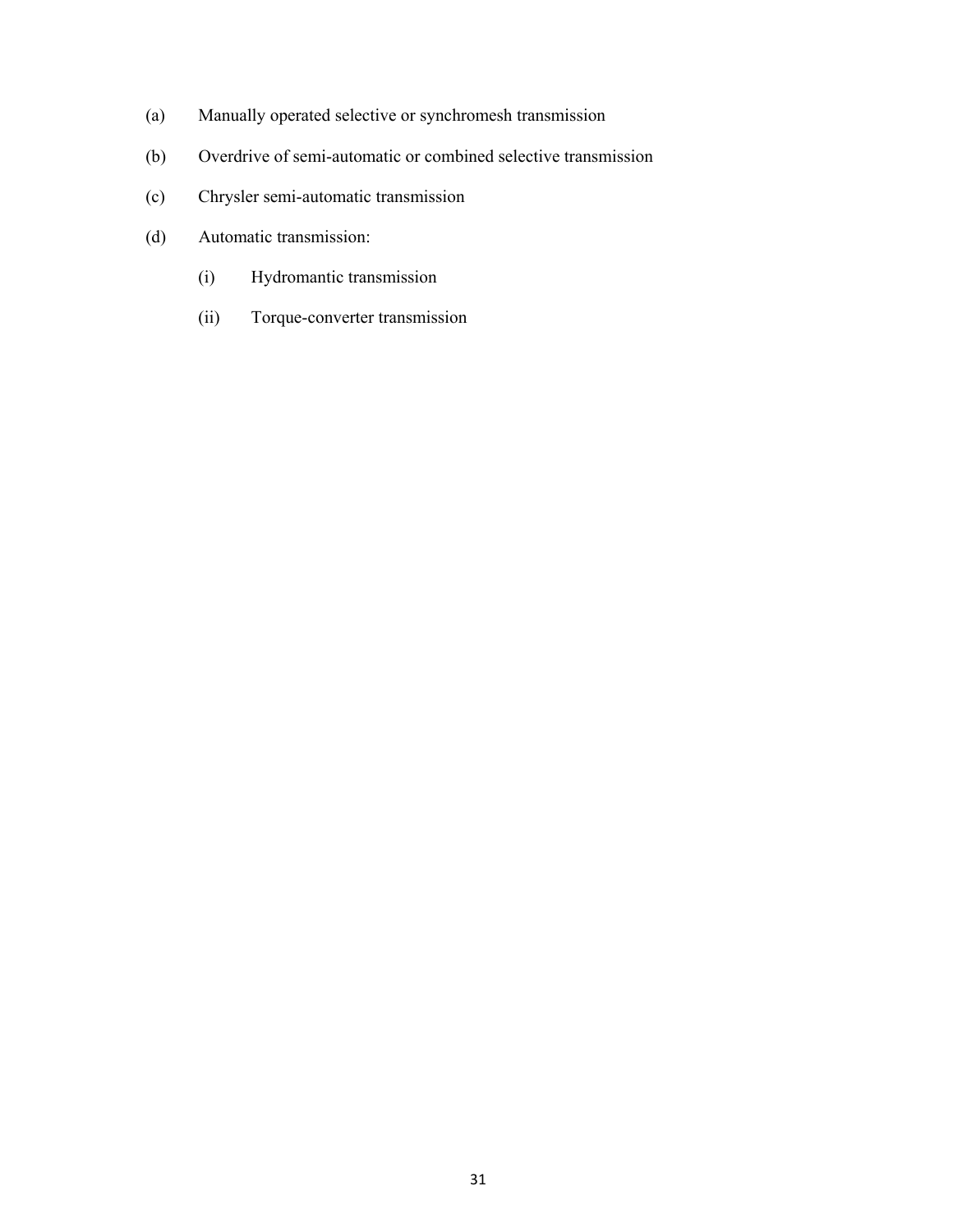#### **6.0 INTERNAL COMBUSTION ENGINES**

In the internal combustion engine, combustion takes place within the engine unlike in steam engine which works by virtue of the introduction of steam which has been raised externally in a boiler. All internal combustion (I.C.) engines aspirate air into which is introduced a measured quantity of fuel. This fuel burns within the engine and in such a way that it produces a high pressure, high temperature gas.

There are two principal classes of reciprocating internal-combustion engine. They are distinguished mainly by whether the combustion is initiated by spark, or spontaneously by virtue of the rise in temperature during compression process. Petrol and gas engines are referred to as spark-ignition (or SI) engines while diesel and oil engine are referred to as compression-ignition (or C.I.) engines.

In the theoretical cycles described under power cycles, there is no chemical change in the working fluid, the working fluid is assumed to be air, and the heat exchanges in the cycle are made externally to working fluid. In the practical cycle, the heat supply is obtained from the combustion of a fuel in air and thus the air charge is consumed during combustion and the combustion products must be exhausted from the cylinder before a fresh charge of air can be induced for the next cycle.

## **6.1 CLASSIFICATION OF I.C. ENGINES**

There are many types and arrangements of engines and classification is necessary to describe a particular engine adequately. The methods of classification are as follows:

(a) Classification by the fuel used and the way in which the combustion is initiated: petrol engines and gas engines have spark ignition (S.I.). Diesel engines or oil engines have compression ignition (C.I). In the S.I. engine the air and the fuel are mixed before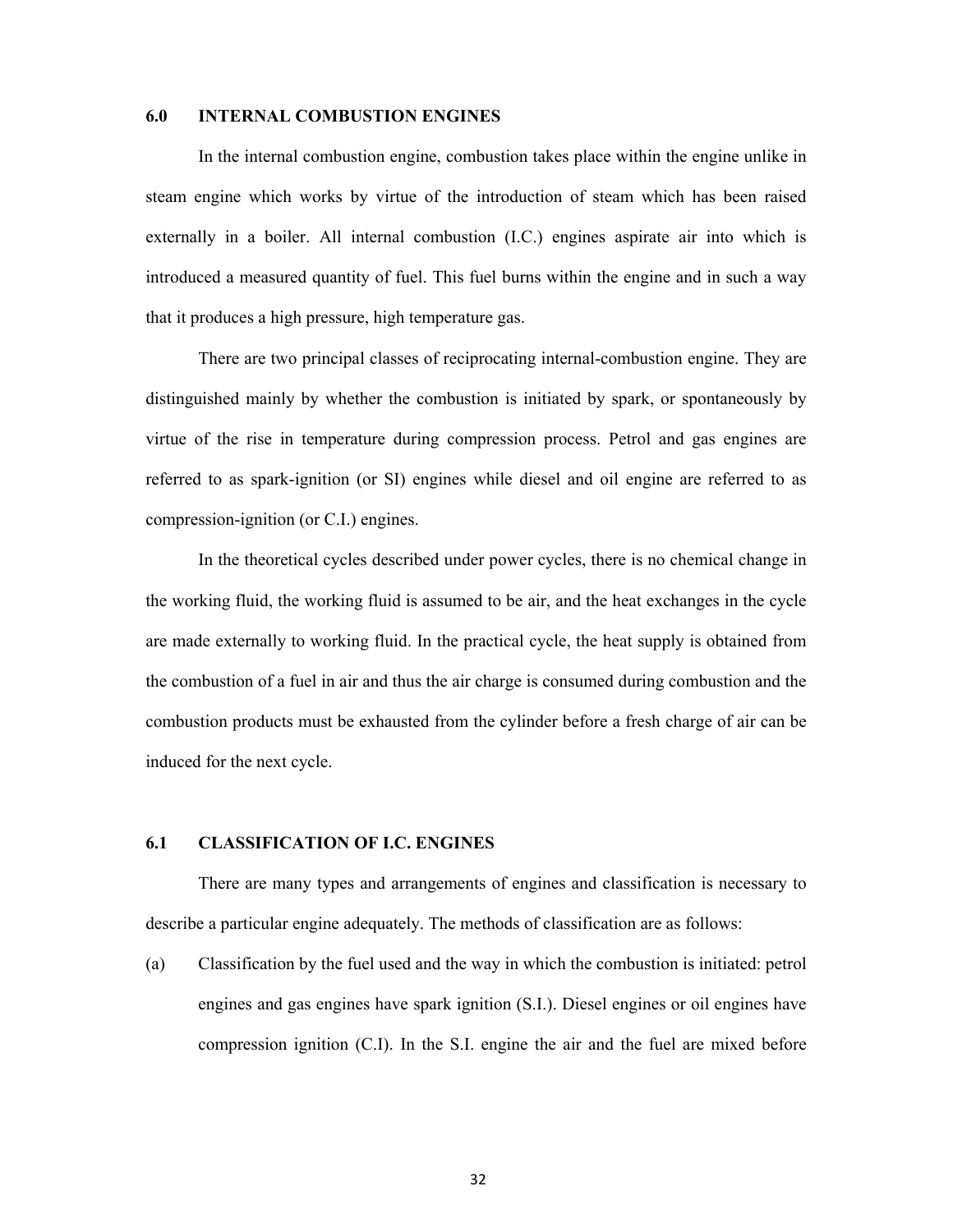compression. In the C.I. engine the air only is compressed, and the fuel is injected into the air which is then at a sufficiently high temperature to initiate combustion.

(b) Classification by the way in which the cycle of processes is arranged: This is defined by the number of complete strokes of the piston required for one complete cycle. The stroke of the piston is the distance it moves from the position most extreme form the crankshaft to that nearest it. This takes place over half a revolution of the crankshaft.

In petrol engine practice the extreme positions of the piston are referred to as top dead centre (TDC), and bottom dead centre (BDC). In oil-engine practice they are referred to as outer dead centre and inner dead centre respectively. An engine which requires four strokes of the piston (i.e. two revolutions of the crankshaft) to complete its cycle is called a fourstroke engine. An engine which requires only two strokes of the piston (i.e. one crankshaft revolution) is called a two-stroke cycle engine.

In all reciprocating internal combustion (I.C.) engines the gases are induced into and exhausted from the cylinder through ports, the opening and closing of which are related to the piston position. In a two-stroke engine the ports can be opened or closed by the piston itself, but in the four-stroke engine a separate shaft, called the camshaft, is required; this is driven from crankshaft through a 2 to 1 speed reduction. The cams on this shaft operate valves, called poppet valves, either directly or by means of push rods. Modern high speed petrol engines have two camshafts, one operating the exhaust valves and the other operating the inlet valves. The timing of the valves and the point of ignition are fundamental to the engine performance, and the specified timing is a result of compromise between the many factors involved and is determined empirically. The beginning and end of each process does not coincide with the TDC and BDC positions, although nominally each process may associated with a piston stroke. The timing of the valves can be indicated on a p-v diagram.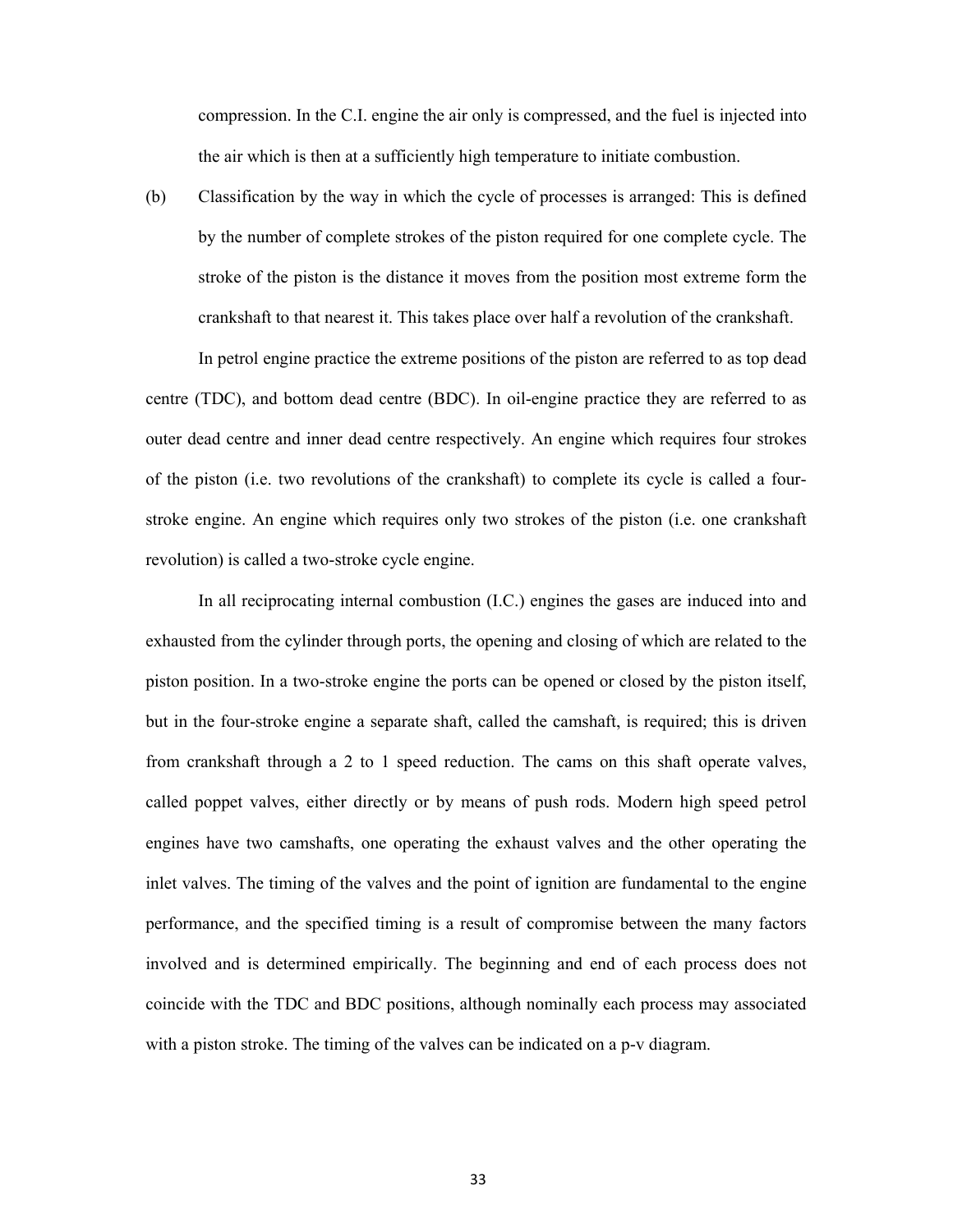## **6.2 THE WORKING OF I.C. ENGINES**

Both S.I. and C.I. engines can be designed so that one complete cycle of events in the cylinder is completed during either four or two strokes of the piston. The main events occurring in a four-stroke petrol S.I. engine are illustrated in fig. 6.1, and these events are described below:

**Induction stroke, 1-2:** A mixture of air and petrol vapour is drawn into the cylinder, the pressure of the mixture being a little below atmospheric due to friction in the induction pipe. The inlet valve closes at the end of the stroke.

**Compression stroke, 2-3**: With both inlet and exhaust valves closed, the air-fuel mixture is compressed. Just before the piston reaches top dead centre, ignition is effected by an electric spark. Combustion is not instantaneous, but occupies a finite period of time. Nevertheless much of it occurs at nearly constant volume because the piston is moving relatively slowly near dead centre.

**Expansion or working stroke, 3-4**: Combustion is normally completed at the beginning of the expansion stroke, and the products expand until the exhaust valve opens at some point E (fig. 6.1) which is before BDC, i.e. before end of the stroke. As the valve opens, the gases blow down the exhaust duct until the pressure in the cylinder has fallen to approximately atmospheric pressure.

**Exhaust stroke, 4-1:** The products which have not escaped from the cylinder the blow-down are displaced by the piston. To provide the pressure difference necessary to overcome friction in the exhaust duct, the pressure in the cylinder is slightly above atmospheric. At the end of the stroke there will be some residual gases in the clearance volume, which will dilute the next charge drawn into the cylinder.

The events in a four-stroke compression ignition (C.I.) engine is illustrated in fig. 6.2. These differ from those in the S.I. engine in the following ways.

34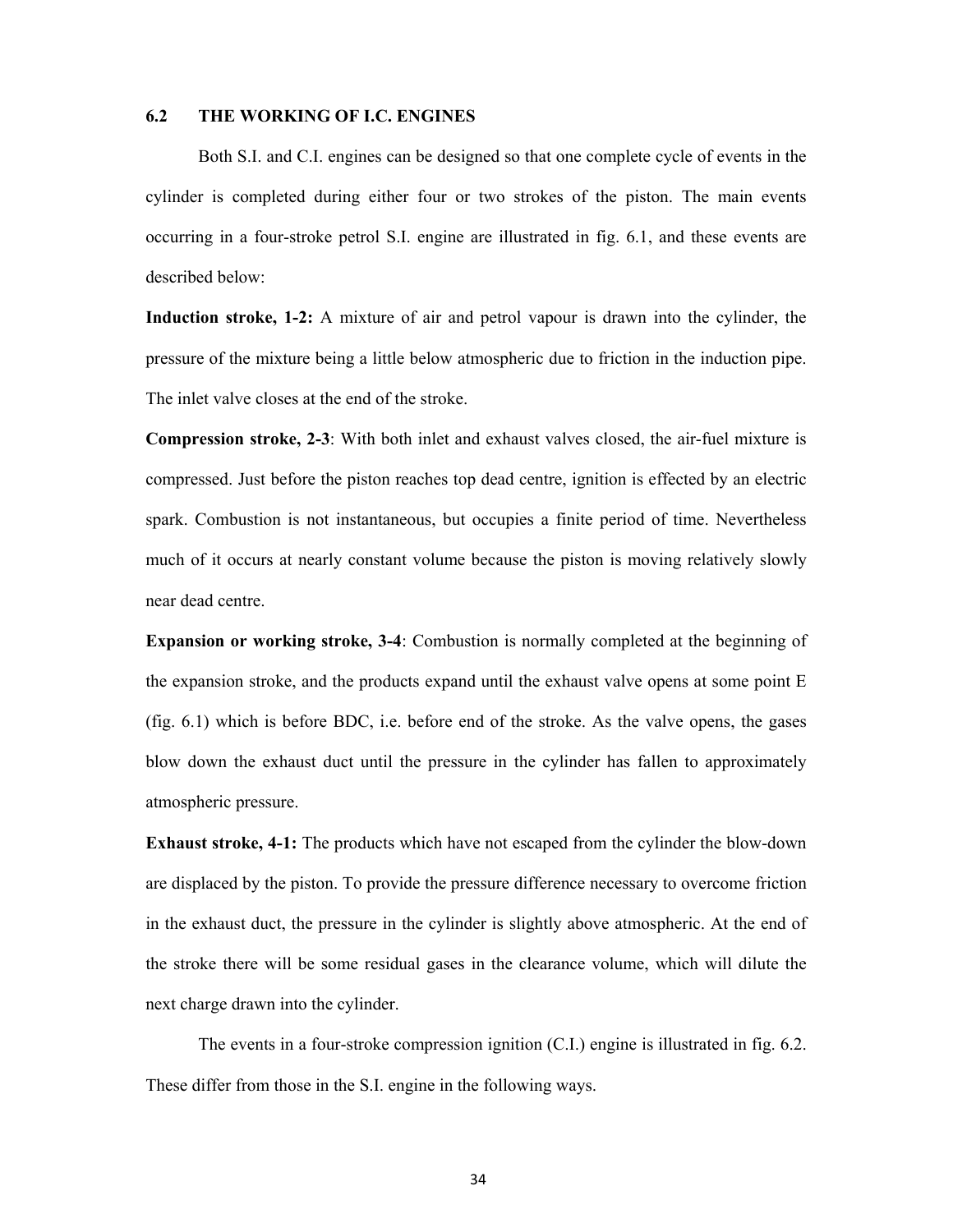**Induction stroke, 1-2:** Air alone is admitted to the cylinder.

**Compression stroke, 2-3:** The air is compressed, and towards the end of the stroke liquid fuel is sprayed into the cylinder. The temperature of the air at the end of compression is sufficiently high for the droplets of fuel to vaporize and ignite as they enter the cylinder.

**Expansion or working stroke, 3-4:** Since the fuel is sprayed into the cylinder at a controlled rate, the pressure may remain fairly constant during combustion. At some point in the expansion stroke the combustion is normally complete and the pressure then falls steadily until the exhaust valve is open and blow-down occurs. This is followed by the exhaust stroke as in the S.I. engine.

## **6.3. TIMING DIAGRAMS**

A typical timing diagram for a four-stroke petrol engine is shown in Fig. 6.3, and the angular positions in terms of crank angle position are quoted in relation to the TDC and BDC positions of the piston. The points on the diagram are as follows:

**IO – Inlet valve opens.** The actual position is between 10º before TDC and 15º after TDC

**IC – Inlet valve closes.** This occurs 20-40º after BDC to take advantage of the momentum of the rapidly moving gas.

**S – Spark occurs.** This is 20-40º before TDC when the ignition is fully advanced, and is at TDC when the ignition is fully retarded.

**EO – Exhaust valve opens.** The average value of this position is about 50º before BDC.

**EC – Exhaust valve closes.** This occurs 0º to 10º after TDC.

There may be an overlap between IO and EC such that both valves are open at the same instant.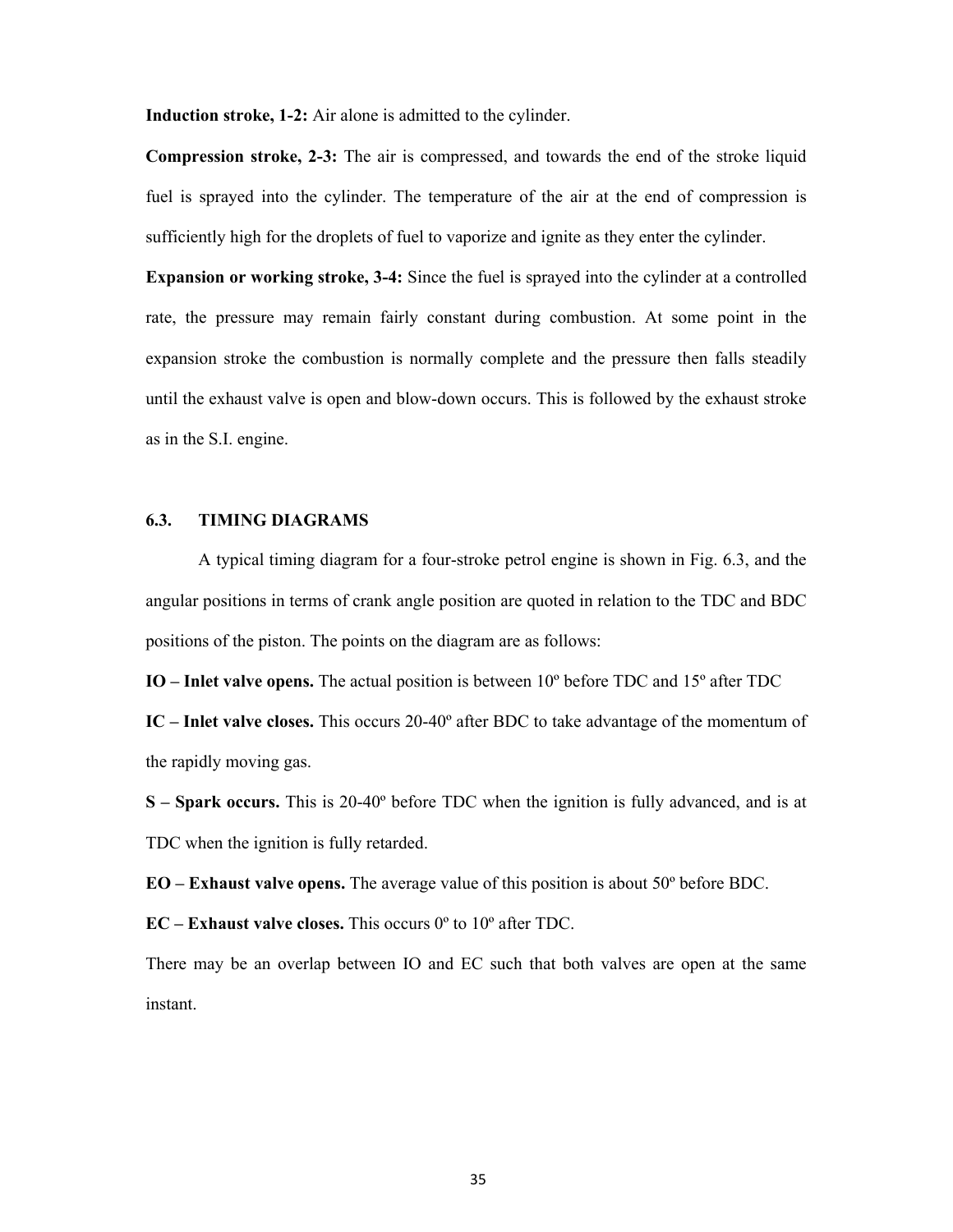## **6.4 TWO-STROKE CYCLE**

As the name implies, all the events in the two-stroke cycle are completed in two strokes. In two strokes, the crankshaft makes one revolution and hence two-stroke cycle is complete in one revolution.

Fig. 6.4 represents the cylinder of a two-stroke petrol engine with crankcase compression. As the piston ascends on the compression stroke the next charge is drawn into the crankcase, c, through the spring-loaded automatic valve, S. Ignition occurs before TDC, and at TDC the working stroke begins. As the piston descends through 80% of the working stroke, the exhaust port, E, is uncovered by the piston and exhaust begins. The transfer port, T is uncovered later in the stroke due to the shape of the piston or the position of the port in relation to the port E, and the charge in the crankcase, C, which has been compressed by descending piston, enters the cylinder through the port T.

The piston can be shaped to deflect the fresh gas across the cylinder to assist the scavenging of the cylinder; this is called cross-flow scavenge. The displacing of the combustion products out of the cylinder is called scavenging. As the piston rises, the transfer port, T, is closed slightly before the exhaust port, E, and after E is closed compression of the charge in the cylinder begins. The p-v diagram and the timing diagram for a two-stroke petrol engine are shown in Figs. 6.5 and 6.6.

# **6.5 CRITERIA OF PERFORMANCE**

In order that different types of engines or different engines of the same type may be compared, certain performance criteria must be defined. These are obtained by measurement of the quantities concerned during bench tests, and calculation is by standard procedures. The results are plotted graphically in the form of performance curves.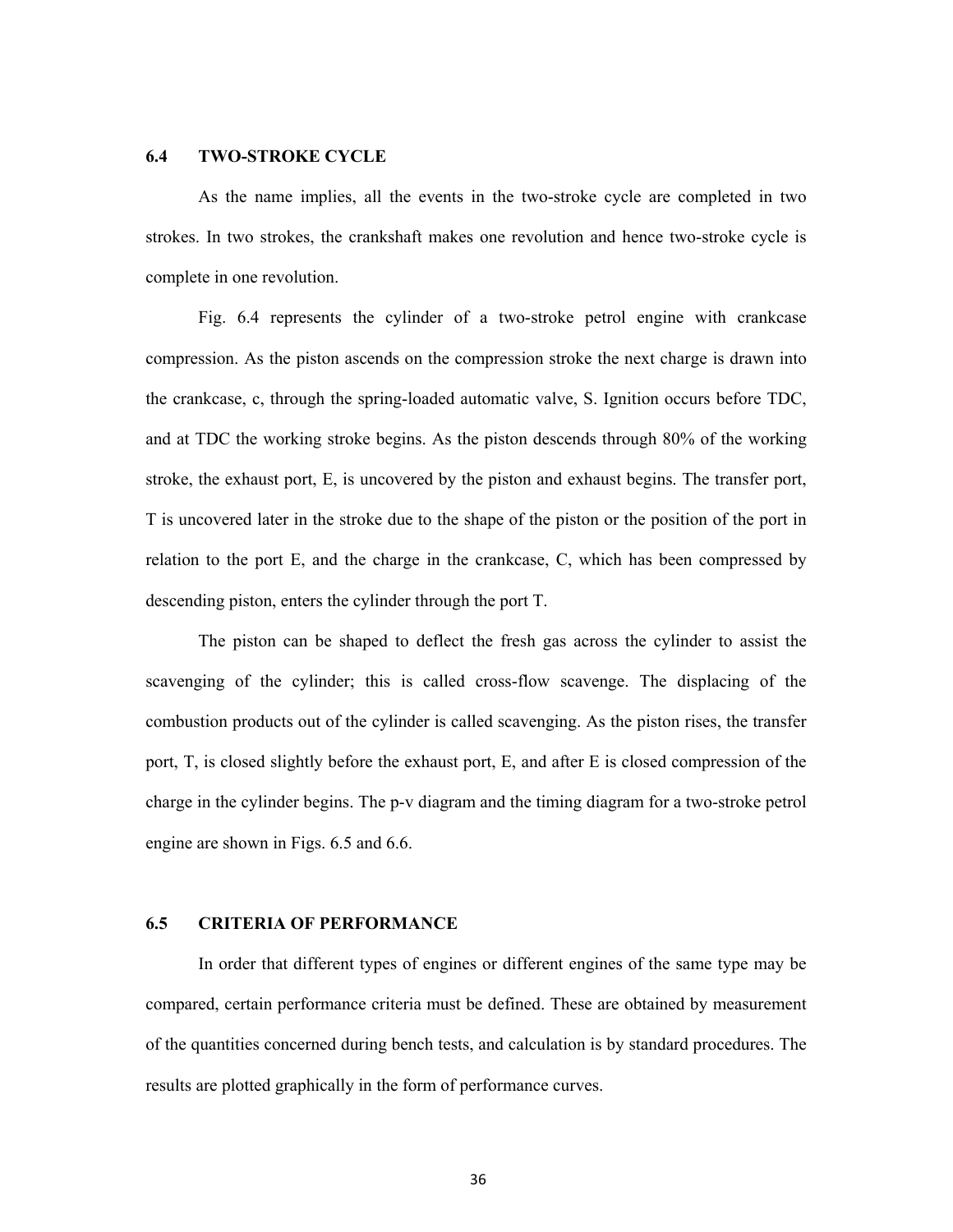#### **6.5.1 Indicated Power (IP)**

This is defined as the rate of work done by the gas on the piston as evaluated from an indicator diagram obtained from the engine. An indicator diagram has the form shown in fig. 6.7. Figure 6.7 shows both the power and the pumping loops.

The mean effective pressure has been defined under the power cycle and may be applied here.

Net work done per cycle  $\oint W \propto (area of power loop - area of pumping loop)$ Therefore indicated mean effective pressure,  $P_i$ , is given by

$$
P_t = \frac{\text{net area of diagram}}{\text{length of diagram}} \times \text{constant}
$$

The constant depends on the scales of the recorder

Considering the engine cylinder

# workdone per cycle =  $P_t \times A \times L$

Where A is the area of piston and L the length of stroke.

Power output per unit time  $(ip)$  = work done per cycle x cycles per minute

or  $ip = P<sub>i</sub>AL$  x (cycles/unit time)

The number of cycles per unit time depends on the type of engine for four-stroke engines the number of cycles per unit time is N/2, and for two-stroke engines the number of cycles per unit time is n, where L is the engine speed. The formula for power output per unit time (ip) then becomes for four-stroke engines.

$$
tp = \frac{P_1 A L N n}{2}
$$

For two-stroke engine  $tp = P_t A L N n$ 

Where n is the number of cylinders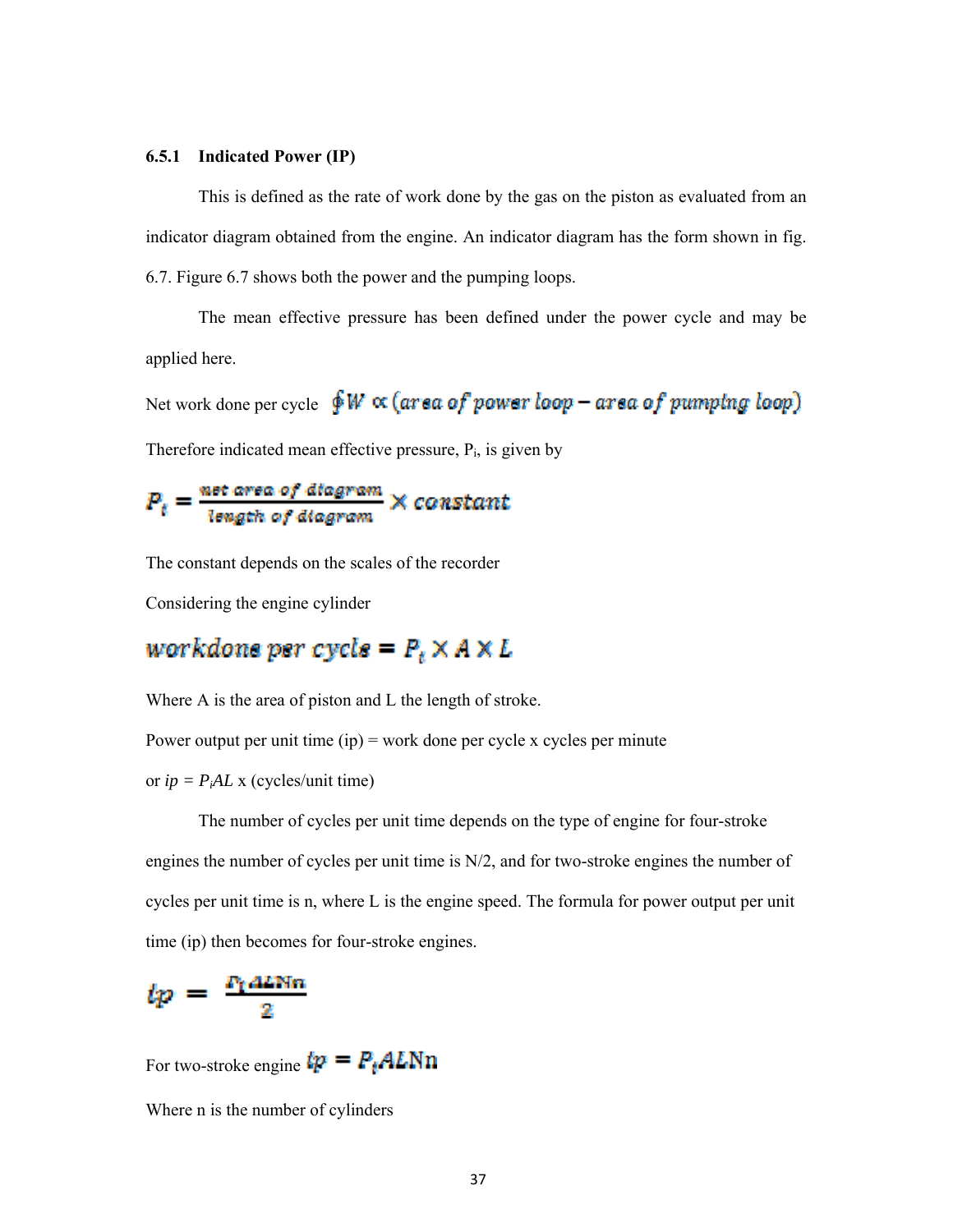#### **6.5.2 Brake Power (bp)**

The net output of an engine is called the brake power. The engine is connected to a brake or dynamometer which can be loaded in such a way that the torque exerted by the engine can be measured. The torque is obtained by reading off a net load, W, at a known radius, r, from the axis of rotation, and hence the torque, T, is given by

 $T = WR$ 

The brake power is then given by

bp =  $2\pi NT$ 

# **6.5.3 Friction Power (fp) and Mechanical Efficiency, η<sup>m</sup>**

The difference between the ip and the bp is the friction power (fp), and is that power required to overcome the friction resistance of the engine parts.

a.

i.e. fp  $=$  ip  $-$  bp

The mechanical efficiency of the engine is defined as

Mechanical efficiency, 
$$
q_m = \frac{bp}{ip}
$$

where  $\eta_m$  usually lies between 80 and 90%

# **6.5.4 Brake Mean Effective Pressure (bmep), Thermal Efficiency and Fuel Consumption**

The bp of an engine can be obtained accurately and conveniently using a dynamometer. From the mechanical efficiency above:

# $bp = \eta m \times \eta p$

Therefore, substituting ip from eqn. 6.2 for a four-stroke engine, we have:

$$
bp = \tfrac{\eta \text{m} \times \text{p}_1 \text{ALN} n}{2}
$$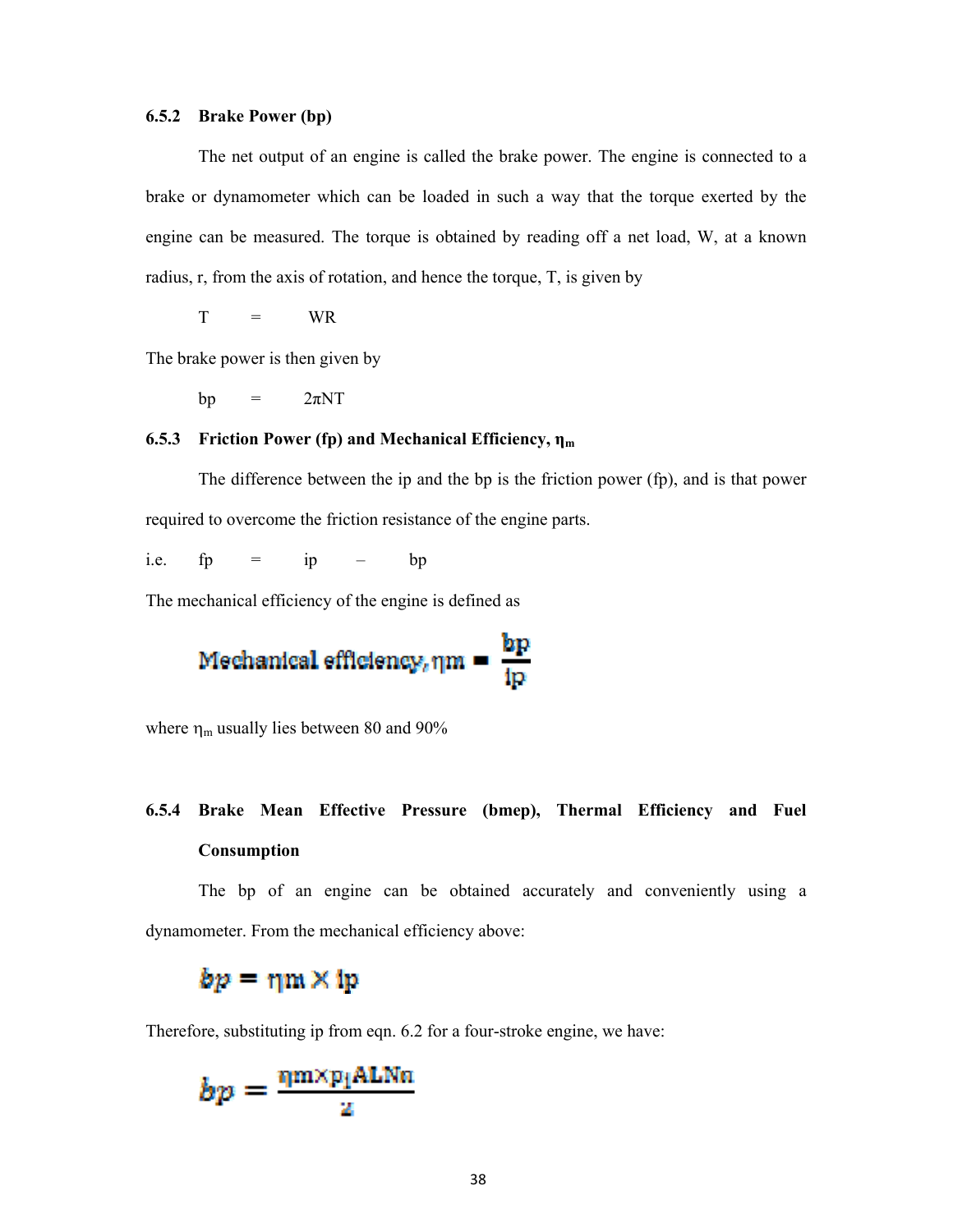Since  $\eta$ m are  $p_i$  are difficult to obtain they may be combined and replaced by a brake mean effective pressure, pb.

$$
bp = \frac{p_b A L N a}{2}
$$

where  $p_b = \eta m x p_i$ 

The bmep may be thought of as that mean effective pressure acting on the pistons which would give the measured 'bp' if the engine were frictionless. The bmep is a useful criterion for comparing engine performance. Taking the two equations for bp, eqns (6.50) and (6.6) and putting them together we have

$$
\frac{p_b A L N n}{2} = 2 \pi N T
$$

Therefore,  $P_b = K \times T$ 

Where k is a constant.

Therefore bmep is directly proportional to the engine torque and is independent of the engine speed.

The power output of the engine is obtained from the chemical energy of the fuel supplied. The overall efficiency of the engine is given by the brake thermal efficiency,  $\eta_{BT}$ ,

i.e. 
$$
\eta_{BT} = \frac{h_{Tak} + h_{Tak} + h_{Tak} + h_{Tak}}{energy supplied}
$$

therefore,  $\eta_{BT} = \frac{bp}{m f \times q_{mxt,n}}$ 

Where  $\mathbf{w}$  is the mass of fuel consumed per unit time, and  $Q_{\text{net},v}$  is net calorific value of the fuel.

The specific fuel consumption (sfc) is the mass flow rate of fuel consumed per unit power output, and is a criterion of economical power production.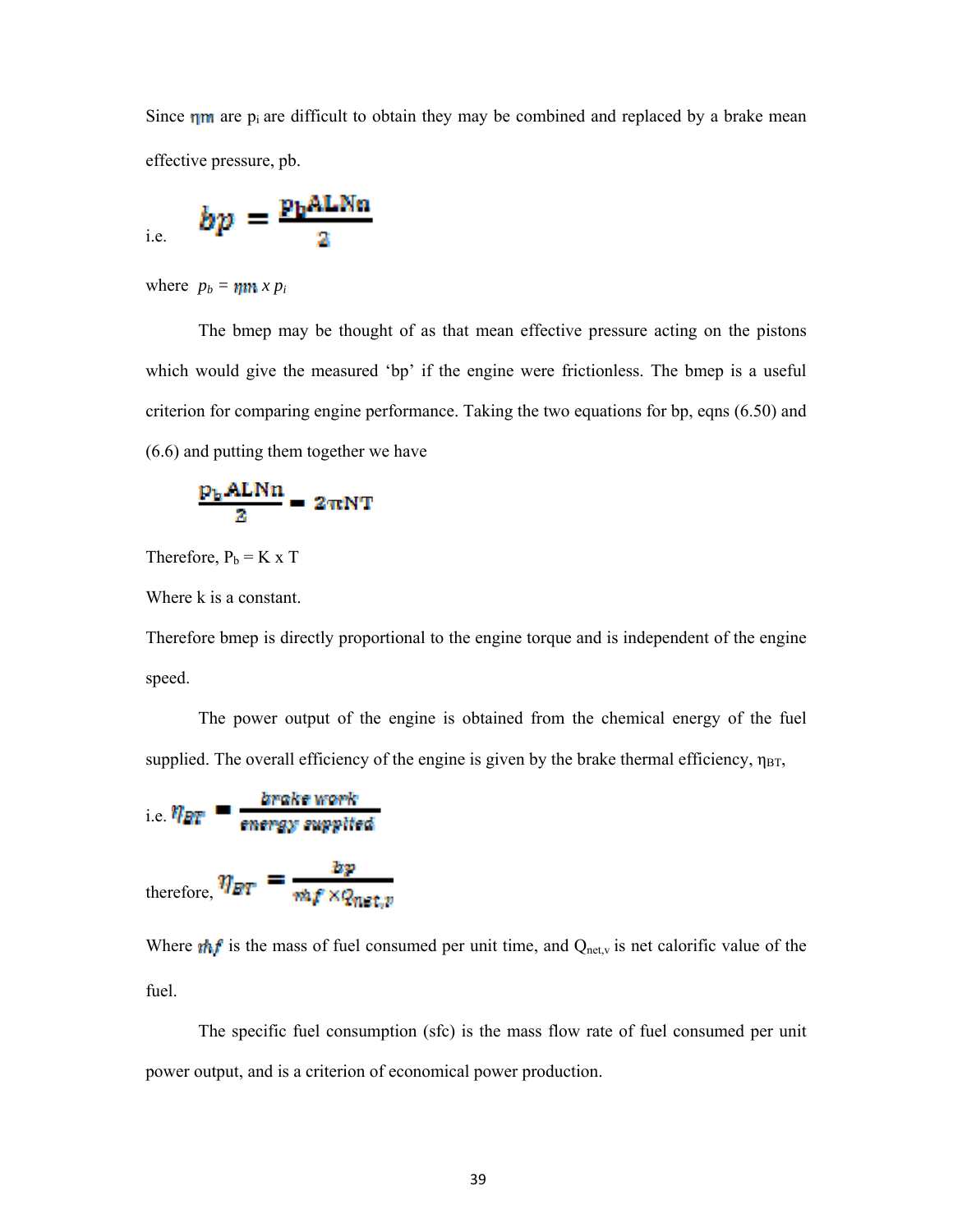i.e. 
$$
sfc = \frac{mI}{bp}
$$

The indicate thermal efficiency,  $\eta_{\text{HT}}$ , is defined in a similar way to  $\eta_{\text{HT}}$ .

i.e. 
$$
\eta_{IT} = \frac{tp}{\frac{np}{\frac{np}{n}} \times \rho_{\text{new}}}
$$

Dividing equation  $(6.9)$  by equation  $(6.11)$  gives

$$
\frac{\eta_{BT}}{\eta_{F'}}-\frac{bp}{tp}=\eta_M
$$

Therefore,  $\eta_{BT} = \eta_M \times \eta_{IT}$ 

# **QUESTION**

A four cylinder petrol engine has a bore of 570 mm and a stroke of 90 mm. its rated speed is 2800 rev/min and it is tested at this speed against a brake which has a torque arm of 0.356 m. The net brake load is 155 N and the fuel consumption is 6.74 kg/s. The specific gravity of the petrol used is  $0.735$  and it has a lower caloric value,  $Q_{net,v}$  of 44200 kJ/kg. Calculate for this speed, the engine torque, the bmep, the brake thermal efficiency and the specific fuel consumption.

# **Solution; Using eqn. (6.4)**

Torque,  $T = WR = 155 \times 0.356 = 55.2$  Nm

Using eqn.  $(6.5)$ 

$$
bp = 2\pi NT = \frac{2\pi \times 2800 \times 55.2}{60 \times 10^3}
$$

From eqn. (6.8)

$$
bmap = \frac{bp \times 2}{ALNn} = \frac{16.2 \times 2 \times 4 \times 60 \times 10^3}{\pi \times 0.057^2 \times 0.09 \times 2800 \times 4 \times 10^3}
$$

Using eqn. (6.9)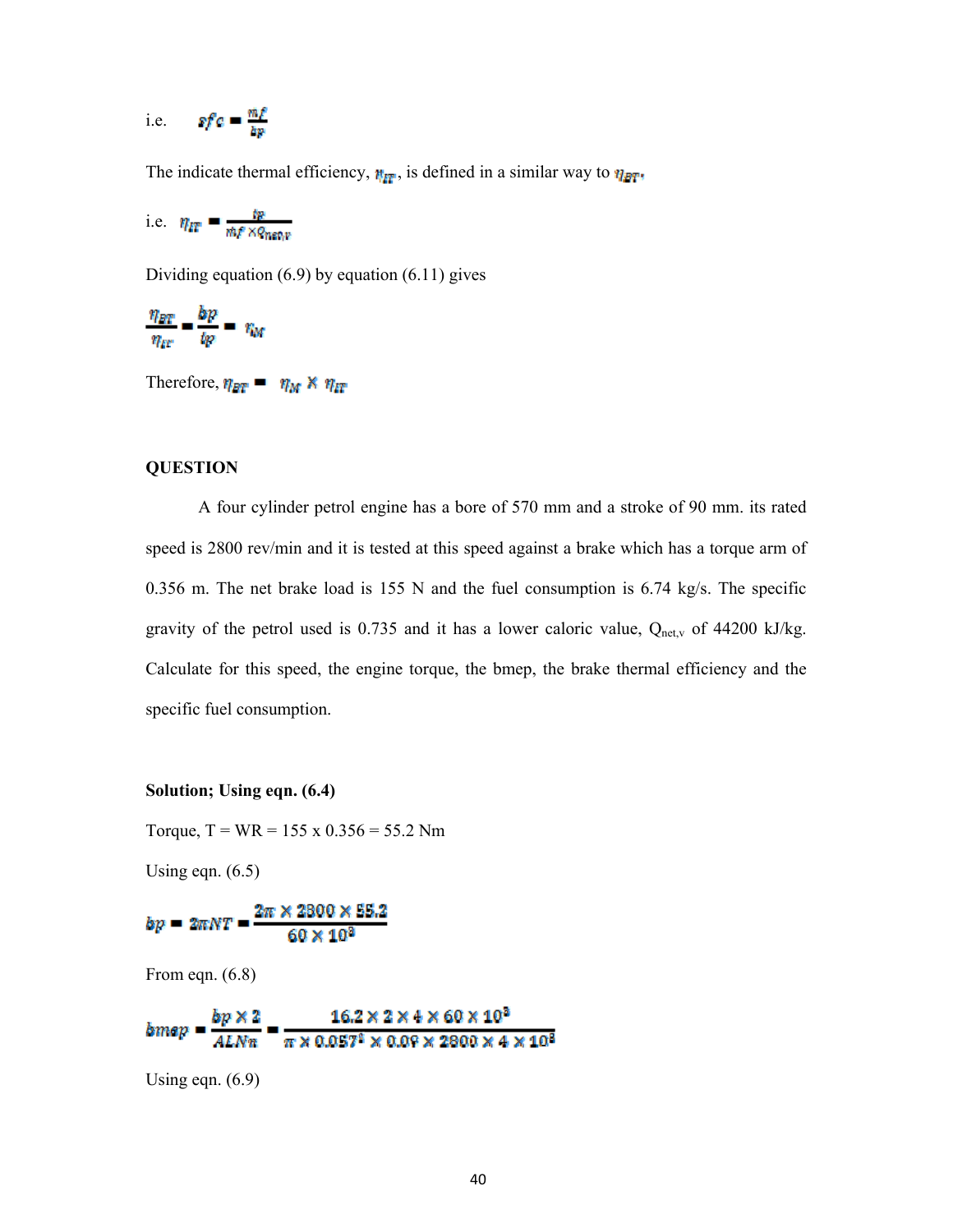$$
\eta_{BT} = \frac{bp}{\pi h f \times q_{\text{neaw}}} = \frac{16.2}{0.001576 \times 44200} = 0.266 \text{ or } 26.65
$$
  
Where  $nhf = \frac{6.74}{3600} \times 1 \times 0.735 = 0.001376 kg/s$ 

Using eqn. (6.10)

$$
sfc = \frac{ihf}{bp} = \frac{0.001376}{16.2} = 0.000085 \text{kg/k}
$$

It is more convenient to express sfc in terms of fuel consumption in per unit power and to express the fuel consumption rate in kilograms per hour rather than kg/s.

i.e. 
$$
hf = 6.74 \times 1 \times 0.785 = 4.054 kg/k
$$

$$
sfc = \frac{hf}{bp} = \frac{4.954}{16.2} = 0.306 \text{kg/kWh}
$$

# **6.5.5 Volumetric Efficiency,**

The power output of an IC engine depends directly upon the amount of charge which can be induced into the cylinder. This is referred to as the breathing capacity of the engine and is expressed quantitatively by the volumetric efficiency, which is defined as the ratio of the volume of air induced, measured at the free air conditions to the swept volume of the cylinder.

$$
v_{\rm{te}} = \eta_V = \frac{V}{V_S}
$$

Where  $V =$  the air induced, measured at the free air conditions.

 $V<sub>S</sub>$  = swept volume of the cylinder.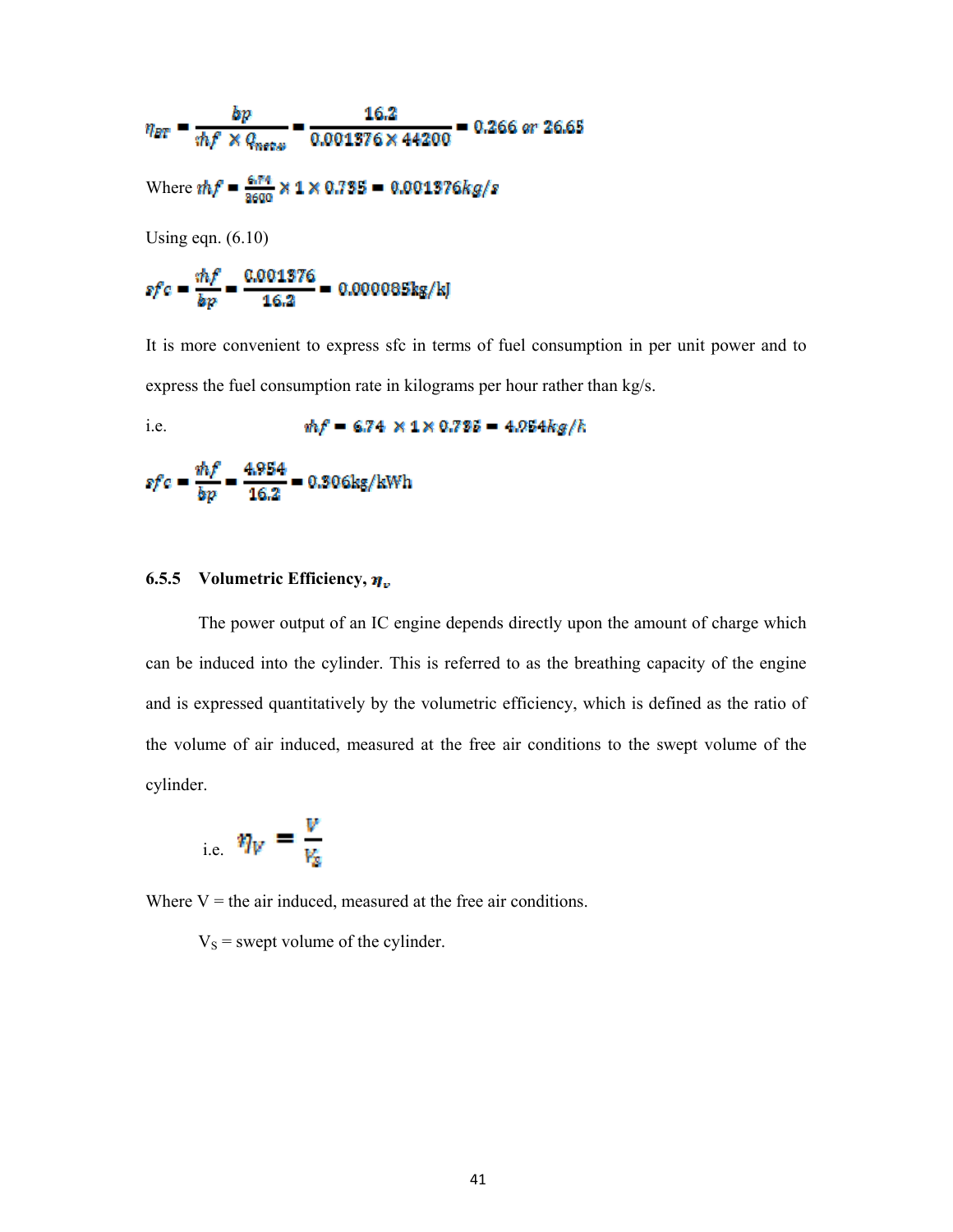## **7.0 SPARK AND COMPRESSION IGNITION ENGINES**

# **7.1 SPARK IGNITION ENGINES**

Spark ignition engine is a type of internal combustion (or I.C.) engine in which the compressed air/fuel mixture is ignited by a spark. The spark ignition (SI) engine is also referred to as the petrol gasoline or gas engine from its typical fuels, and the Otto engine, after the inventor.

#### **7.1.1 COMBUSTION IN SPARK IGNITION ENGINES**

Combustion occurs either normally with ignition from a spark and the flame front propagating steadily throughout the mixture or abnormally, -ignition this can take several forms but principally through Pre-ignition and Self-ignition. Pre-ignition is when the fuel is ignition by hot sport, such as the exhaust valve or incandescent combustion deposits. Selfignition is when the pressure and temperature of the fuel/air mixture are such that the remaining un-burnt gas ignites spontaneously. Pre-ignition can lead to self-ignition and vice versa.

# **7.1.2 Normal Combustion**

When the piston approaches the end of the compression stroke, a spark is discharged between the sparking plug electrodes. Under normal conditions combustion begins near the spark plug after a short delay following the formation of the spark, and flame spreads through the mixture with a rapid but finite velocity.

# **The Delay Period during Normal Combustion in the Spark Ignition Engines**

The energy released by the spark is only small, and sets off a relatively slow flameless reaction which causes delay in flame propagation. Further energy is released atom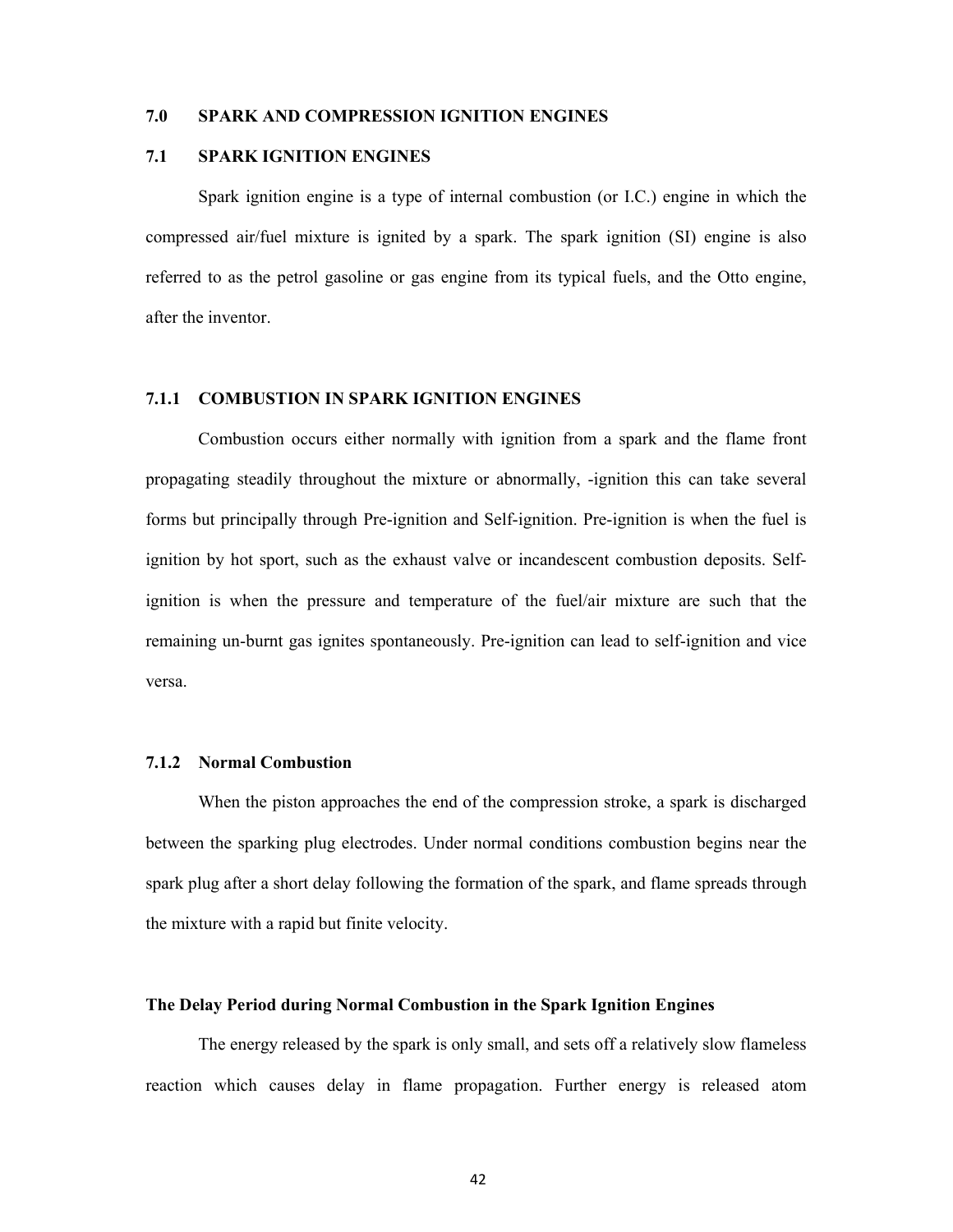accelerating rate by the reaction, until proper flame front delay period is very hot (approximately 0.002 second) but it may correspond an appreciable movement of the crank in a high-speed engine. For example, at 3000 rev/min the crank turns through 36 degrees in 0.002 second. This is the reason why the point of ignition is always well in advance of the top dead centre.

# **7.1.3 Abnormal Combustion**

#### **Pre-ignition**

Pre-ignition is caused by the mixture igniting as a result of contact with a hot surface, such as an exhaust valve. Pre-ignition is often characterized by running-on; that is the engine continues to fire after the ignition has been switched off.

Pre-ignition is also caused by the building-up of combustion deposits or coke even when engine is operating with the correct mixture strength, ignition timing and adequate cooling.

#### **Effects of Pre-ignition**

- (i) Pre-ignition causes an increase in the compression work and this causes a reduction in power
- (ii) Pre-ignition leads to higher peak pressures and this in turn can cause self-ignition.

#### **Self-ignition**

Self-ignition occurs when the pressure and temperature of unburnt gas are such as to cause spontaneous ignition. The flame front propagates away from the sparking plug, and the unburnt (or 'end') gas is heated by radiation from the flame and compressed as a result of the combustion process.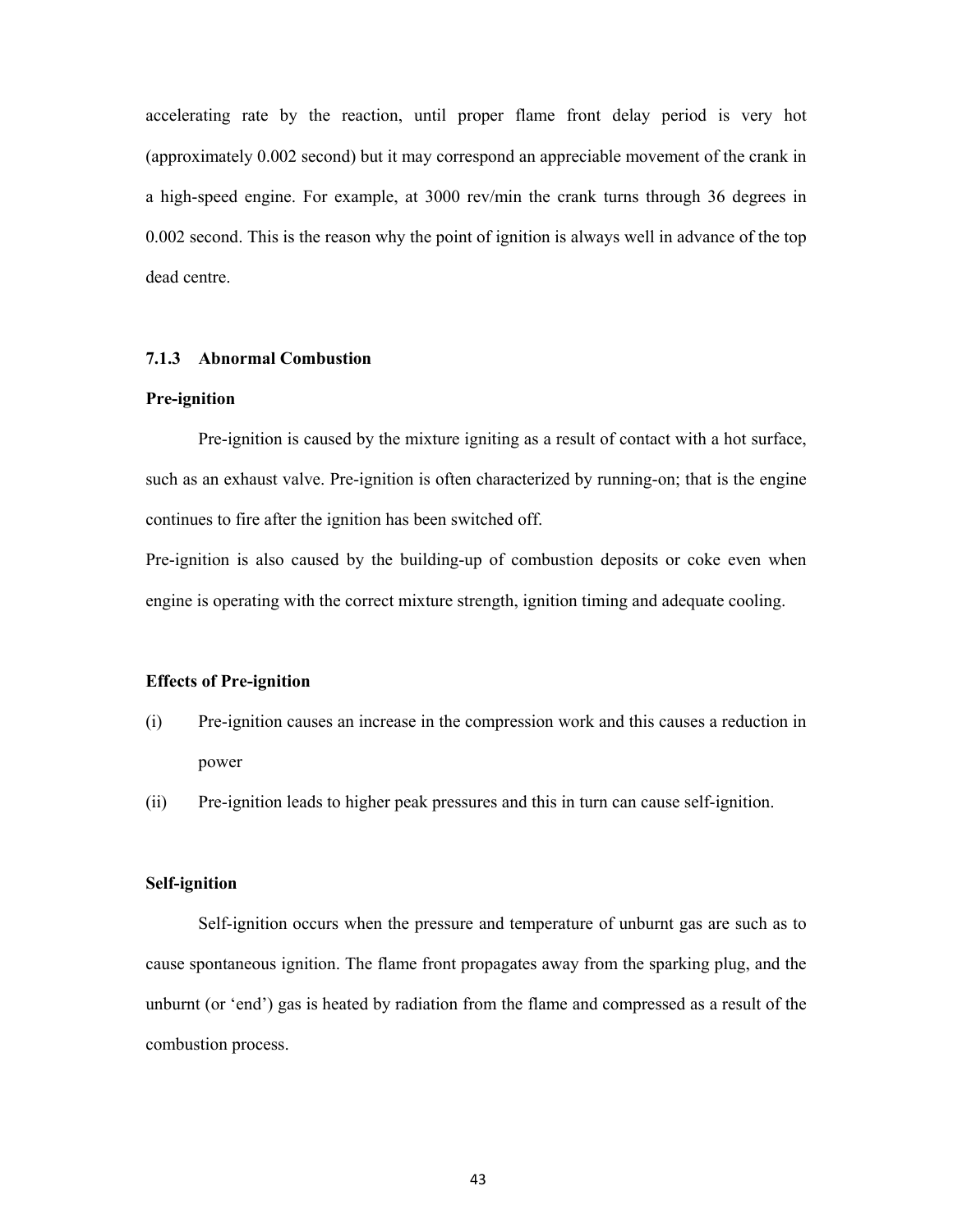### Effects of Self-ignition

- (i) If spontaneous ignition (self-ignition) of the uburnt gas occurs, there is a rapid pressure rise which is characterized by a "Knocking". The "Knock" is caused by resonances of the combustion chamber contents.
- (ii) As a result of Knocking, the thermal boundary layer at the combustion chamber walls can be destroyed. This causes increased heat transfer which might then lead to certain surfaces causing pre-ignition.

# **7.2 CHARACTERISTICS OF PETROL**

The two most important characteristics of petrol are its volatility and octane number (its resistance to self-ignition).

# **7.2.1 Volatility**

Volatility is expressed in terms of the volume percentage that is distilled at or below fixed temperature. If a petrol is too volatile, when it is used at high ambient temperatures the petrol is liable to vaporize in the fuel lines and form vapour locks. This problem is most pronounced in vehicles that are being restarted, since under these conditions the engine compartment is hottest. If the fuel is not sufficiently volatile the engine will be difficult to start, especially at low ambient temperatures.

The volatility also influences the cold start fuel economy. Spark ignition engines are started on very mixtures, and continue to operating temperature; this is to ensure adequate vaporization of fuel. Increasing the volatility of the petrol at low temperatures will evidently improve the fuel economy during and after starting.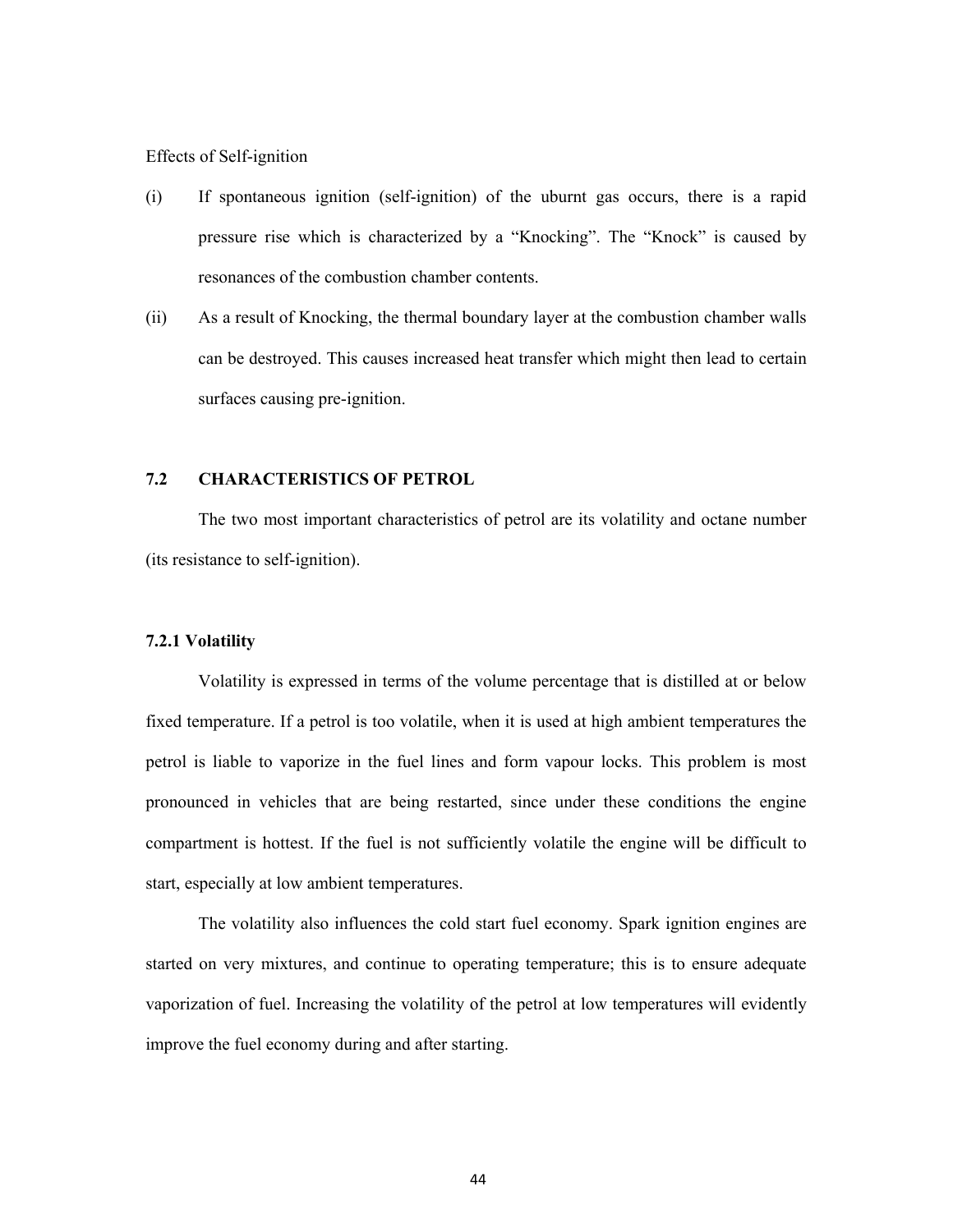## **7.2.2 Octane Number**

The octane number of a fuel is a measure of its anti-knock performance. A scale of 0- 100 is devised by assigning a valve of 0 to n-heptane which is a fuel prone to knock, and a valve of 100 to iso- octane which is a fuel resistant to knock. A 95 octane fuel has the performance equivalent to that of a mixture of 95% iso-octane and 5% n-heptane by volume. The octane requirement of an engine varies with compression ratio, geometrical and mechanical considerations, and also its operating conditions. There are two commonly used octane scales, research octane number (RON) and motor octane number (MON), covered by British standard 2637:19978 and 2638:1978 respectively.

# **7.3 FUEL SYSTEMS**

The purpose of an engine fuel system is to provide the cylinder with a mixture of air and fuel in the correct proportions for the engine requirements at any particular instant. There are basically two methods available, one is called carburetion and is used for petrol engines and the other is a type of fuel injection which is a characteristic method for diesel engines. There are many different designs of each and only the basic principles will be dealt with. The fundamentally different methods of charge ignition by spark and by compression in the petrol and diesel engines respectively have dictated different means of fuel supply for the two engines.

The petrol engine for automotive purposes has been developed on the basis of the carburetor although petrol injection system has been in used for a long time in aircraft and racing cars.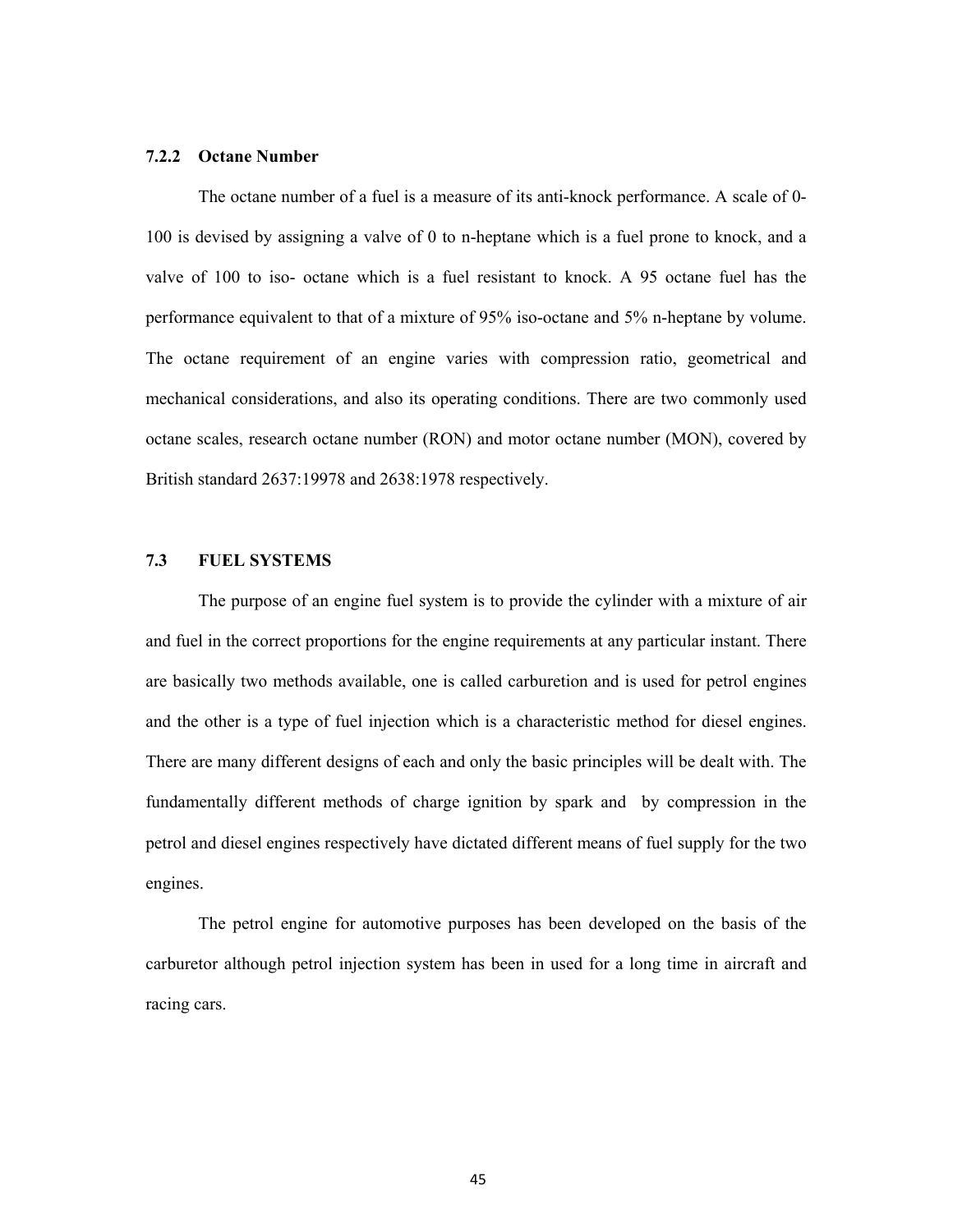#### **7.3.1 Comparison between Carburettors and Petrol Injection Systems**

The carburettor is a simple, cheap device which has served its purpose for many years, but the trend to higher powered multi cylinder engines has shown the carburetor system to be inadequate. As a consequence several designs of petrol injection system have been introduced to meet increasingly sophisticated engine requirements. The petrol injection system, from the point of view of control, is accurate in fuel metering and has good fuel consumption characteristics in comparison with the carbureted petrol engine at has poor fuel consumption.

In recent years the added requirement for engines to meet exhaust gas emission regulations has increased the demand for accurate fuel metering and engine control. These factors have increased the interest in petrol injection system.

#### **7.3.2 CARBURATION SYSTEM**

The term "carburettor" covers the whole process of supplying continuously to a petrol engine a mixture of vaporized fuel and air which is suitable to each engine condition of load, speed, and temperature. The function of the carburettor is to measure out the correct proportions of liquid fuel and for the particular engine condition. The liquid fuel must be "atomized" at the carburettor (i.e. broken up into a fine spray to assist in the evaporation of the fuel, so that the mixture entering the cylinders is homogeneous).

Characteristics of Ideal Carburettor

(i) Ideal carburettor would supply the air/ fuel ratio required at all speeds and throttle openings no matter what the climatic conditions or the rate at which the demand was changing.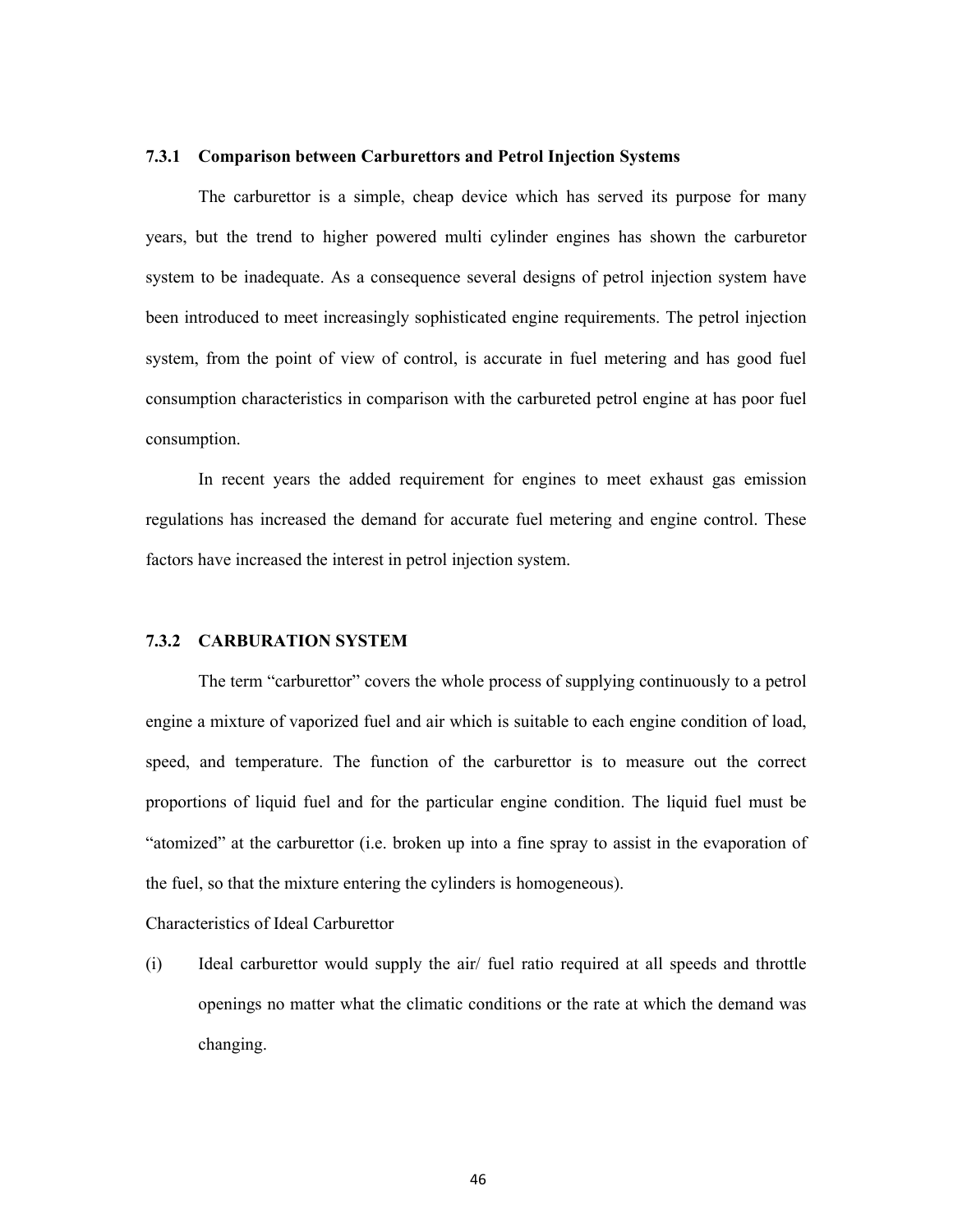(ii) Ideal carburettor would cope with all the factors which influence the burning of the final mixture in the cylinder.

The following are the factors which influence the burning of the final mixture in the cylinder:

- (a) Engine condition required
- (b) Mechanical characteristics of the engine
- (c) The physical differences between the constituents of the mixture
- (d) The rapid fluctuation in demand, and
- (e) The temperature and humidity variation

# **7.3.3 TYPES OF CARBURETTOR**

The two main types of carburettor are fixed jet and the variable jet types.

# **FIXED JET CARBURETTOR**

The simplified fixed jet carburettor system is shown in Fig.7.1

- (a) **Fuel supply:** In the fixed jet carburettor, the petrol pump, either electrically driven or mechanical driven by the crankshaft, pump petrol from tank to the float chamber of the carburettor.
- (b) **Float Chamber:** The function of the float chamber is to maintain a constant level of petrol in the chamber by shutting off the supply from the pump when this level is about to be exceeded. The float chamber is vented to atmosphere through a small hole in the cover; hence the pressure on the surface of the petrol is constant and equal to that of the atmosphere.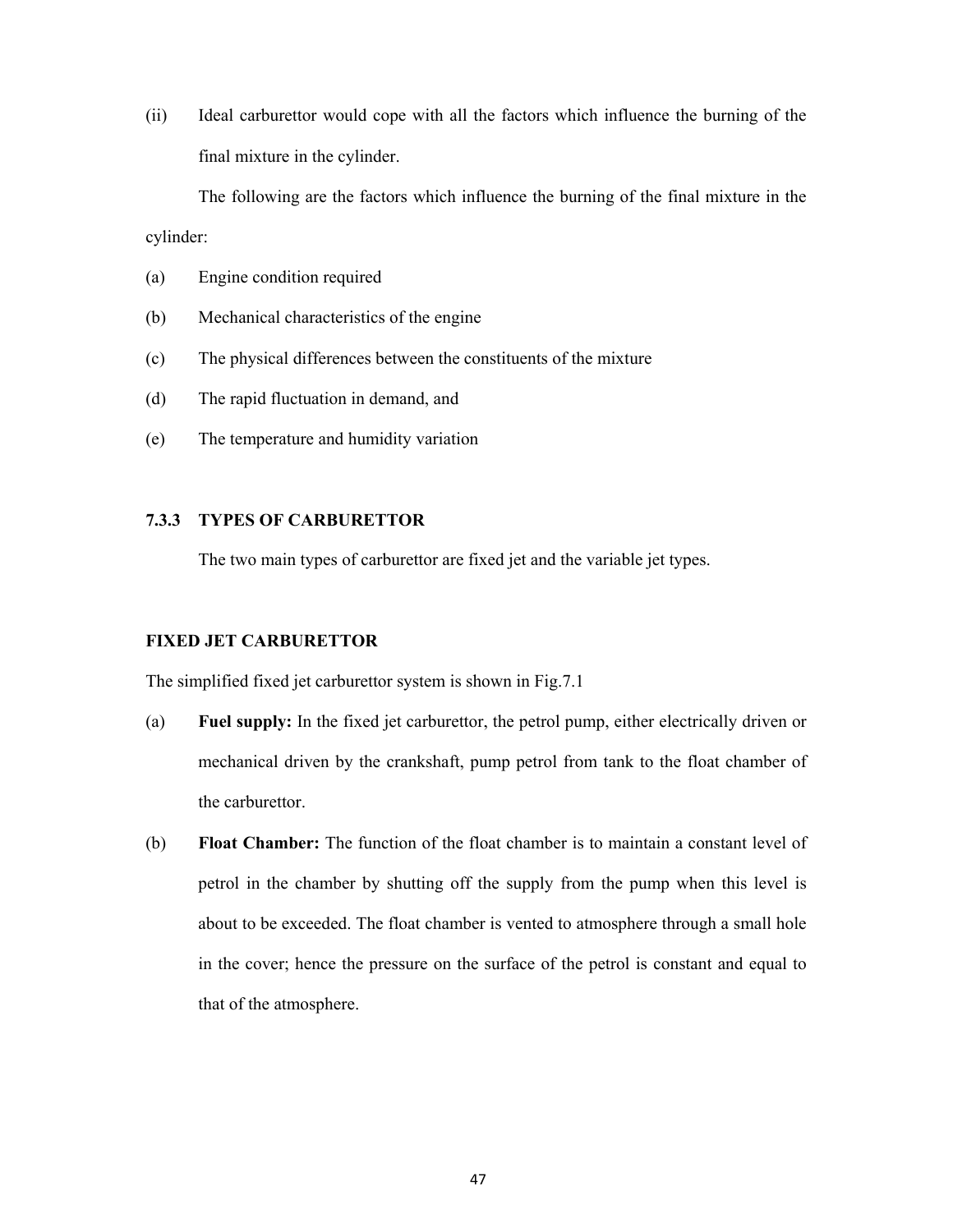- (c) **Air Supply:** The air is induced by the depression created by the piston moving downward in the engine cylinder, and after passing through a filter enters the carburettor at about atmospheric pressure.
- (d) **Throttle valve:** The petrol engine is quantity governed, which means that when less power is required at a particular speed the amount of charge delivered to the cylinder is reduced. This is achieved by means of a throttle valve of the butterfly type which is situated in the air inlet.
- (e) **Ventura or choke Tube:** The airs on induction enters the venturi or choke tube. This is a tube of decreasing cross-section which reached a minimum at the impact or choke of the venturi, which is shaped to give the minimum resistance to the airflow. The choke or throat has a constant area and the pressure changes with throttle opening and engine speed.
- (f) **Petrol Discharge Jet:** The petrol discharge jet is situated at the throat and is subject to the air pressure there. The pressure at the throat is below atmospheric since the air velocity has been increased from that at inlet to the carburetor to a maximum at the throat. Therefore, the two petrol surfaces, that in the float chamber and………….at the discharge jet are subject to different pressures. This pressure difference acting on this petrol column causes the petrol to flow into the airstream, and the rate of flow is controlled or metered by the size of the smallest section in the petrol passage.

# **VARIABLE JET CARBURETTOR**

#### Fig.7.2: Variable Jet Carburetor

A cross-section of a variable jet or variable venrturi carburettor is shown in Fig. 7.2. The fuel is supplied to the jet from an integral float chamber. This has a float operated valve that maintains a fuel level just below the level of the jet. If the throttle is opened, the air flow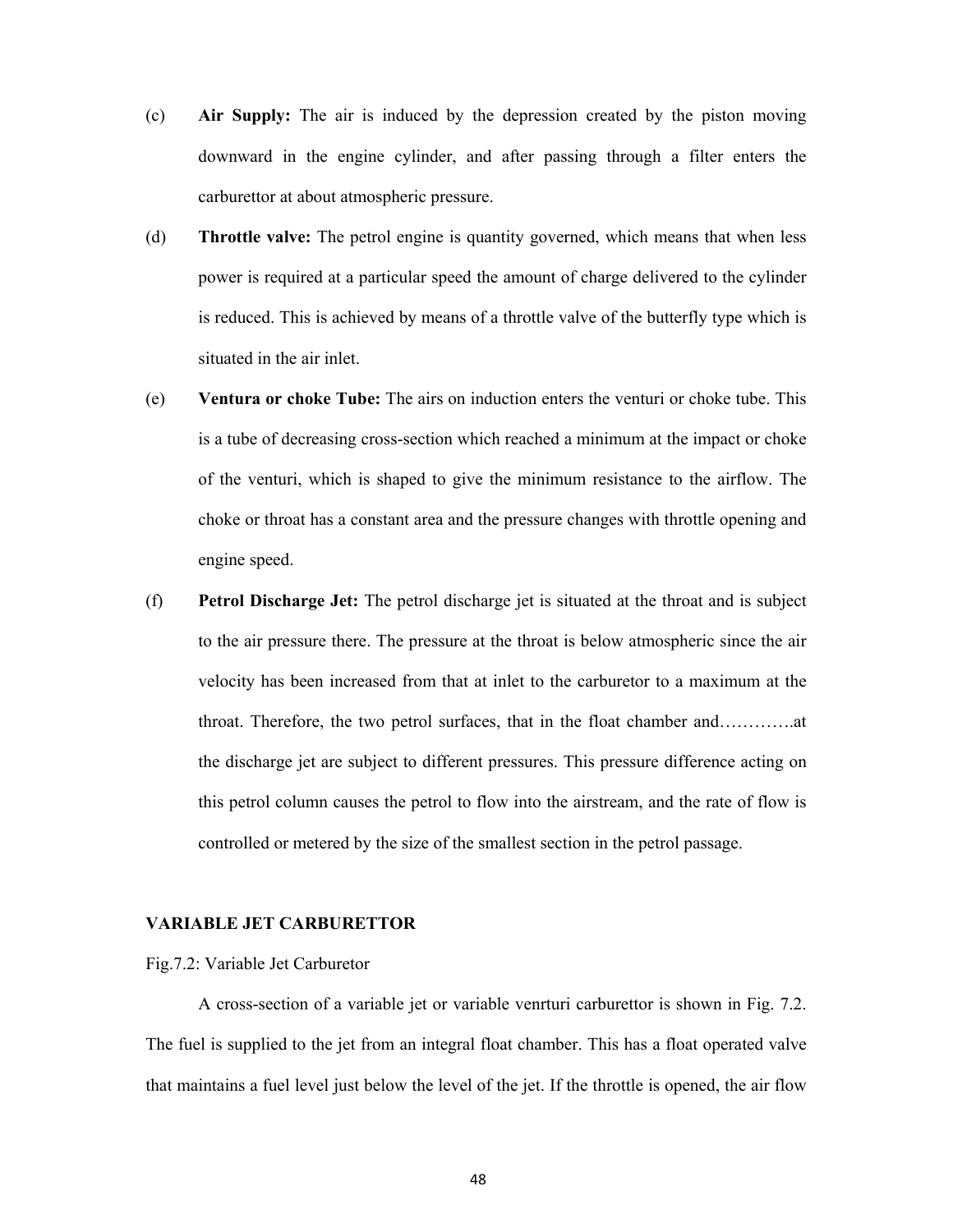through the venturi increases. This decreases the pressure downstream of the venturi and causes the piston to raise position of the tapered needle in the Jet or orifice vane with the piston position, therefore, controlling the air/fuel mixture. The pressure at the throat and the air velocity remains constant, but area of the throat varied. Similarly the area of the petrol orifice or Jet tapered needle, attached to a piston. The needle moves in the orifice, therefore, forming a discharge annulus for the petrol.

#### **7.4 COMPRESSION IGNITION ENGINES**

Compression ignition engine is a type of internal combustion (or IC) engine in which the air only is compressed, and the fuel is injected into the air which is then at a sufficiently high temperature to initiate referred to as diesel or oil engine, the fuel is also named after the inventor.

# **7.4.1 Combustion in Compression Ignition Engines**

Liquid fuel is injected as one or more jets near the end of the compression stroke. The injector receives fuel at. Very high pressures in order to produce rapid injection with high velocity jet of small cross-sectional area. The fuel jets entrain air mixing which is essential if the combustions to occur sufficiently fast. Sometimes the fuel jet is designed to impinge on to the combustion chamber wall; this can help to vaporize the fuel and break up the Jet. There will be large variations in fuel/air mixtures on both a large and small scale with in combustion chamber. Since the fuel is introduced into the cylinder of a compression ignition (CI) engine only when combustion is required, i.e. toward the end of the compression stroke, pre-ignition cannot occur. Moreover, since the fuel is injected at a controlled rate, the simultaneous combustion of the whole quantity of fuel cannot occur, and the problem of detonation as in spark ignition (SI) engine does not arise.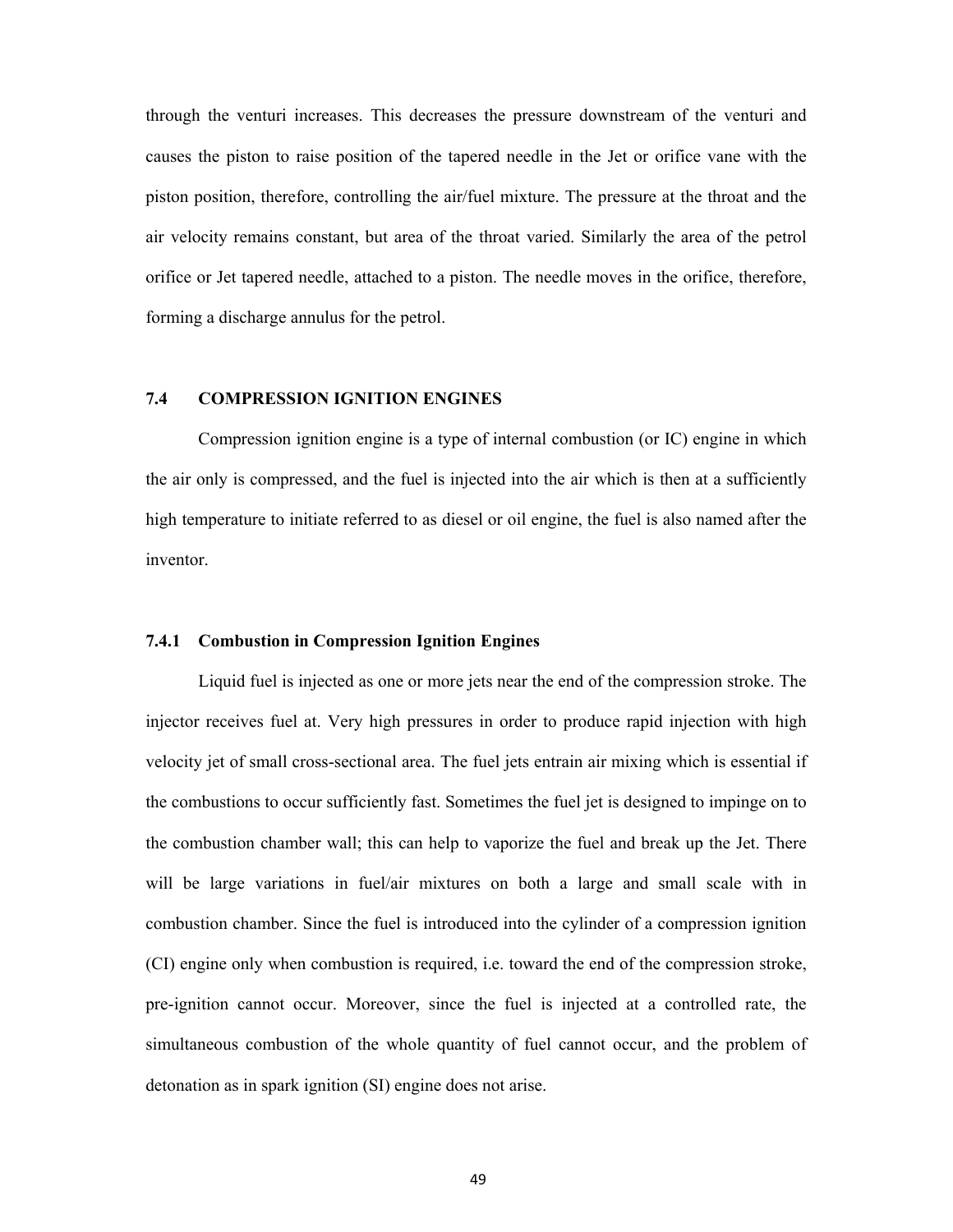#### **7.4.2 Phases of Combustion In CI Engines**

## **First Phase of Combustion**

The combustible mixture in the SI engine is formed before compression, but with the CI engine this mixture has to be formed after compression and after injection begins. This leads to delay periods in the CI engine which are greater than those in the SI engine. The fuel droplets injected have to evaporate and mix with air to form a layer having an air-fuel ratio which is combustible. This delay period forms the first phase of the combustion process and is dependent on the nature of the fuel.

#### **Second Phase of Combustion**

The second phase consists of the spread of flame from the initial nucleus to the main body of the charge. There is a rapid increase in pressure during this phase and the rate of pressure rise depends on the availability of oxygen to the fuel spray, which in turn depends on the turbulence in the cylinder. However, the main factor is that of the delay period. A long delay period will result in diesel knock.

Diesel Knock : If the delay period is too long, there is time for a large fraction of the charge to enter the cylinder to enter the resulting in rough running and a characteristic noise called diesel knock.

# **Third Phase of Combustion**

During the third phase of combustion the fuel burns as it is injected the cylinder, and this phase gives more controlled combustion than that of phase two. One of the main factors in a controlled combustion is the swirl which is induced by the design of the combustion chamber.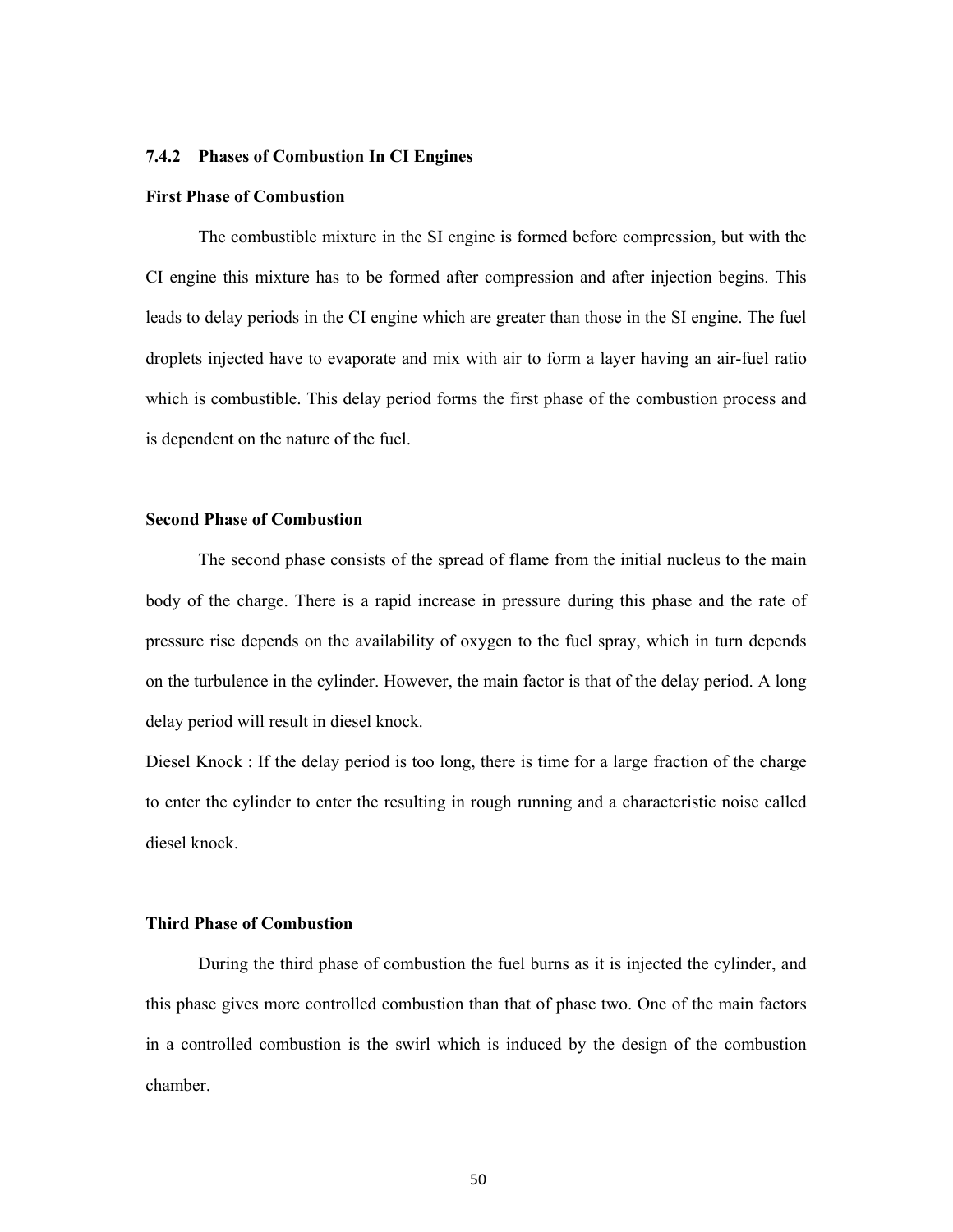#### **7.4.3 The Effect of Compression Ratio in The Compression Ignition (CI) Engine**

The effect of compression ratio in the CI engine some what simpler than in the SI engine. It follows than the compression ratio can be much higher in CI engines and in fact there is a lower limit of about 12:1 below which compression-ignition of common fuel oils is not possible. Therefore, for combustion to occur at the temperature produced by the compression of the air a minimum compression ratio of 12:1 is require. The following are the effects of compression ratio on the design of CI engines.

- (i) Compression ratio determines the maximum pressure that can be reached in the cylinder of CI engine.
- (ii) The upper limit of compression ratio determines the strength of the cylinder, the bearings, and other parts whose stresses are determined by the peak pressure forces.
- (iii) The efficiency of the cycle increases with higher values of compression ratio (i.e. the higher the value of compression ratio the higher the efficiency of the cycle).
- (iv) The designer must reach a compromise between high efficiency and low weight and cost.

# **7.4.4 Characteristics of Diesel Fuel**

The most import characteristic of diesel fuel is the cetane number, as this indicates how readily the fuel is ignitable. Viscosity is also important, especially for the lower-grade fuel used in the large engines. Sometimes it is necessary to have heated fuel lines. Another problem with diesel fuels is that, at low temperatures, the high molecular weight components can precipitate to form a waxy deposit; this is defined in terms of the cold filter plugging point.

**Volatility:** In CI engine the volatility of the fuel influences the time taken for a combustible envelope to form round the fuel droplets, and hence influences the delay period.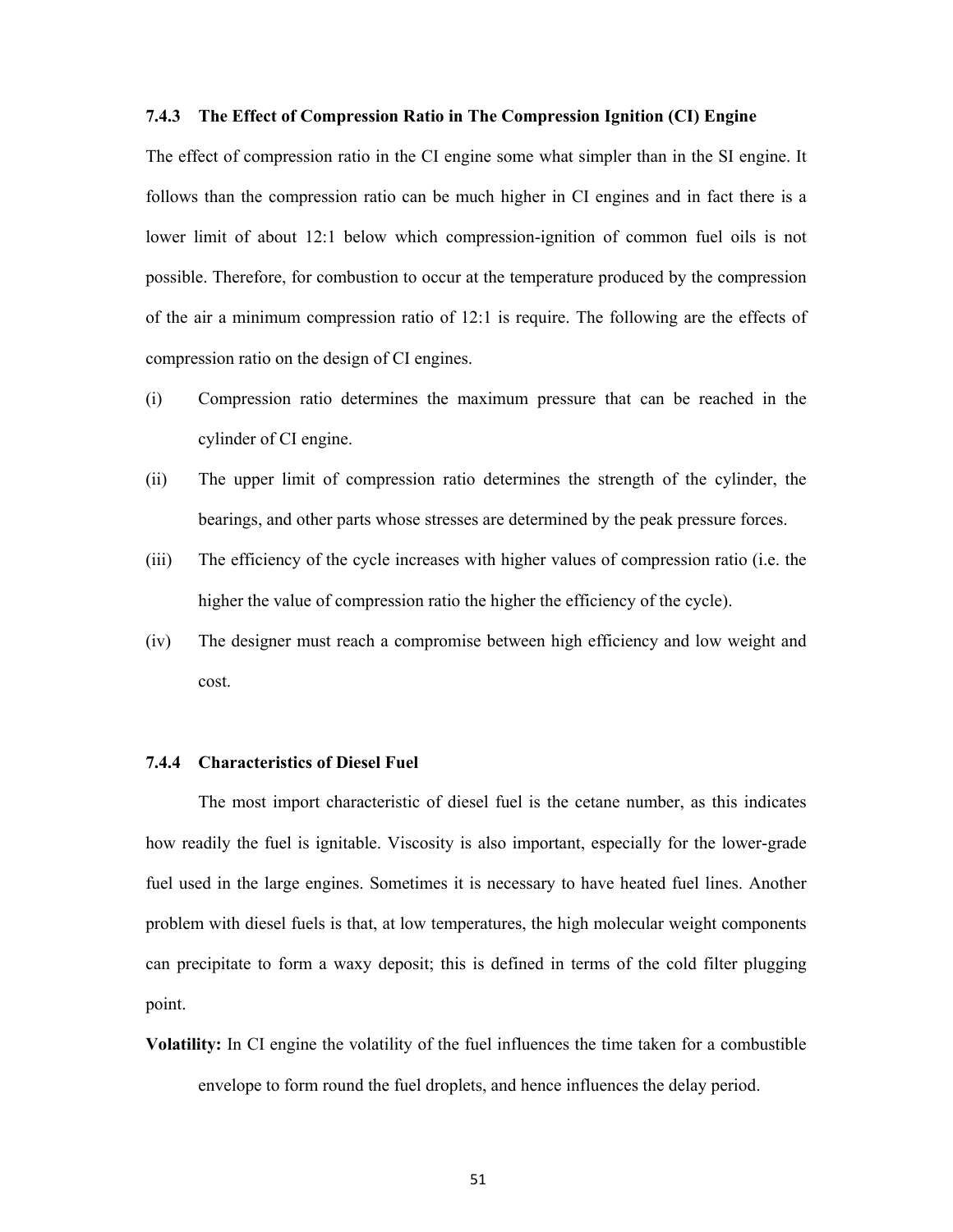- **Flashpoint:** The flashpoint is the temperature to which the liquid has to be heated for the vapour to form a combustible mixture with air at atmospheric pressure. The flashpoint of diesel fuel is at least 55°C; this makes it a safer fuel to store than petrol is about 40°C.
- **Cetane Number:** The ignitability of a fuel oil is indicated by its cetane number. A scale of 0- 100 is constructed by assigning a value of 0 to α-methylnaohthalene,  $C_{10}H_7CH_3$ , (this is a naphthenic compound with poor self-ignition qualities), and a value of 100 is assigned to n-cetane,  $C_{16}H_{34}$ , (this is a straight- chain alkane with good self-ignition qualities.)

The mixture is made by volume and the ignitability of the test fuel is quoted as the percentage of cetane in the reference mixture which has the same ignitability. For the example a 65 cetane fuel would have ignition delay performance equivalent to that of a blend of 65% n- cetane and 35% α-methynapthyalene by volume. For higher- speed for engine the cetane number required is about 50, for medium- speed engine about 40, and for low- speed engines about 30.

#### **Effect of Low Cetane Number**

If an engine runs on a fuel with too low a cetane number, there will be diesel knock. Diesel knock is caused by too rapid combustion and is the result of a long ignition delay period, since during this period fuel is injected and mixes with air to form a combustible mixture. Ignition occurs only after the pressure and temperature have been above certain limits for sufficient time, and fuels with high cetane numbers are those that self-ignite readily.

# **Relationship between Cetane number and Octane number.**

The fuels with high cetane number have low octane number and the fuels with low cetane number have high octane number.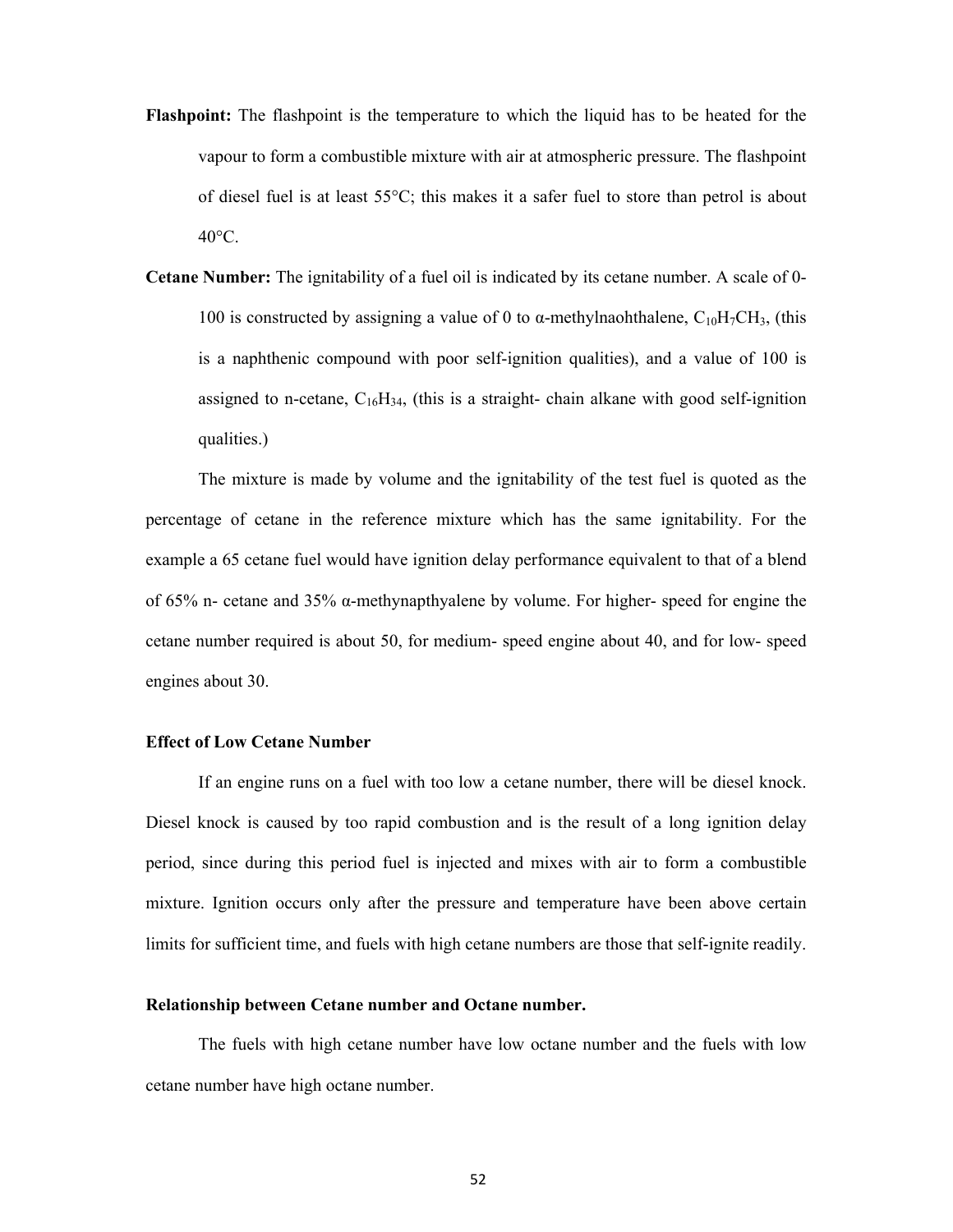**Ignition Acceleration:** additives in diesel fuel to improve the cetane number are referred to as ignition acceleration. Their concentrations are greater than those of anti-knock additives used in petrol.

# **7.4.5 FUEL INJECTION FOR DIESEL ENGINES**

The function of a fuel injection system is to meter the fuel accurately and uniformly to the engine cylinders under all operating conditions from idling to full load. The timing of the injection should be accurate enough to give the required combustion characteristics. The fuel from the tank is filtered before passing to the pump, and the metered fuel is than passed to the injector which is fitted in the engine cylinder.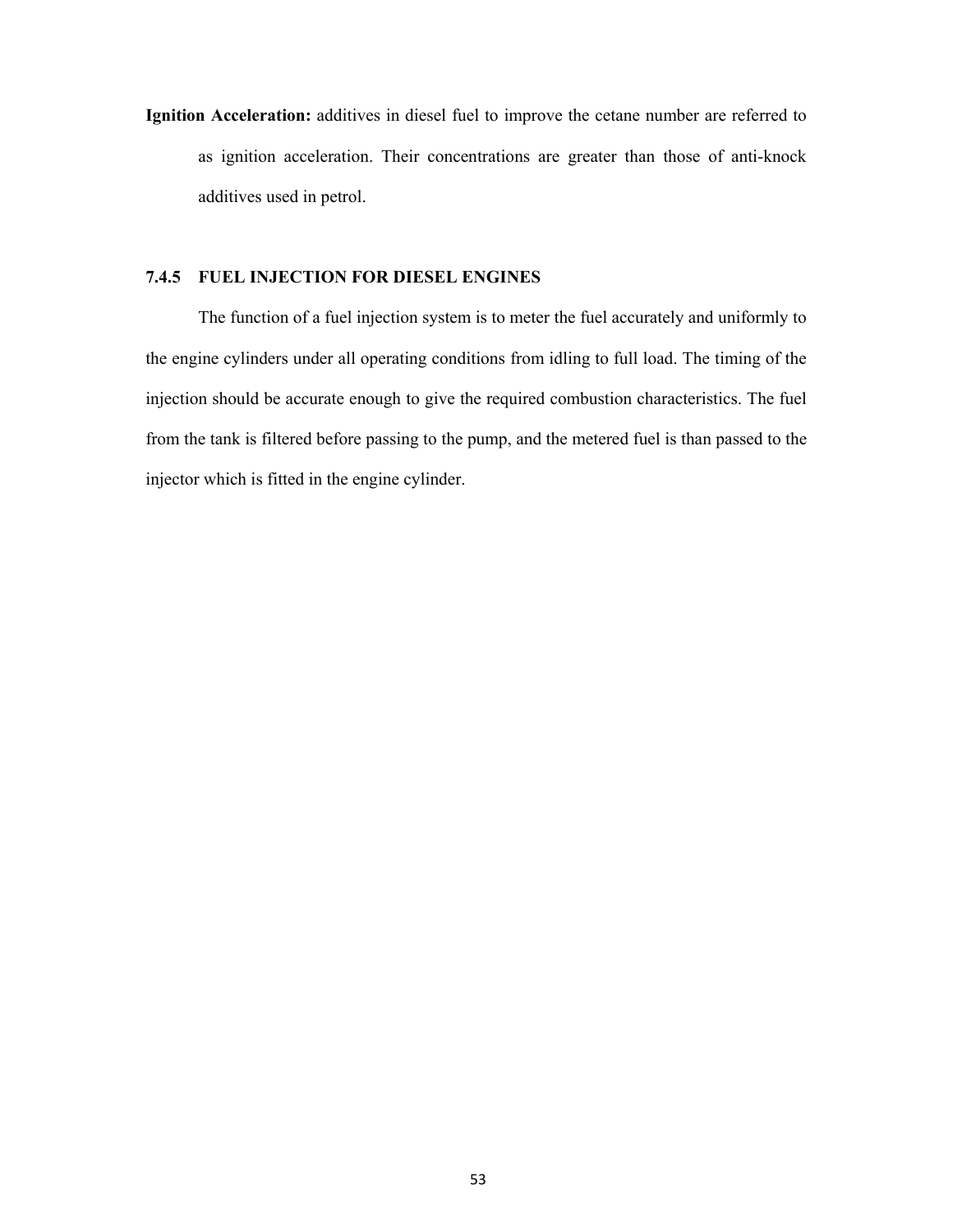## **8.0 STEERING AND BRAKING SYSTEM**

## **8.1 Steering System**

The function of the steering system is to enable the driver to control accurately the direction taken by the vehicle under all operating conditions. The system must be light and easy to operate, free from shock and vibration and be as direct as possible.

The steering system also helps to convert the rotary motion of the drive's steering wheel into the angular turning of the front wheels as well as to multiply the driver's effort with leverage or mechanical advantage for turning the wheels.

# **8.1.1 Steering Gear**

Steering gear is a device for converting the rotary motion of driver's steering wheel into the straight line motion of the linkages or angular turning of the front wheels. It consists of mainly two parts: a worm on the end of the steering shaft and a pitman-arm shaft. There is gear sector, toothed roller or stud fitted on the pitman-arm shaft.

The steering gearbox is mounted on the chassis at the correct angle for the steering wheel and operates in such a way that the rotation of the steering wheel produces a forward and backward, or transverse, motion of the drop arm and drag link. The motion is transferred to the track rod and stub axles and results in the steering road wheels being swivelled about their kingpins.

## **(a) Reduction gears**

All steering gearboxes employ reduction gears in which a large steering wheel movement under a small torque is converted into a smaller drag link movement under a much larger torque. The usual reduction is about 14:1 but, as the drop arm needs only a small arc of motion, 3 or 4 complete revolutions of the steering wheel will turn the road wheels fully from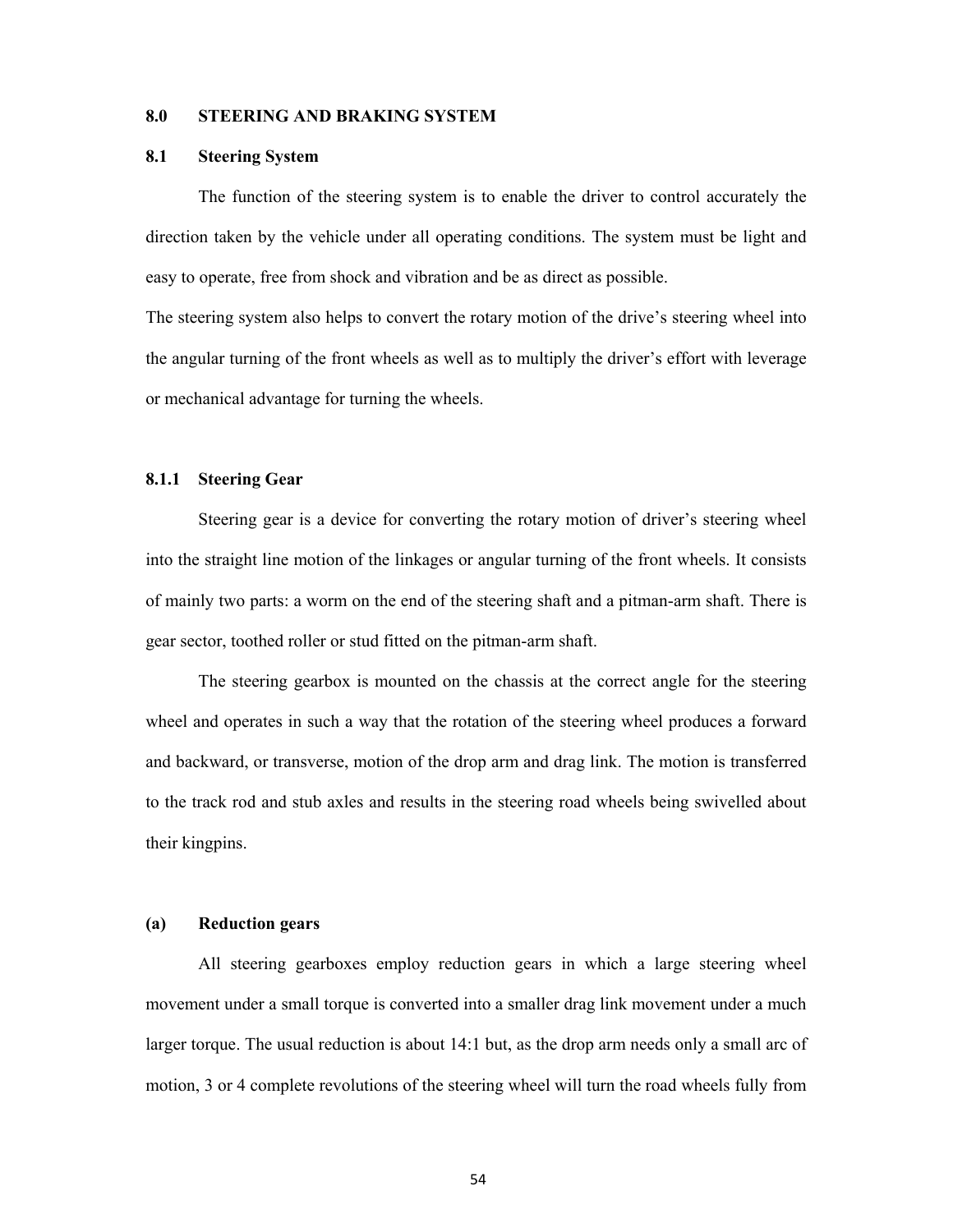one side to the other, i.e. from lock to lock. Commercial vehicles, with their much bigger tyres and heavier wheel loadings, may require 8 to 10 turns of the steering wheel to move the road wheels from one lock to the other.

# **(b) Steering lock**

This is related to the smallest radius of turn which the vehicle makes to either the left or right. A large lock resulting in a small radius of turn, is essential for easy manoeuvring, and large locks are always provided for taxis and small delivery vehicles. These can usually turn inside a circle of about 7 m in diameter. Small cars are usually able to turn in a 9 m diameter circle, while the larger cars and commercial vehicles may have turning circles of between 9 m and 15 m in diameter. The longer the vehicle the larger its turning-circle.

# **8.1.2 Types of Steering Gears**

There are different types of steering gears used on different vehicles. Depending upon the method of coupling the steering tube with the cross shaft, different types of steering gears are as follow:

- (1) Worm and roller
- (2) Worm and sector
- (3) Cam and roller
- (4) Cam and peg
- (5) Screw and nut
- (6) Recirculating ball
- (7) Worm and ball bearing
- (8) Rack and pinion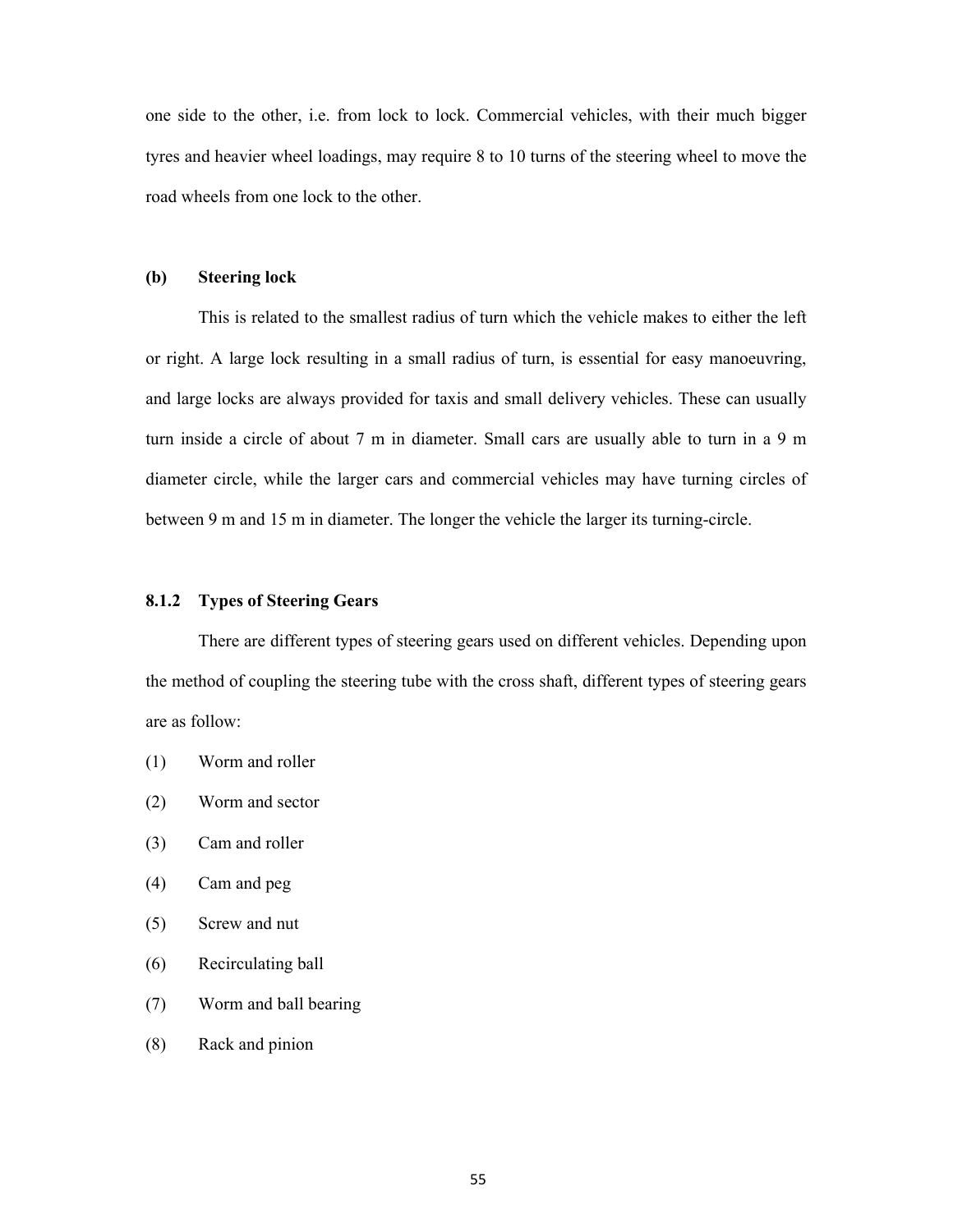#### **8.1.3 Worm and Roller Gear**

This gear consists of a two toothed roller fastened to the cross shaft known as roller shaft, sector shaft and pitman shaft. At the end of the steering tube it meshes with the thread of the worm gear or worm shaft. As the worm shaft is turned by the steering tube roller is moved in an arc for rotating the roller shaft as well as turning on the pin connected to the shaft. The roller is generally mounted on the ball bearings or on some anti-friction type of bearing.

#### **8.1.4 Worm and Wheel & Worm and Sector Steering**

#### **(a) Worm and Wheel**

In almost all steering gearbox assemblies the steering wheel is attached to the upper end of a strong steel tube, or column, by means of splines and is secured with a locknut. At the lower end of the column a rigidly secured worm engages with a worm-wheel, so that rotation of the worm causes the drop arm and shaft to move in an arc of between 60º and 80º. The column is enclosed by a light steel tube which is riveted to the box at its lower end while its upper end is supported by a body bracket.

# **(b) Worm and Sector**

This is similar in arrangement and operation to the worm and worm wheel type, the sector being a part of a wheel. The sector is often mounted above the worm with the drag link end of the drop arm being below the worm. This type is smaller, cheaper and easier to install than the complete wheel type. Provision is made to compensate for the wear of the teeth and for the end-float adjustment of the worm and of the sector shaft.

Fig 8.2 worm and sector

# **8.1.5 Cam Roller**

This steering consists of cam rotating in a housing, roller, rocker shaft and a drop arm. By moving the steering wheel and steering shaft the cam is rotated. Due to this rotation, the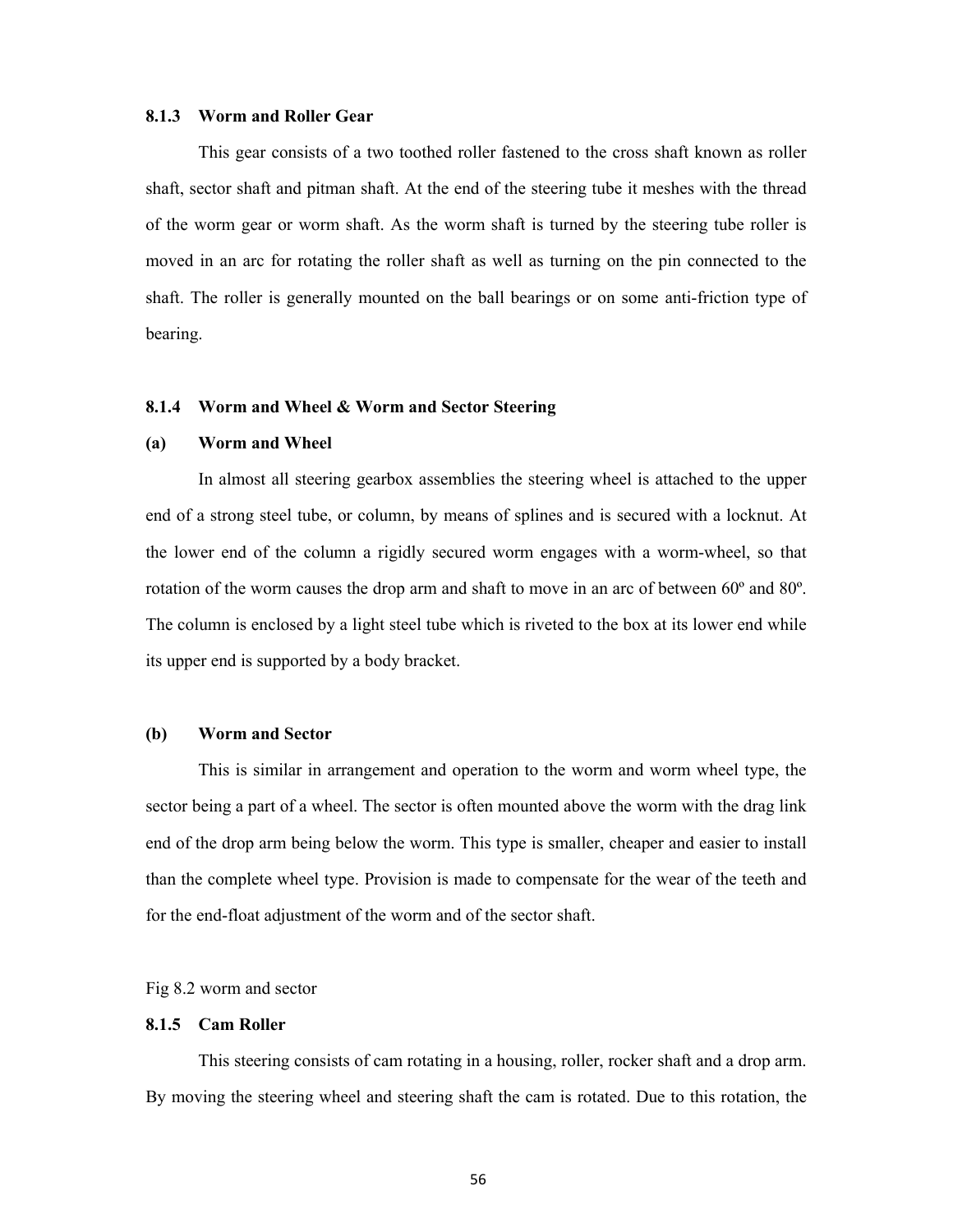roler is compelled to follow the helix of the groove. By this the rocker shaft is caused to rotate as well as the drop arm is moved.

#### **8.1.6 Cam and Peg**

The steering gear consists of a tapered peg in the rocker arm engaging with a special cam formed on the inner column. By rotating the cam through the steering shaft. The peg is moved along the groove for rotating thee rocker shaft. Shims control the end float of the column.

# **8.1.7 Screw and Nut Gear**

This gear consists of a phosphor-bronze of steel nut, screwed on to a multi-start Acme thread formed on the inner column. A ball fitted in the rocker arm prevents the rotation of the nut. A single ball race fitted at the top end of the rocker shaft takes up the axial thrust of the column while the lower end is supported by the nut sliding in the housing. The nut at the top end is used to adjust the end float of the inner column.

### **8.1.8 Recirculating Ball Gear**

This design resembles that of the worm and nut but the square threads are replaced by coarse pitch helical grooves of semi-circular cross-section. The half nut and the transfer tube contain the balls. It feeds the balls back to the nut by employing the half nut with the transfer tube. A peg on the nut is located in the rocker arm. The balls pass from one side of the nut through the transfer tube to the other side by rotating the cam of worm. Any movement of the balls along the track of the cam carries the nut along with it because the nut cannot turn. The rocker shafts get rotated by this movement. Due to very small frictional losses in gear, this type of steering is quite efficient.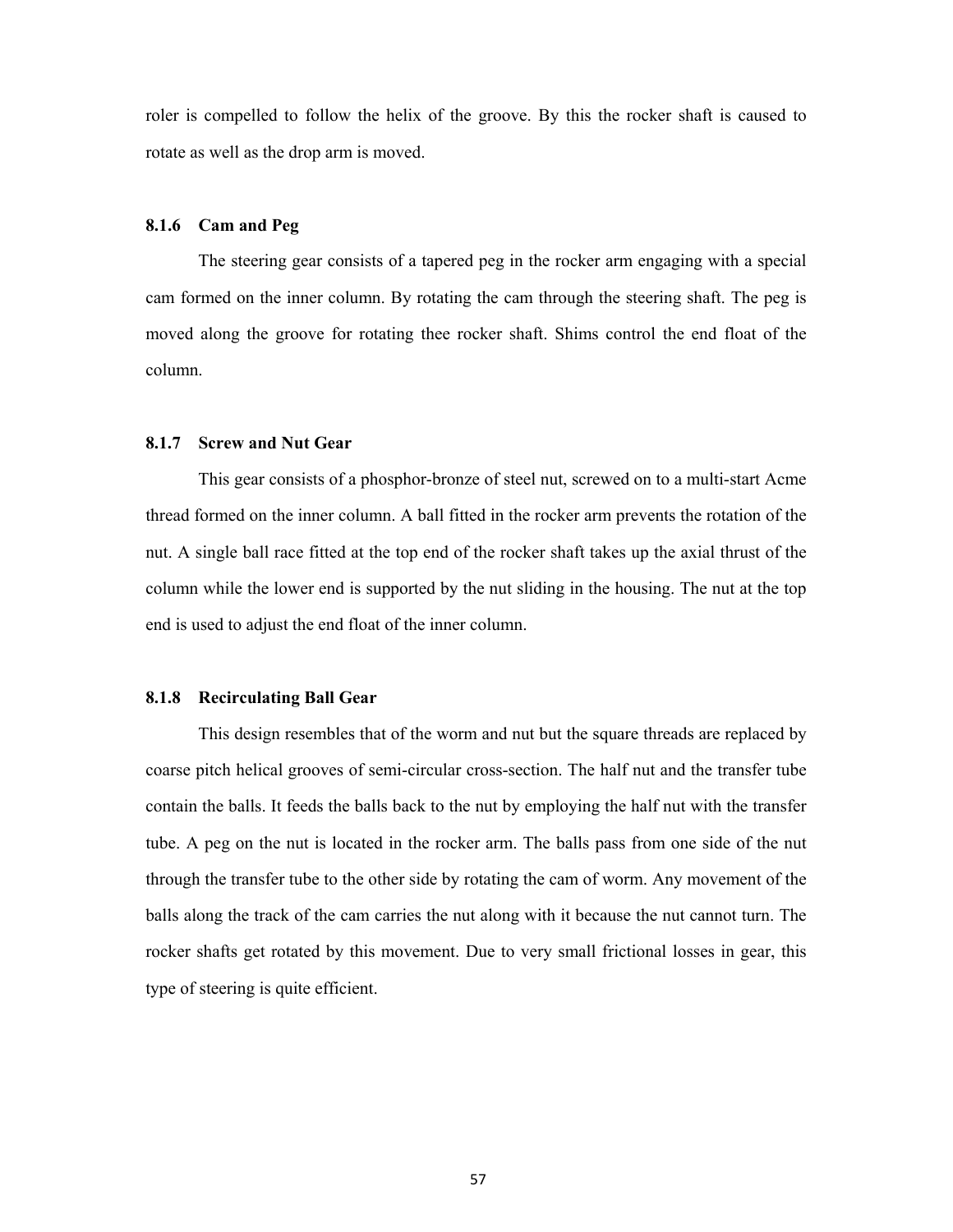#### **8.1.9 Rack and Pinion Gear**

The rack consists of a cylindrical steel bar which has gear teeth machined on one side. The steel pinion is meshed with these teeth and is attached to the lower end of the column so that rotation of the steering wheel causes the rack to move bodily along its axis. In one modern arrangement the box, or case, is cylindrical and is mounted across the chassis. Each end of the rack is connected to the steering track arms by short, ball-joined shafts.

Independent front suspension is fitted and torsion bars are used for springs. The lighter versions of this design make no provision for wear compensation, but the heavier versions have a shim adjustment which forces the pinion into closer contact with the rack.

## **8.2 POWER STEERING**

Power steering has become necessity in most of the vehicles because of the increased demand for light control aligning tyre torque for keeping vehicle loads acceptable. Power steering is used in order to reduce the steering wheel turning effort; turn sharp corner easily, negotiate winding roads and manoeuvre the vehicles in confined space as well as to offer some resistance to make the driver feel and retain some road feel or vehicle steering response.

# **8.3 WHEEL ALIGNMENT**

Alignment of automobile wheels is defined as the correct adjustment of pivot axes controlling the movement of the wheels. The wheel alignment, therefore, refers to the positioning of the front wheels and steering mechanism for promoting ease of steering, reduce tyre wear to minimum as well as to provide directional stability to the vehicle. Excessive tyre wear, vibration, stability to the vehicle. Excessive tyre wear, vibration, hard steering, shimmy etc. are caused due to incorrect alignment of wheels. For making wheel alignment, the following checking, inspection and adjustment should be made.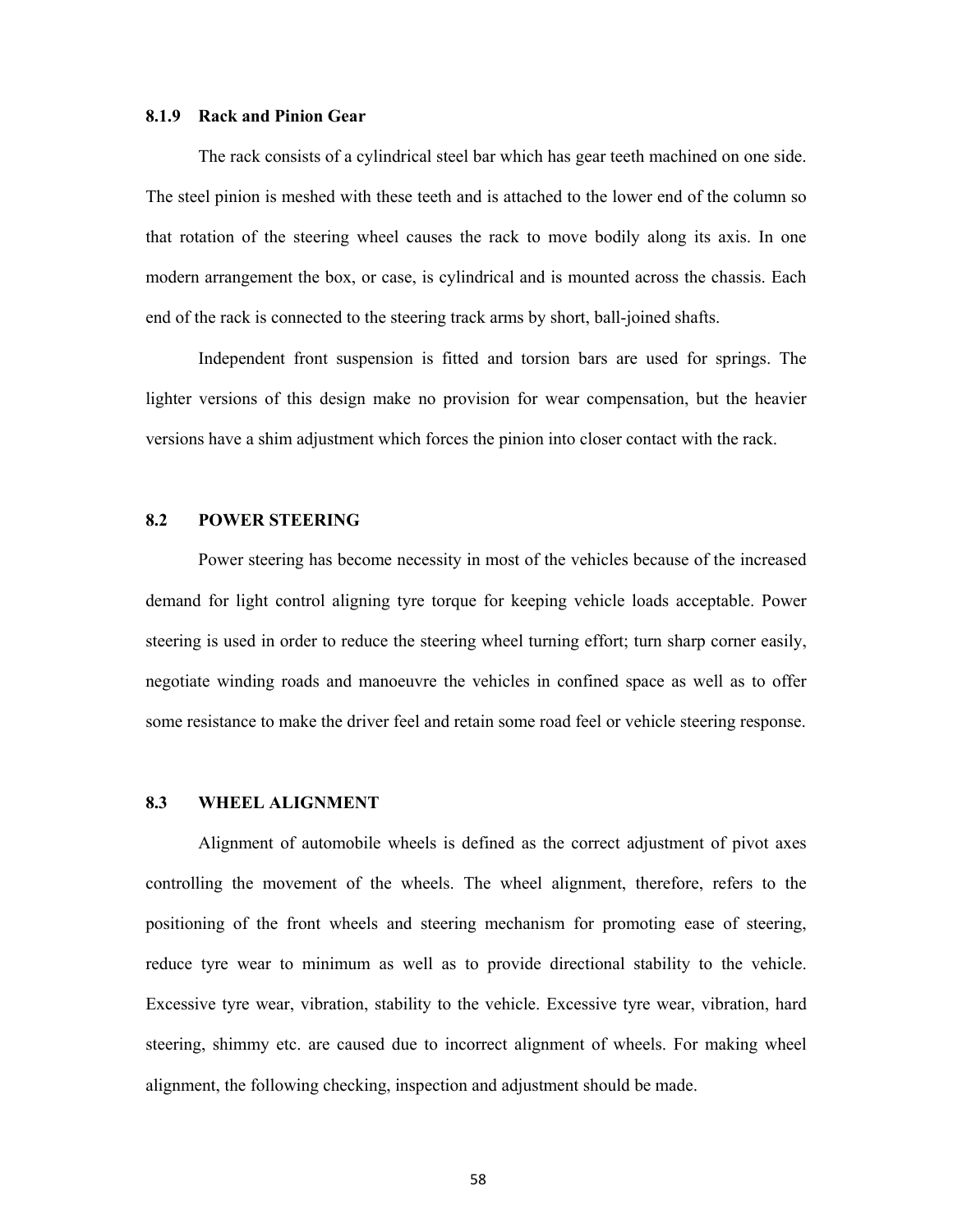- (i). Wheel bearing adjustment should be checked and made if required according to specifications.
- (ii). The kingpins and their bushing must be checked and inspected for excessive play.
- (iii). Spring to be checked for breaks or sags.
- (iv). Checking the bent of the steering arms because it causes incorrect toe out on turning in the wearing away of the tyres.
- (v). Checking factors like frame frame alignment, spring conditions position of the rear axle, condition of the shock absorbers etc.

# **8.4 WHEEL BALANCING**

In order to maintain good steering, proper balancing of the front wheel is necessary. Unbalanced front-wheel assembly results in tramp or high-speed shimmy while the unbalanced rear wheels producing variations in the vehicles also affect the front suspension system. The unbalanced wheels also result in uneven tyre wear and rough ride. For ensuring the rotation of wheel free from vibration, balancing of the wheel assembly is necessary. By adding small weights on the rim of the wheel, an unbalanced wheel assembly gets balanced. A special machine known as wheel balancing machine is used to balance and determine the location of balancing weights on the rim.

## **8.5 THE BRAKING SYSTEM**

The most vital factor in the running and control of the modern vehicle is the braking system. In order to bring the moving motor vehicle to rest or slow down in a shortest possible time, the energy of motion possessed by the vehicle must be converted into some other form of energy. Brake is a friction device for converting the power of momentum or kinetic energy of the moving vehicle into heat.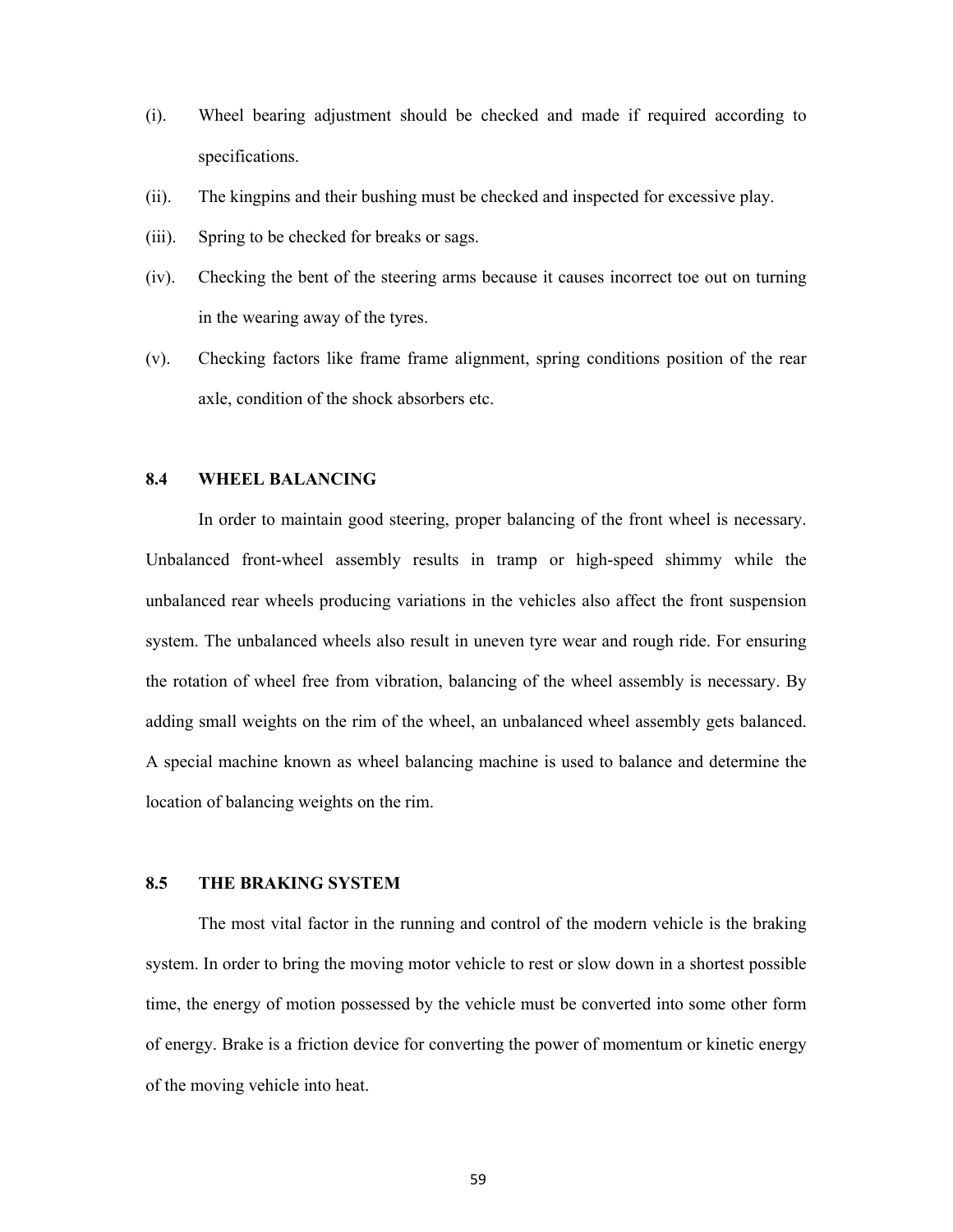## **8.2.1 Basic Requirements of a Brake**

- (i). The brake must be strong to stop the vehicle during emergency within the shortest distance without skidding.
- (ii). The effectiveness of the brakes should remain constant even with prolonged application, as in hill descending.

# **Purpose of brakes**

There are two purposes of fitting brakes on motor vehicle: to help in speed control of the vehicle as well as to stop it when and where desired quickly and efficiently, without skidding. These purposes are accomplished by providing two independent braking system in a motor vehicle: a service brake or foot brake operated by foot pedal and a parking emergency or hand brake operated by a hand lever.

# **8.2.2 Brake Assembly**

Brake assemblies are mounted at the end of the axles and each consists of a nonrotating back-plate and shoe assembly which is enclosed by a drum. The drum rotates with the road wheels, and the back-plate are bolted rigidly to the stub axles and to the ends of the rear axle case.

Two shoes are mounted on each back-plate and each carries a friction lining of an asbestos material. Some linings are riveted to the shoes by copper or brass rivets, while others are secured by means of a chemical bonding process. The shoes may be thin steel pressings or aluminium alloy castings but they must be rigid and they must absorb and dissipate heat quickly.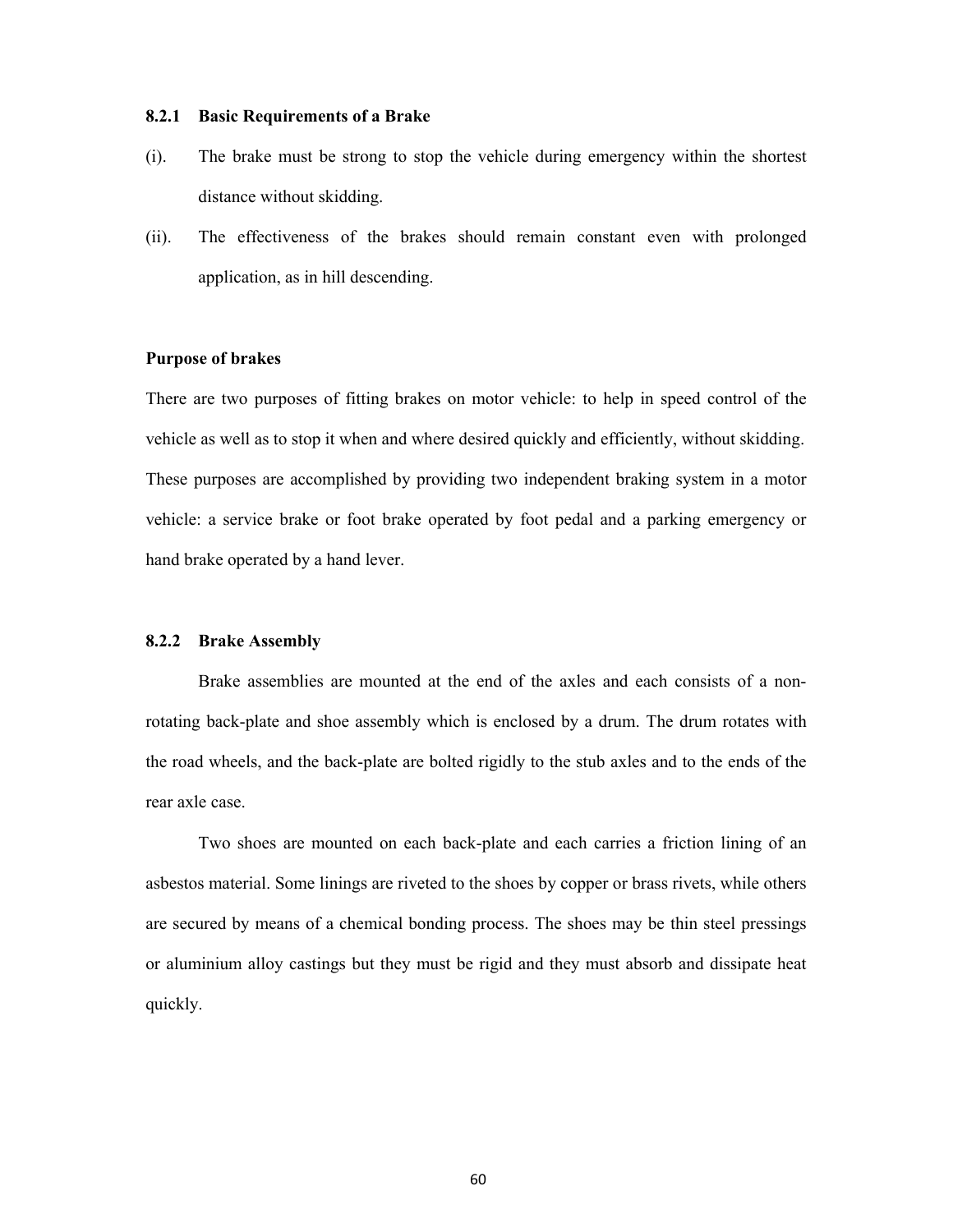#### **8.2.3 Hydraulic Brake System**

The pedal force in this system is transmitted to the brake shoes for its actuation through a confined liquid known as brake fluid. The fluid pressure acting upon positions in the wheel brake operating causes the brake shoes to expand. A system of force transmission based on Pascal's law helps to multiply and transmit the force applied on the pedal to the brake shoes (fig. 8.5).

A hydraulic braking system essentially consists of:

- (i) A fluid supply tank for storing the fluid necessary for operating the system.
- (ii) A master cylinder and piston connected by steel tubing to hydraulic wheel cylinders at each of the four wheels and brake pedal.
- (iii) Pipelines and houses for conveying the fluids under pressure to the wheel brake shoe operating units.
- (iv) The wheel cylinders whose position moves out for applying the pressure to the wheel brakes.

## **Advantages of hydraulic brake over mechanical brake**

- 1) Due to the absence of brake rods, joints etc, which are present in mechanical, hydraulic system is very simple in construction.
- 2) As compared to mechanical breaking system, this system provides equal braking effort at all the four wheels due to the fluid exerting equal pressure everywhere in the circuit.
- 3) In this braking system, all the wheel brakes are forced to act together without any consideration to their individual adjustments.
- 4) It provides an increased braking effort.
- 5) It provides equal pressure at all points.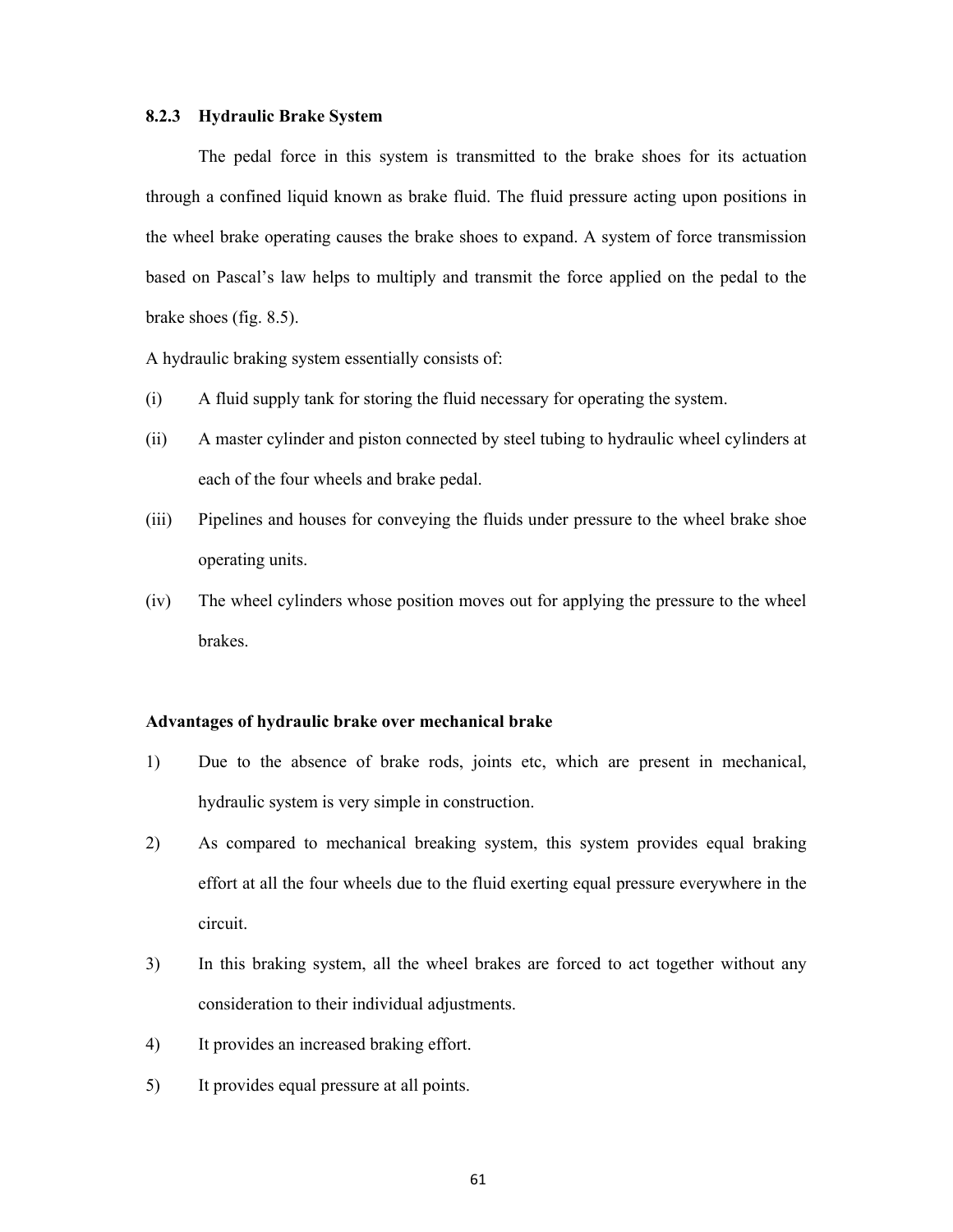- 6) It is self compensating system.
- 7) The wear rate is quite low because the system is self-lubricating.
- 8) Unlike mechanical brakes, they can easily be made to follow almost any desired path under the chassis.
- 9) They provide a high mechanical advantage without the use of long levers.

# **Disadvantages**

- 1) Complete braking system is liable to be affected if any fault causing pressure loss or the breakage of a pipe to one wheel occurs.
- 2) The brake shoes are liable to get ruined if the brake fluid leaks out.

# **8.2.4 Master Cylinder**

Master cylinder is the central unit in the hydraulic braking system. The hydraulic pressure required to operate the system is produced here. The pressure of the driver's foot on brake pedal through different linkage arrangements is transmitted to the master cylinder piston. It can be considered as the heart of the hydraulic braking system.

# **Purposes of a master cylinder**

- 1) The hydraulic pressure required to operate the system is built up in the master cylinder.
- 2) Due to the reservoir provided with it, it serves to maintain a constant volume of fluid in the system.
- 3) To bleed or force air out of the brake line and wheel cylinders, it acts as a pump.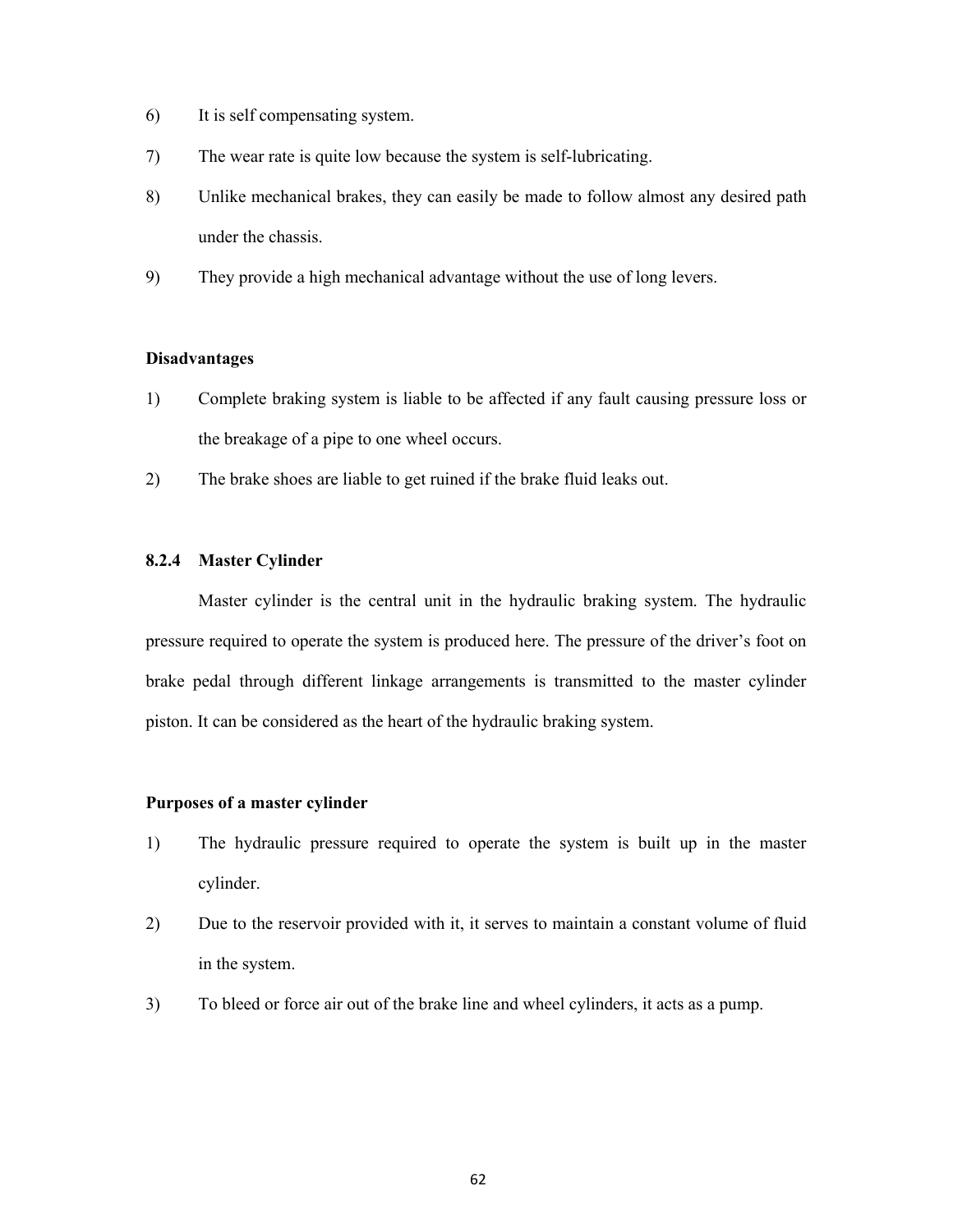# **9.0 AUTOMOBILE ELECTRICAL SYSTEM**

An elaborate mechanism known as electrical system is provided within the framework of the modern automobile which helps to change energy easily in an automobile from one form to another. For the normal running of the automobile, the satisfactory operation of the electrical equipment and system is very essential. Due to its failure, the automobile becomes immobilized or it cannot be started.

# **9.1 VARIOUS ELECTRICAL ELEMENTS IN AN AUTOMOBILE**

The electrical equipment f an automobile as a whole consist of the following six elements:

- 1) The generating circuit
- 2) The starting circuit
- 3) The ignition circuit
- 4) The lighting circuit
- 5) Battery circuit and
- 6) Branch circuit

The generating circuit, the starting circuit, the ignition circuit, and the lighting circuit are the four main circuits and they are connected together and linked to the battery.

#### **9.1.1 The Generating Circuit**

The generating circuit or the charging circuit consists of a generator and its control equipment. It is connected to one end of the vehicle ammeter which registers the charge direction while sending current to the battery. The other end of the ammeter or the generator is connected directly to the cable leading to the underground pole of the battery. Its purpose is to generate electricity for refilling or re-charging the battery when the motor vehicle is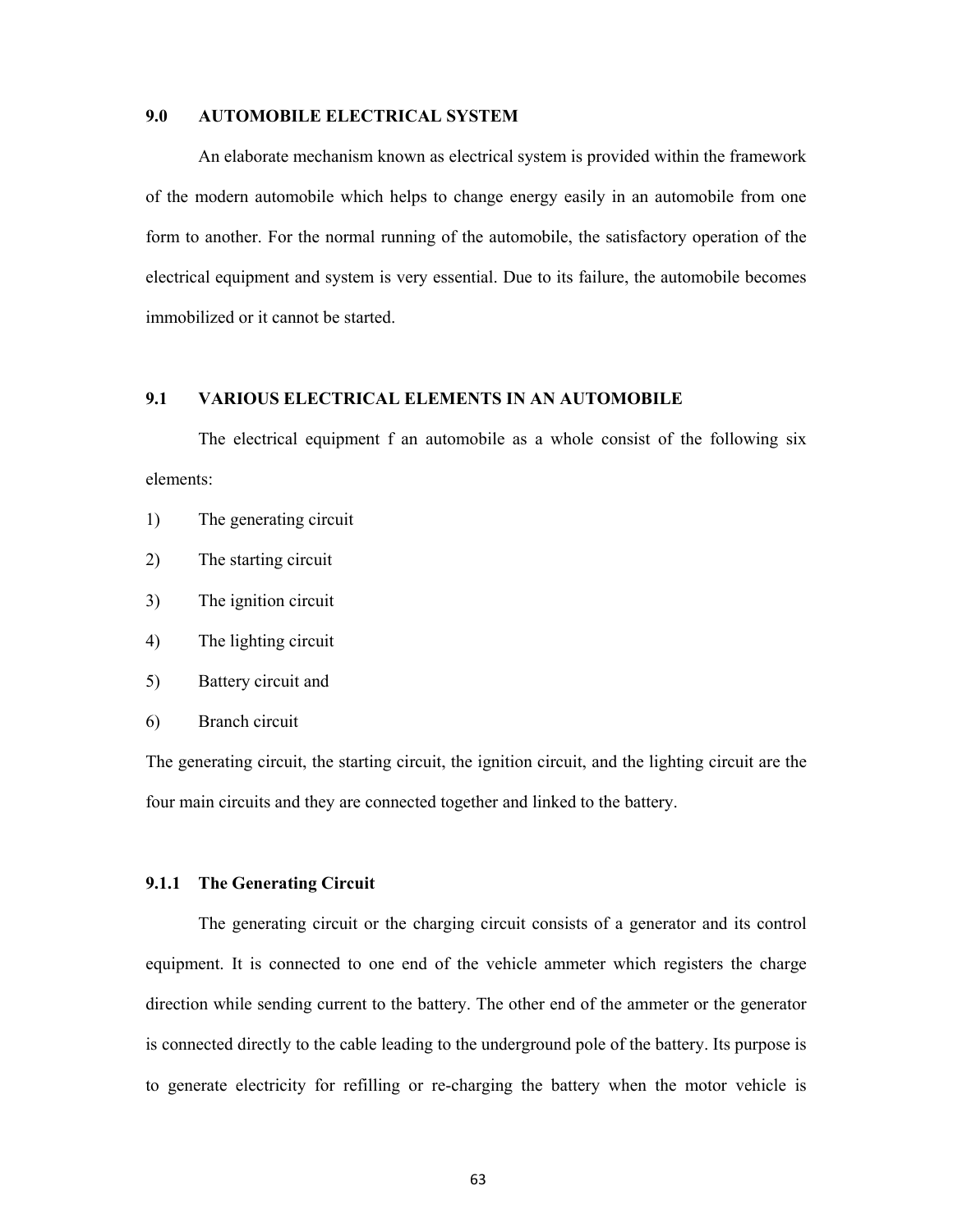running. The battery is liable to become run down due to continual use of charge by other equipment if the generating or the charging circuit is not provided.

#### **9.1.2 The Ignition Circuit**

The ignition circuit provides accurately timed high voltage sparks for igniting the gases of fuels in the engine cylinders. The ignition equipment consists of a ignition coil powered from the battery, a distributor unit and sparking plugs. The ignition circuit, the lighting circuit and the branch circuits are connected to the generator circuit through ammeter. The current is received by them directly from the generator without going through the ammeter when the generator is operating. These circuits draw current directly from the battery directly or through the ammeter when the requirements exceed the generator.

# **9.1.3 The Starting System**

The starting system helps to turn the engine over until it fires for running under its own power. It eliminates the tiresome operation of swinging the engine by hand.

# **9.1.4 The Lighting System**

The lighting system is used for units like the head, side and rear light, fog lamps, number plate illumination lamps, interior lights and indicator flashers.

# **9.1.5 The Battery Circuit**

The battery circuit is the nerve centre of the whole installation. Most of the units except the charging device are operated by this. The engine cannot be started with the starting motor without it since the battery circuit can only supply the required amount of currents for the purpose.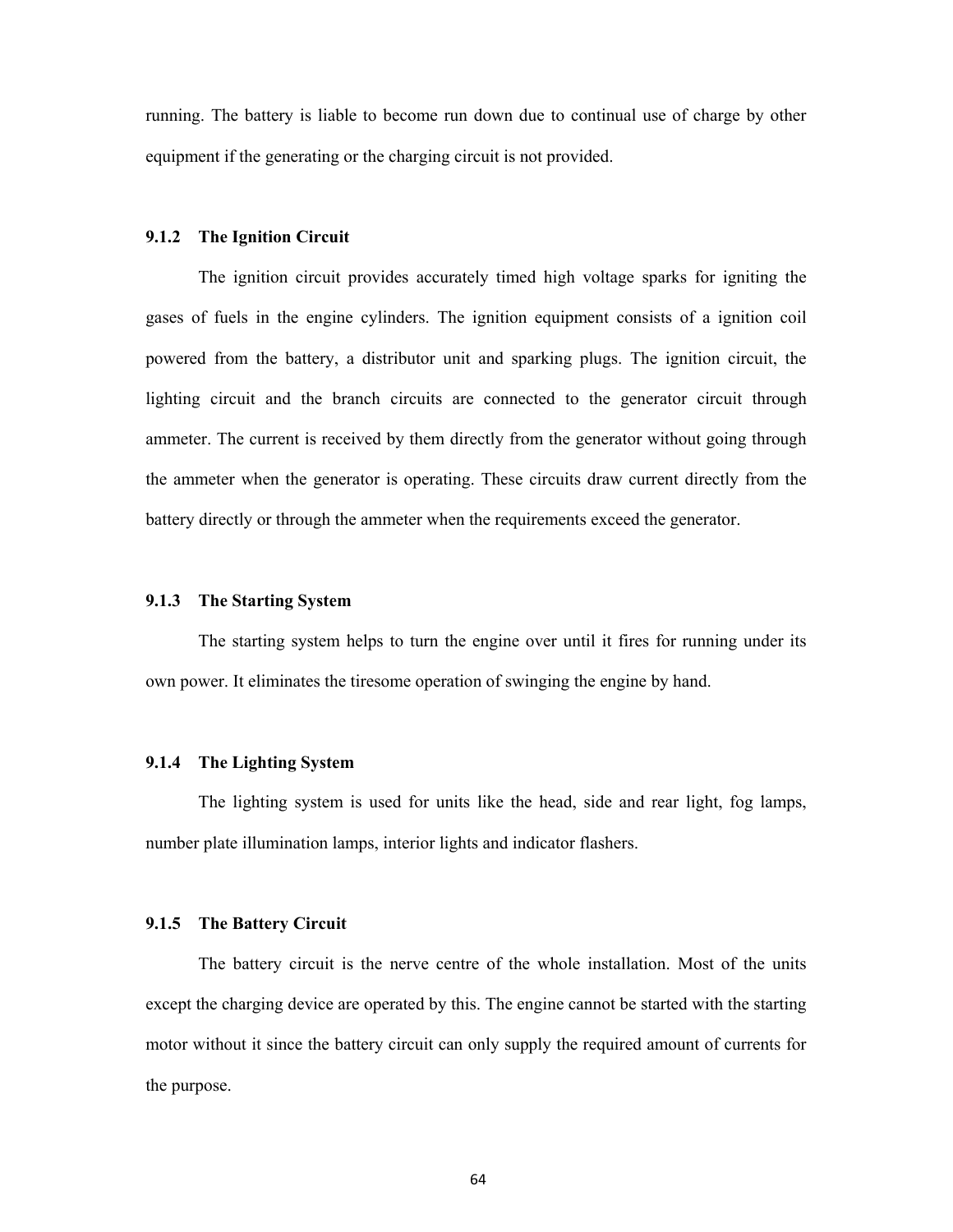#### **9.1.6 The Branch Circuit**

The branch circuit serves the special purpose of operating different accessories and special purpose units like horns, windscreen wipers, electric petrol pumps and gauges, radio sets, gasoline gauge, cigar lighter, heater, wind screen defroster and other accessories.

# **9.2 THE AUTOMOBILE BATTERY**

The battery is in reality the heart of the electrical system of a motor vehicle. It supplies current for cranking motor and the ignition system. The function of the battery is to store electrical energy which can be sued whenever required. Battery may be called nervecentre of the whole installation. Because it supplies electrical energy for operating all the electrical devices and other units except the charging device. It also supplies electricity for operating the various electrical devices when vehicle is not operating or running slowly and generator speed is insufficient to meet the full load requirements.

The capacity of the battery depending upon the amount of chemicals it contains, limits amount of current it can supply. 64,000km on the average is life of the battery based mainly on the attention it receives during service.

#### **9.2.1 Battery Voltage**

The battery voltage is not affected by the number and sizes of the battery plates. A fully charged battery cell has voltage of bout 2.2 volts which goes on decreasing to 1.9, 1.8 to 1.7V (fully discharged). Therefore, a 6-volt battery is made up of three cells connected in series. The voltages add up in series. Similarly a 12-volt battery contains 6-cells while a special purpose 24-volt battery is of 12 cells.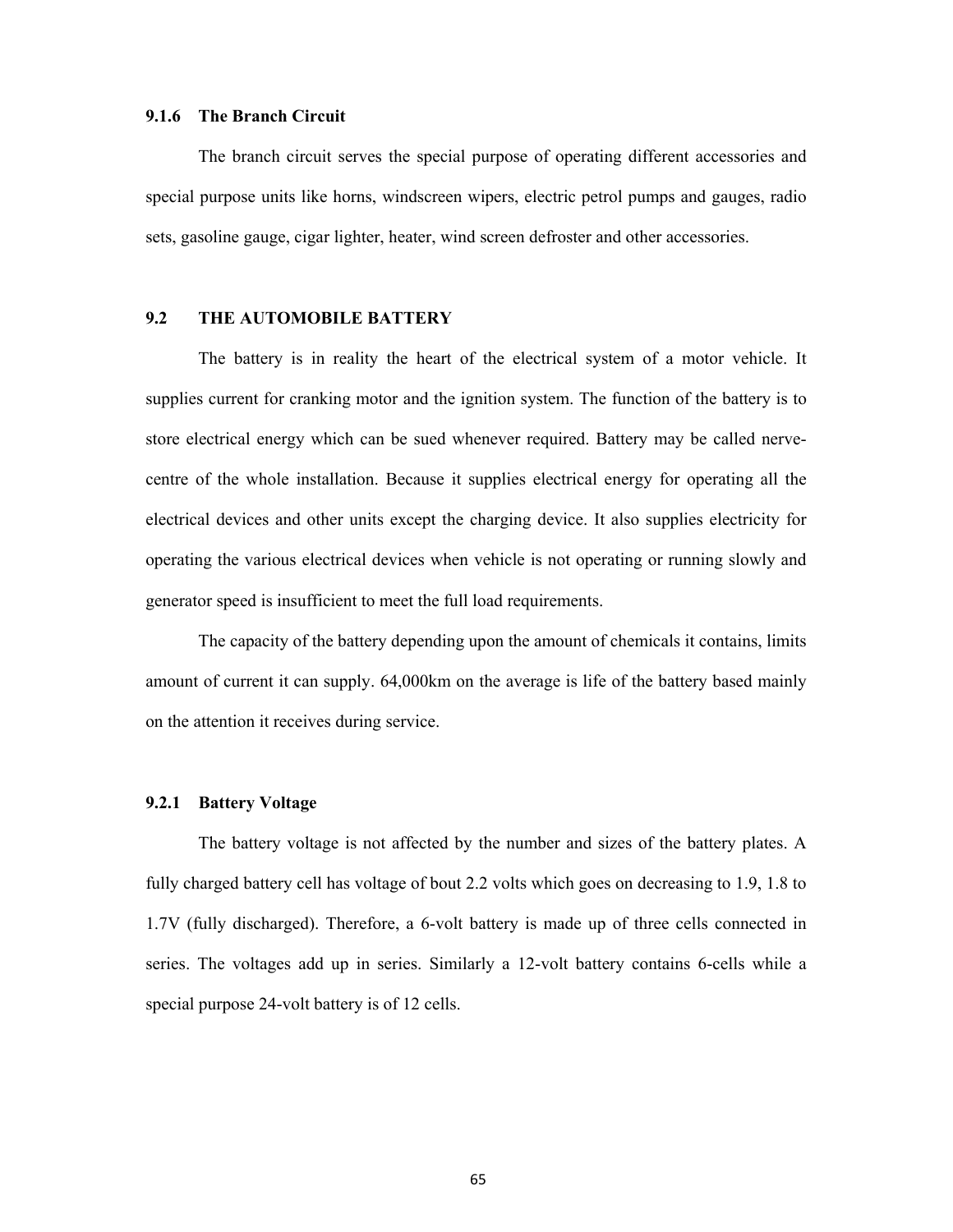#### **9.2.2 Battery Efficiency**

It is the ability of a battery to deliver current. Depending upon the temperature and rate of discharge, it varies within wide limits. The chemical activity is greatly reduced at low temperature because the sulphuric acid cannot react actively on plates resulting in lesser supply of current and thus lesser efficiency of the battery. Since the chemical activities take place on the surface of the plate without utilizing the materials formed below the plate surface because they cannot penetrate the plates, therefore, the current produced by high rate of discharge will be lesser than that produced by low rate of discharge.

# **9.2.3 Battery Capacity**

It is defined as the maximum amount of current that a battery can deliver based on the area of the plate surface in contact with the electrolyte as well as on the number of plates and amount as well as the quality of the electrolyte. It decreases with the decrease of temperature. It is measured in ampere hours. It also depends on the rate of discharge with 10 hour assumed rate. A battery having 75 ampere capacity provides 7.5A for 10 hours without the voltage falling below 1.80.

#### **9.2.4 Battery Charging**

The battery gets a charge best suited to its condition from a generator under normal running condition by means of output control systems like compensated voltage control and current voltage control. But sometimes happens that unusual running conditions like frequent use of starter or longer period of vehicle parking with parking lights on or the use of other accessories like radio, heater, air conditioner may discharge a good condition battery to such an extent that the generator is unable to make good the deficiency.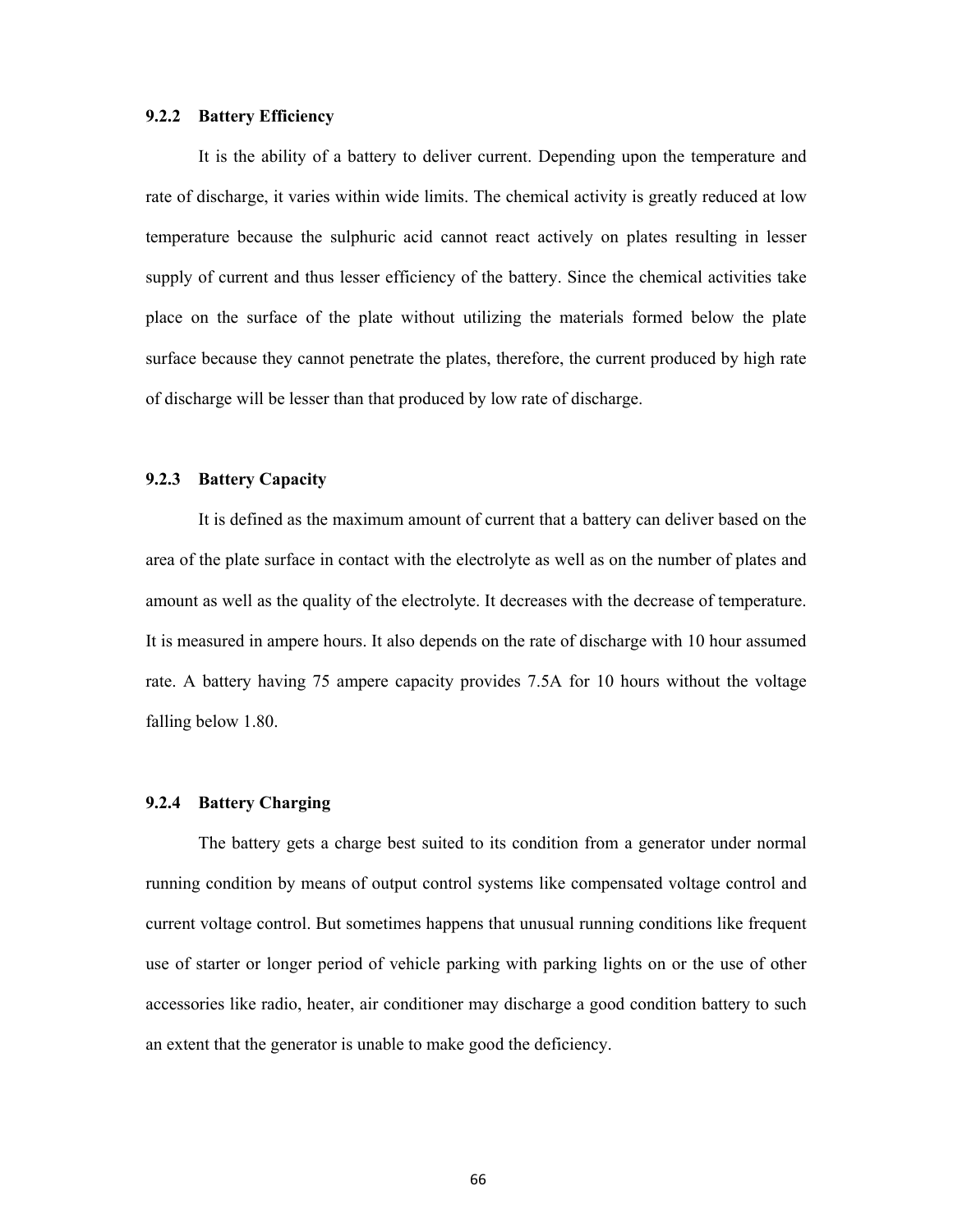#### **9.2.5 Causes of Battery**

- (i). Low level of the electrolyte in the battery.
- (ii). Over filling of battery with electrolyte, which makes battery top to get corroded.
- (iii). Terminal corrosion on the top of the battery which can cause current leakage between its cells.
- (iv). Cracks in the top of the battery, which may result in escape of electrolyte or the vapour.
- (v). Formation of lead-sulphate on the plate surface when the battery is kept without use for sometimes in a discharged or semi-discharged state.

# **9.2.6 Battery Maintenance and Care**

The following are necessary maintenance and cares needed to prolong battery life:

- 1) Container and cover surface should be kept clean and dry because electrical leakage and the risk of electrolyte contamination is caused by dirt, fluid and grease.
- 2) Terminals posts and cable clamps should be kept clean otherwise corrosion will occur resulting in high resistance to the passage of starting current. They should be smeared with petroleum jelly to prevent corrosion.
- 3) Cable clamps should fit roughly around the terminal post.
- 4) Battery cable connections should be in good condition with their clean and tight vehicle connections. Starting current will be limited by frayed cables.
- 5) To stop the battery vibration, the battery hold down clamp should be tight enough without much strain on the cover and container.
- 6) The vent plug should be kept in position to avoid escaping of electrolyte resulting in damage to car and the battery.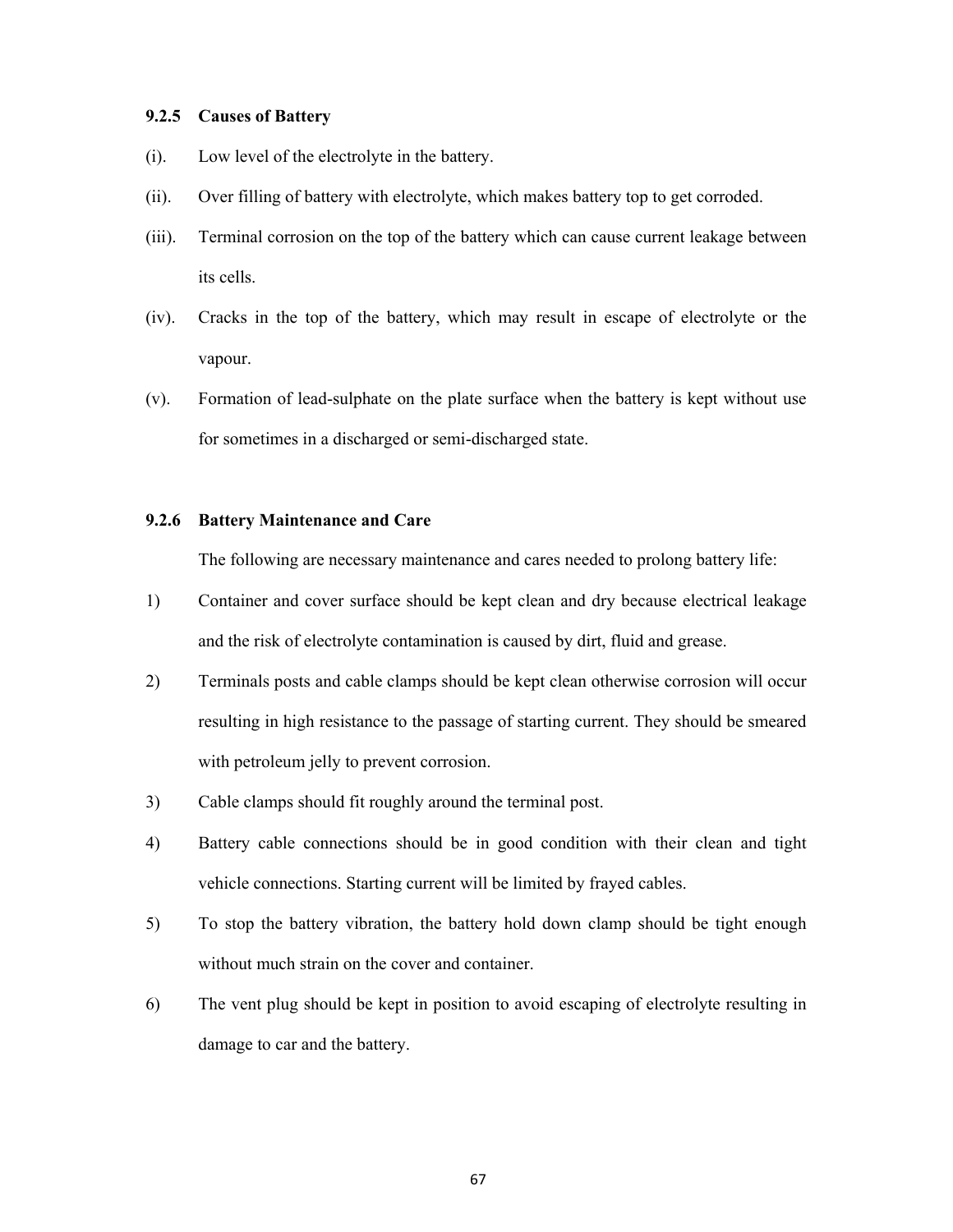- 7) Top up the battery only with distilled water and only when the electrolyte has fallen to just below the top edges of the separators.
- 8) When topping up, do not allow over filling of the battery otherwise the car will be damaged by overflow when charging.
- 9) Check the specific gravity of the electrolyte occasionally so that it is never below 1.17. The vehicle wiring is liable to get short circuited by a discharged battery.

# **9.3 GENERATOR AND THE CHARGING SYSTEM**

# **9.3.1 Generator**

Generator is one of the important components of the electrical system of a motor vehicle. Its main function is to maintain the charge of the battery when the engine is running as well as to replace the electrical energy consumed and taken by the starter, ignition, lighting etc. from it. It converts mechanical energy into electrical energy to be used for reversing the chemical action of the cell material. The potential difference maintained between the terminals of battery is sufficient to supply current for the different components. The generator is usually driven by means of a belt from the engine.

# **9.3.2 Commutator Type Generator**

It consists of a laminated iron core having coils of insulated wire wound on it to make up the armature. Commutators made up of copper bars are separated from each other by mica with coil ends soldered to it. By means of bearing the steel shaft running through the armature and commutator is supported. This will result in turning by an engine-driven belt the pulley and the fan mounted on the front end.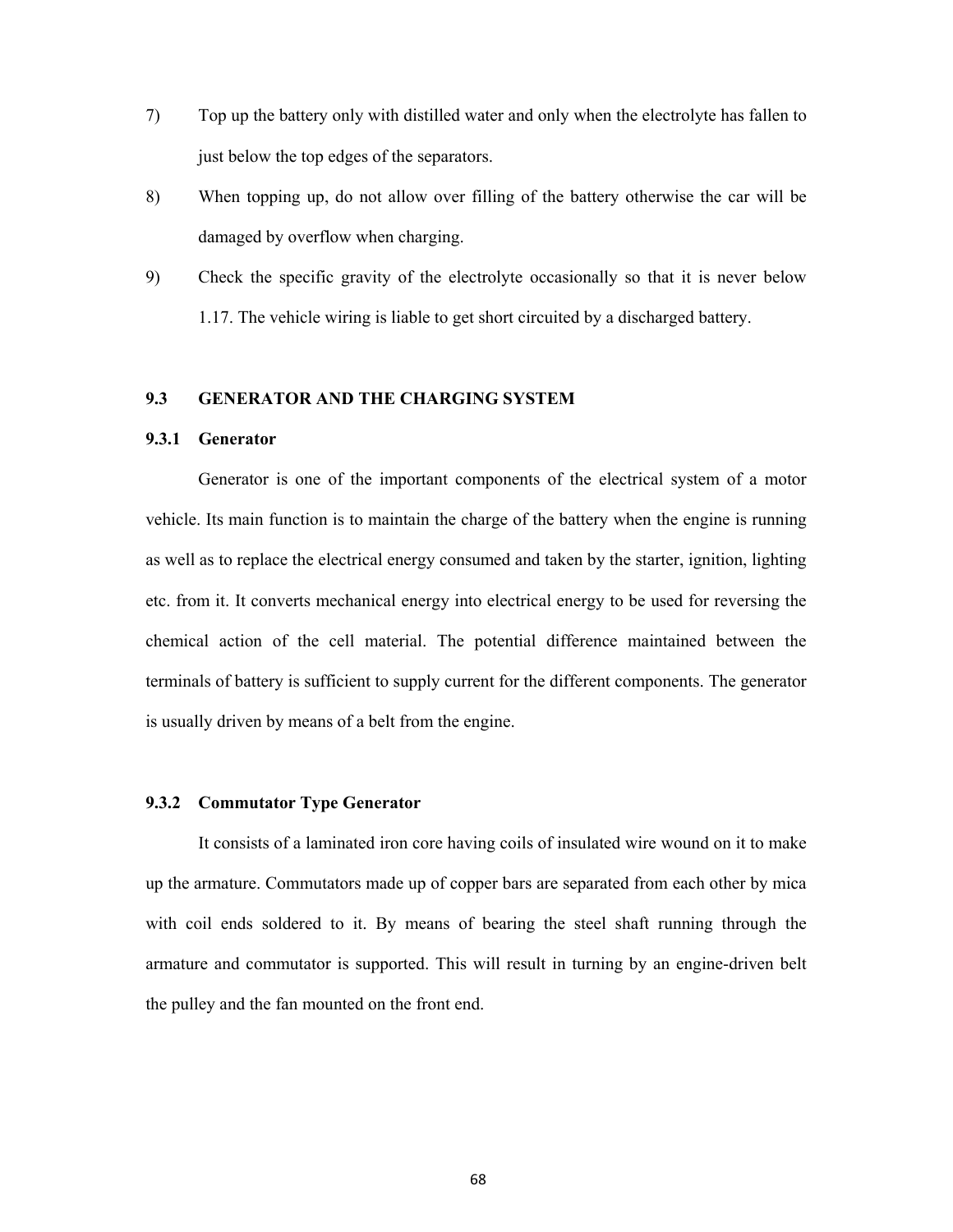#### **9.3.3 Alternator Type Generator**

This generator is quite different from the commutator type generator. It uses an induced current generated in the stationery stator windings by a revolving electromagnet. In order to change the alternating current to direct current required for the electrical system of the motor vehicle, silicon diodes are employed by this generator.

# **Difference between alternator and commutator**

The main difference between alternator type generator and the commutator type generator is in the method of voltage and current control as well as in design. It does not require any cut-out to prevent the battery from discharging through it because the current is allowed to flow by the diode rectifiers only in one direction. The maximum current output of the generator is controlled without the use of a vibration current control using inductive reactance provided by special design of the stator windings.

## **9.3.4 Starting System**

The piston engines are not self-starting. They are incapable of running below a certain minimum speed. Therefore, it is necessary to provide certain system in the engine circuit to overcome the stand-still resistance and crank it to a speed at which it is self-supporting and self-starting. For this purpose a starting system or circuit which consists of a series wound motor with manually operated switch is provided. It is mounted on the side of the engine. The different components of the system are the container, the armature, commutator and the field winding with current supplied by the battery driving the system. Certain forms of drive mechanism are usually provided at the end of the armature shaft. It helps the motor to start the engine.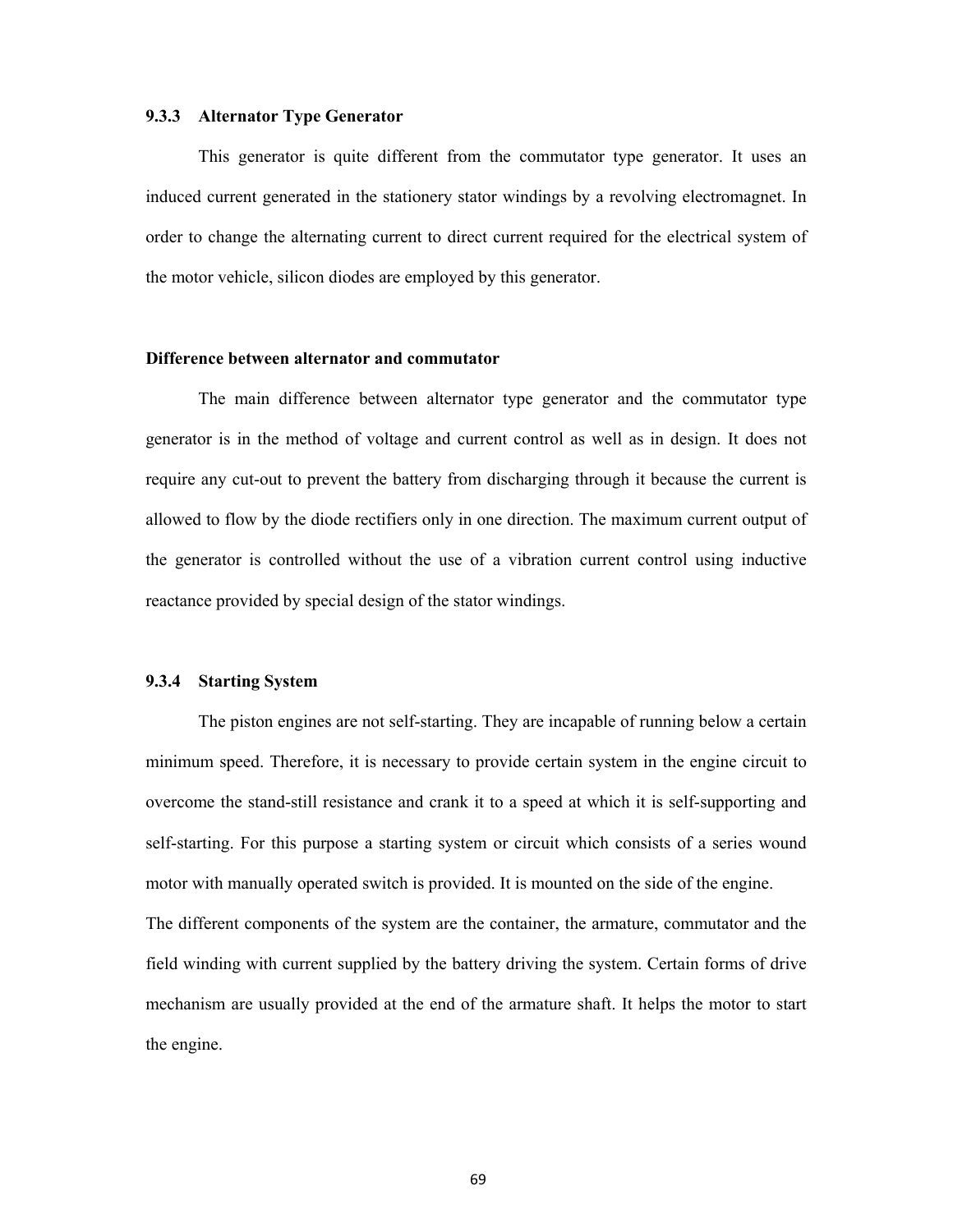#### **9.3.5 Starter**

The starter drive are mainly concerned with the method of linking the starting motors to the engine flywheel for cranking the engine until it starts and disconnecting it automatically when the engine has started running. Now when the engine has started turning, it is necessary that the starting motor should be disengaged form it otherwise the engine will rotate it at a high speed. This will result in flying away at the commutator segments and windings due to centrifugal forces because the starting motor is unable to take up such high speed.

Therefore, in order to disconnect the starting motor from the engine flywheel when the engine has started it is necessary to employ certain device. Generally four types of starting devices are used:

- (a) Bendix drive
- (b) Over-running clutch drive
- (c) Solenoid starter switch
- (d) Dyer drive

But only Bendix drive is commonly used on most of the motor vehicles.

# **9.3.6 Bendix Drive**

In order to engage starter pinion with the flywheel gear the method of the Bendix drive is used. For fastening this unit with the starting motor armature shaft, the drive head is usually keyed to the end of the armature shaft. With the passage of electric current into the starting motor the armature will begin to turn at full speed. The starter pinion and the flywheel gear do not remain in mesh but are automatically disengaged by the Bendix drive as soon as the engine starts.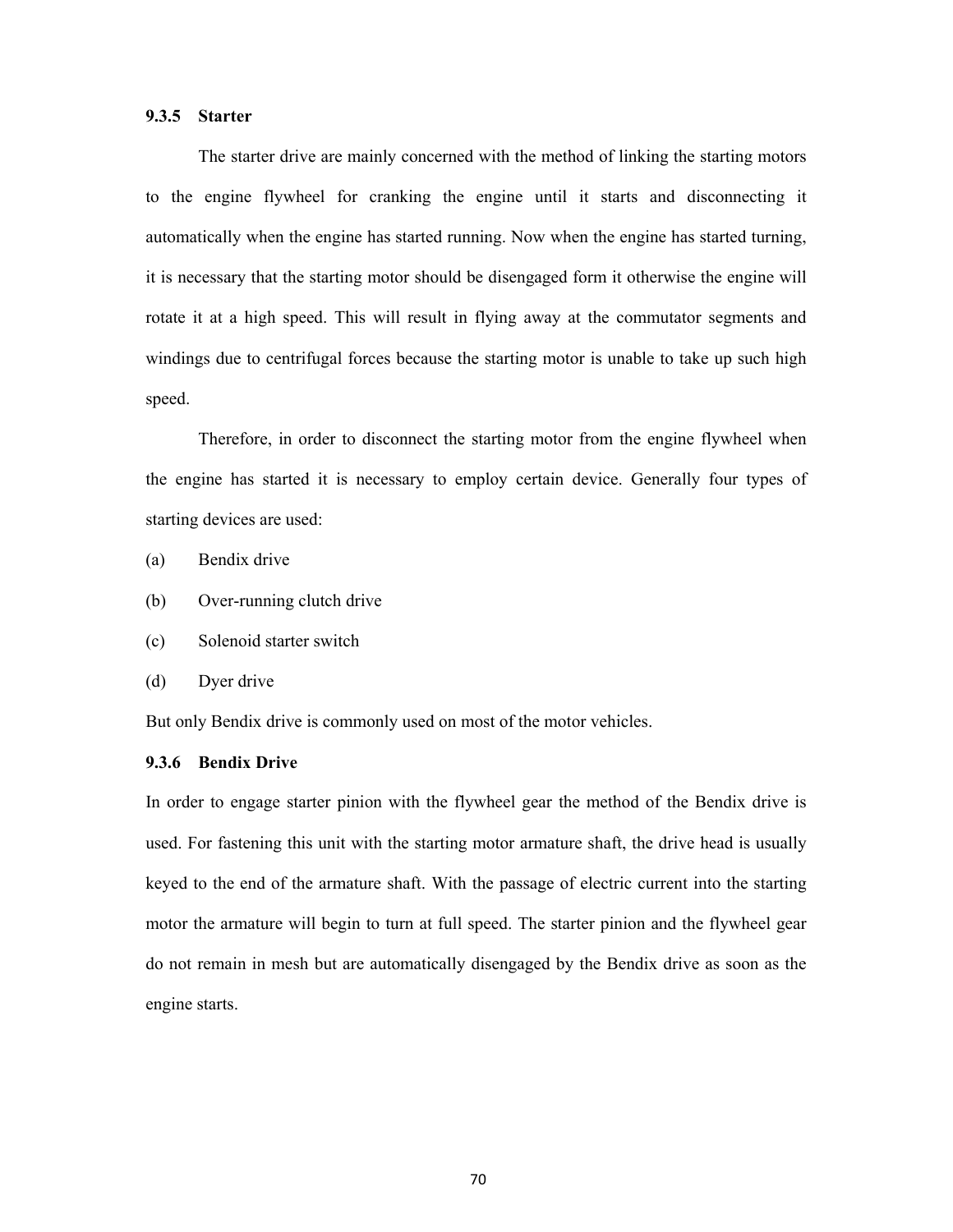# **9.4 IGNITION SYSTEMS**

Ignition system is an important part of electrical systems that provides a succession of accurately timed high voltage sparks for igniting the explosive mixture in the engine cylinders. It supplies high voltage surges of volume up to 20,000 volts for igniting the compressed air fuel mixture by producing spark at the spark plug gap.

In order to produce the necessary high voltage for jumping a set gap, two methods based on principle of mutual electromagnetic induction are generally employed:

- (a) Battery or coil ignition system, it can be conventional or transistor assisted.
- (b) Magneto ignition systems, it can be low tension or high tension.

# **9.4.1 Coil Ignition System**

This system includes a battery supplying current via the ignition switch to the ignition coil, low-tension or primary winding. The current flow from primary winding terminal of the coil flows to an engine operated the contact breaker thereby induced current in the high tension or secondary winding of the coil due to electromagnetic action in the coil windings. This current flowing to the sparking plug jumps the air gap. The circuit break to the coil through the battery and low tension windings is completed.

In order to prevent arcing causing the low tension current flowing even when the contact breaker points open, a condenser is fitted in parallel with the contact breaker points. This also helps to increase the spark at the sparking-plug gap. The sparking plug gap and the pressure in the cylinder effect the voltage required ate the plug points.

# **9.4.2 Ignition Coil**

It is simply a form of a transformer having a primary as well as a secondary winding. It is less efficient in comparison to a transformer except for certain characteristics making it suitable for a particular use. Generally two types of ignition or induction coils are used in modern ignition systems: core type and metal clad or cane type ignition coils.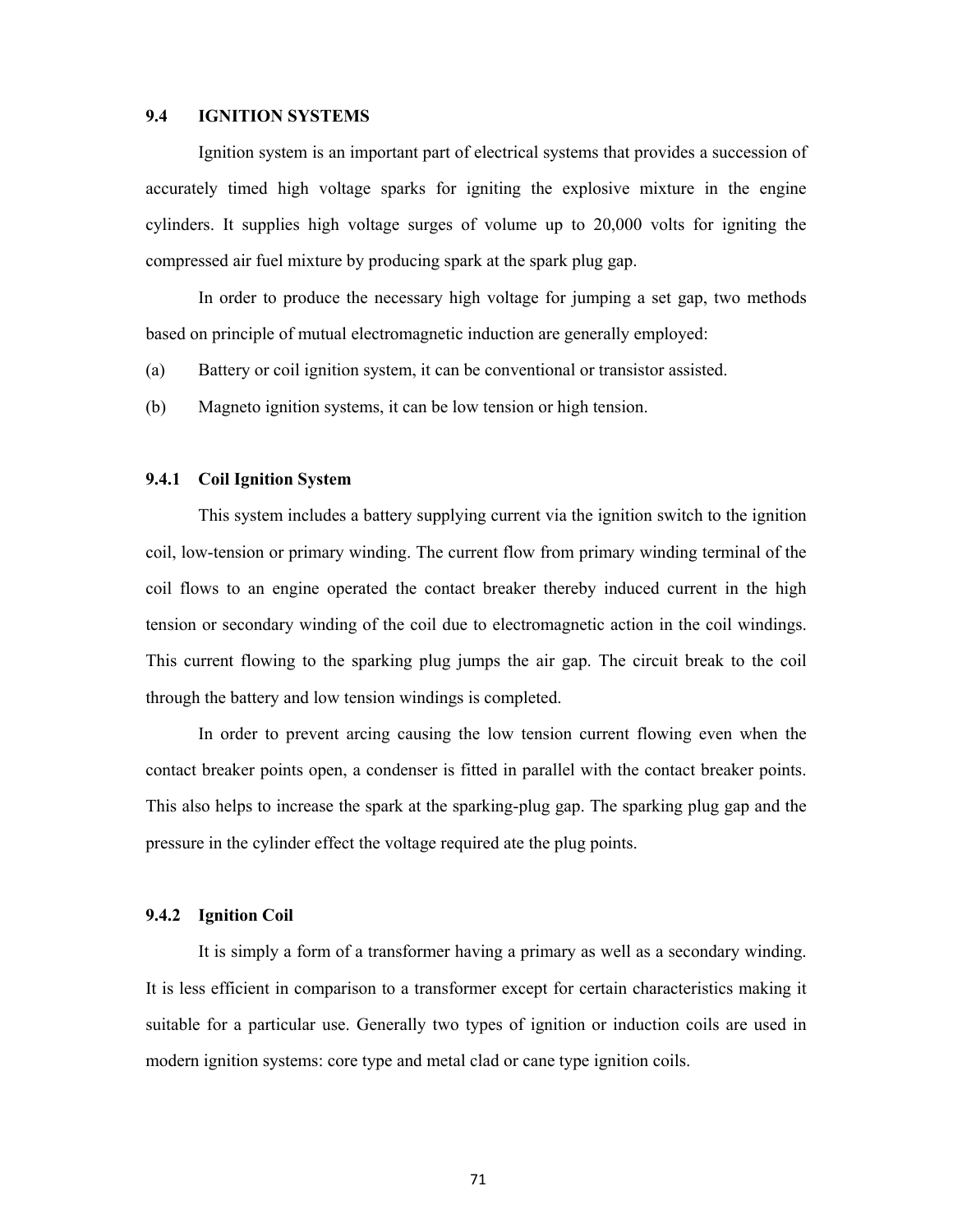#### **9.4.3 Condenser**

It is a type of elastic container which stores the energy due to the inertia of the current flowing during the contact period. The condenser usually connected across the contact breaker is used to reduce arcing and pitting of the contact breaker points as well as to intensify the spark. The excess energy during "make' period is absorbed by it while at the "break" it gives out the energy. In this way it intensifies the spark as well as protects the contact points. In order to produce a spark at the sparking plug, the voltage supplied by the battery or generator should be increased to about 20,000 volts. It is done with the help of a condenser used for the purpose, in the ignition system of a motor vehicle.

#### **9.4.4 Contact Breaker**

The main purposes of the contact breaker is to provide the make and break of the primary ignition circuit. There are in general two types of contact breakers: single arm type and the double arm type.

#### *A good contact breaker must have the following essential requirements:*

- (i) Opening and closing of the contact must take place at the correct time.
- (ii) The closing of the contacts must take place without a bounce.
- (iii) Flinging should not occur while opening the contacts
- (iv) The contacts should not get oxidized excessively.
- (v) The contact points should not be allowed to corrode excessively.

# **Setting of contact breaker gap**

It is necessary that the contact breaker gap between the contact points should be set within the permissible values. A very small gap between the points will cause them to burn rapidly and will result in mis-firing of the engine at all the speed. A very large gap on the